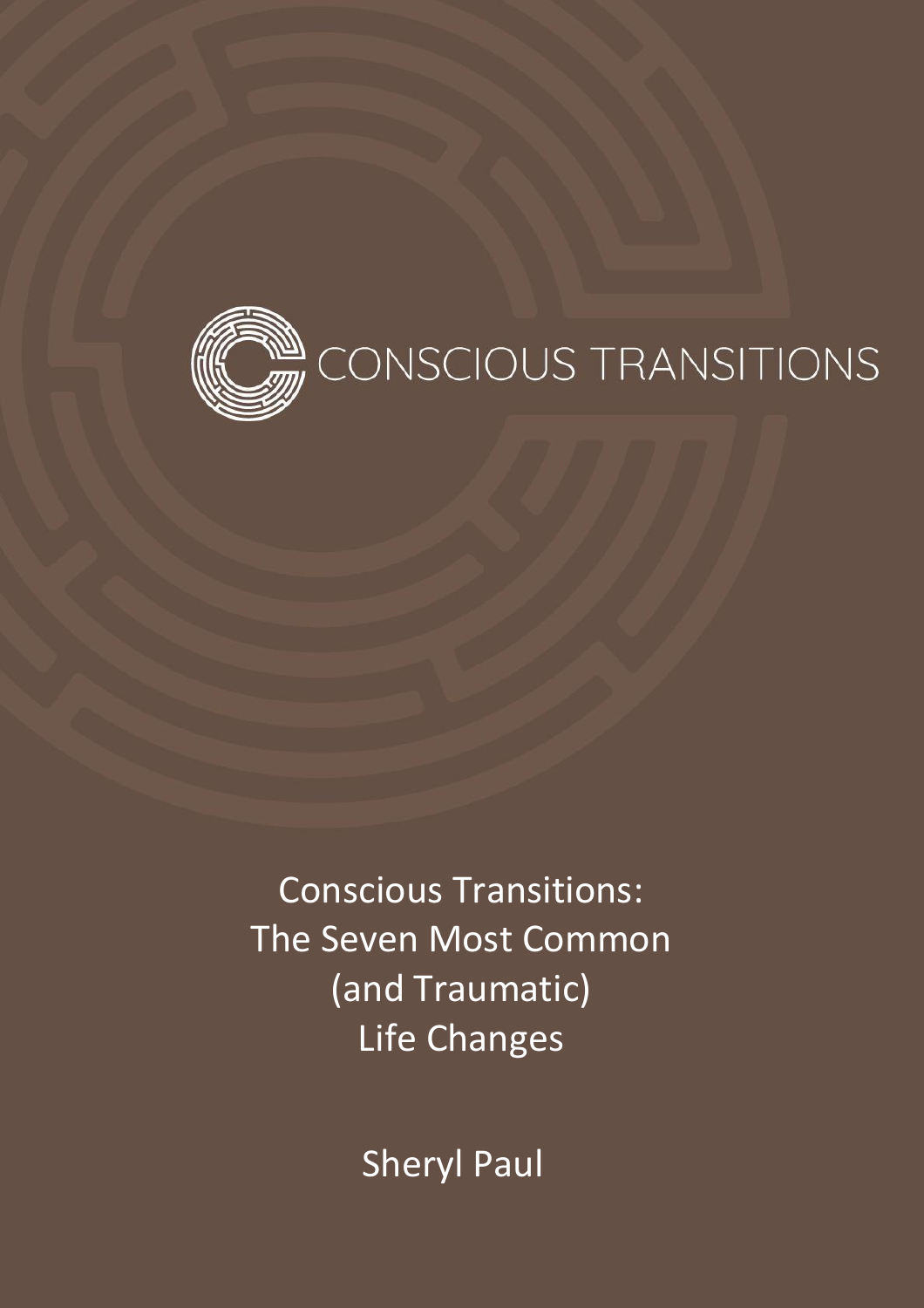### **Table of Contents**

| Becoming a Mother: Pregnancy (Men should read this, too!)  51 |  |
|---------------------------------------------------------------|--|
|                                                               |  |
|                                                               |  |
|                                                               |  |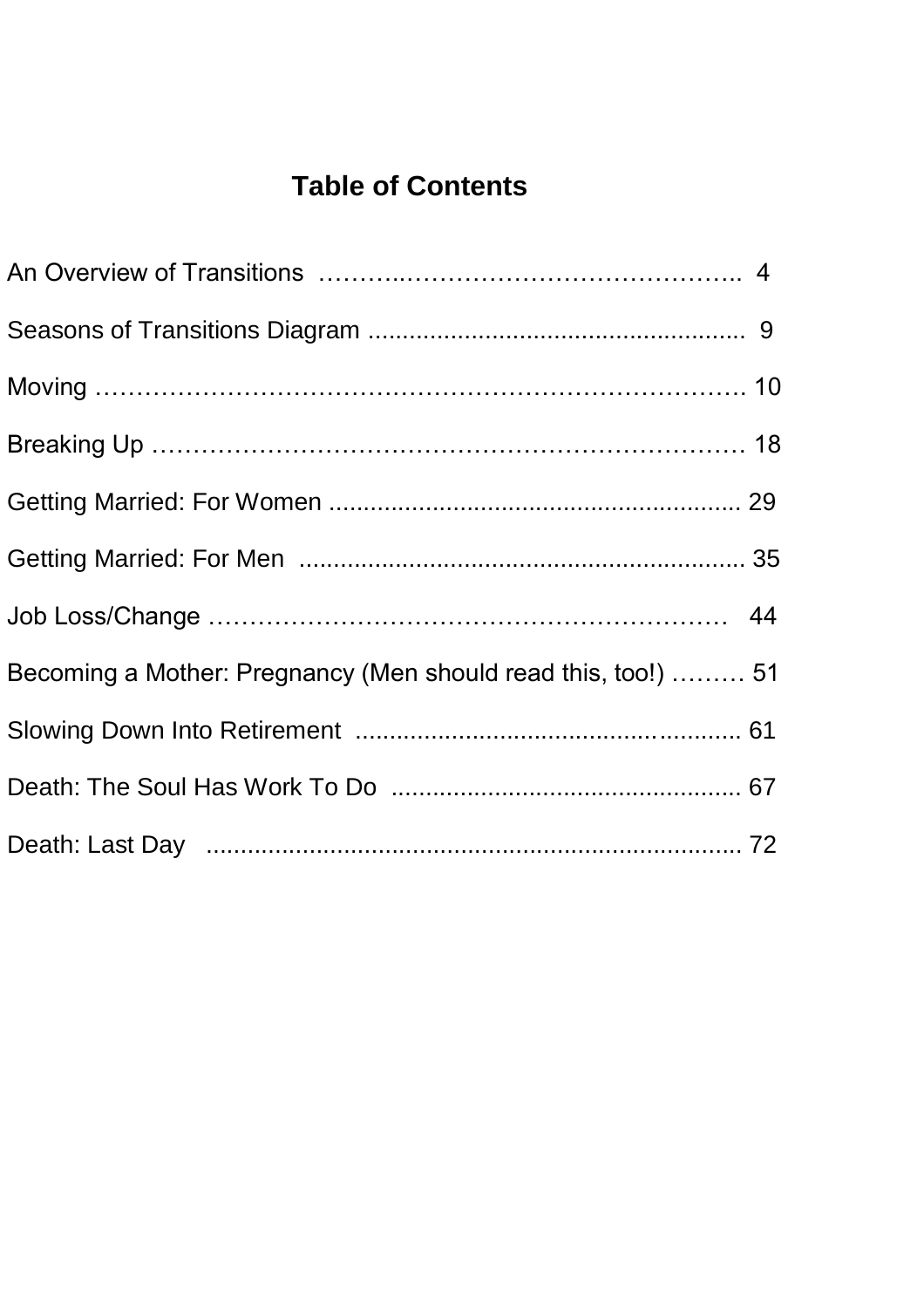*"Every process involves breaking something up.*

*The earth must be broken to bring forth life.*

*If the seed does not die, there is no plant.*

*Bread results from the death of wheat.*

*Life lives on lives."*

- Joseph Campbell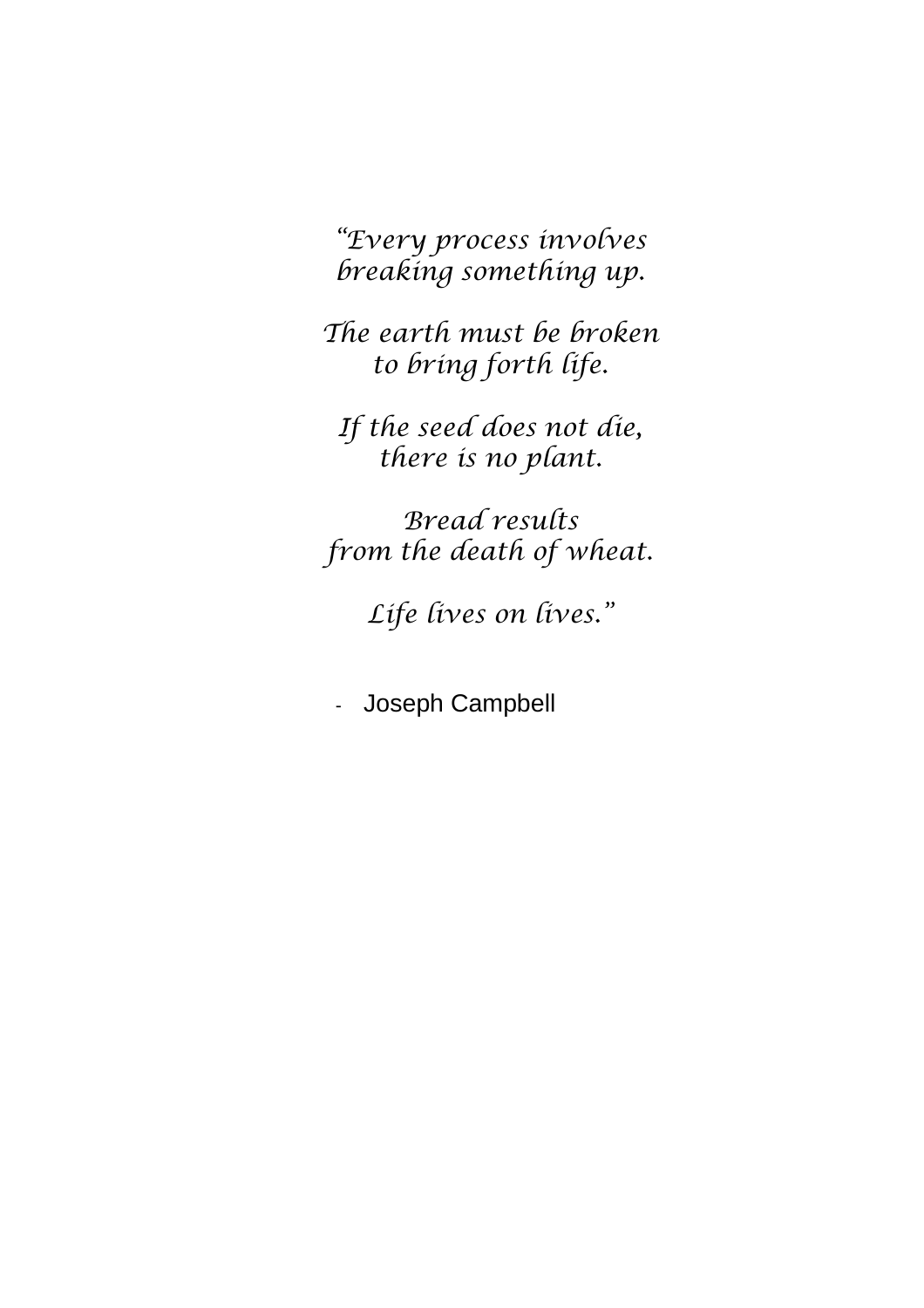## An Overview of Transitions

Whether moving to a new city or having a baby, changing careers or going through a break-up, transitions are a part of life. While in the midst of change, even if the change is toward something joyous and positive like a wedding or moving into your dream house, it is normal and healthy to feel:

- grief/heartbreak
- confused
- angry/enraged
- disoriented
- scared/terrified
- numb
- lonely
- vulnerable

What most people lack around transitions is basic information that would help them to contextualize these emotions, make sense of them, and move through them effectively. Culturally, we focus on the externals of a transition – planning a wedding, buying the car seat, packing the boxes – to the exclusion of the inner realm. While the externals are important, when we bypass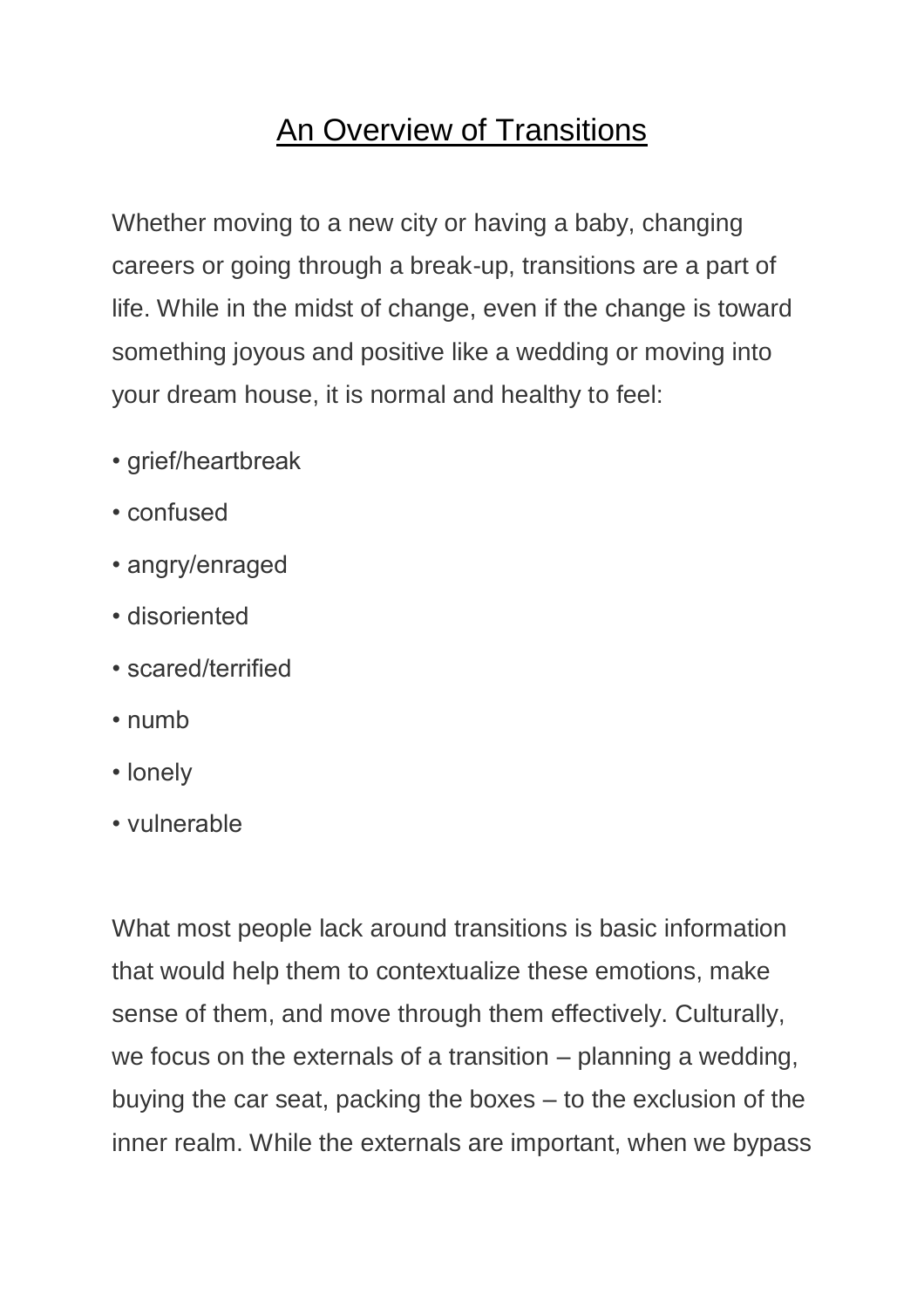working consciously with the emotions activated during transition, we decrease our chances of adjusting to the new life as cleanly and gracefully as possible. This can have long-term negative consequences not only during the transition at hand but for our lives in general.

Every transition involves passing through three phases:

• **Letting Go** – During which we separate from the old life, grieve the losses, express and explore fears and expectations about the new life.

• **In-between or Liminal** – During which we're in the liminal (limbo) zone of transition – detached from the old life but not yet established in the new one – a highly uncomfortable place characterized by feeling numb, disoriented, depressed, and out of control.

• **Rebirth** – In which we embrace the new life and identity and feel confident, comfortable, and excited about the possibilities of growth that a new beginning holds.

You can see these stages visually depicted through the "Seasons of Transitions" diagram that I've included on the next page.

Everyone goes through multiple life changes each year that, with simple information and consciousness, could be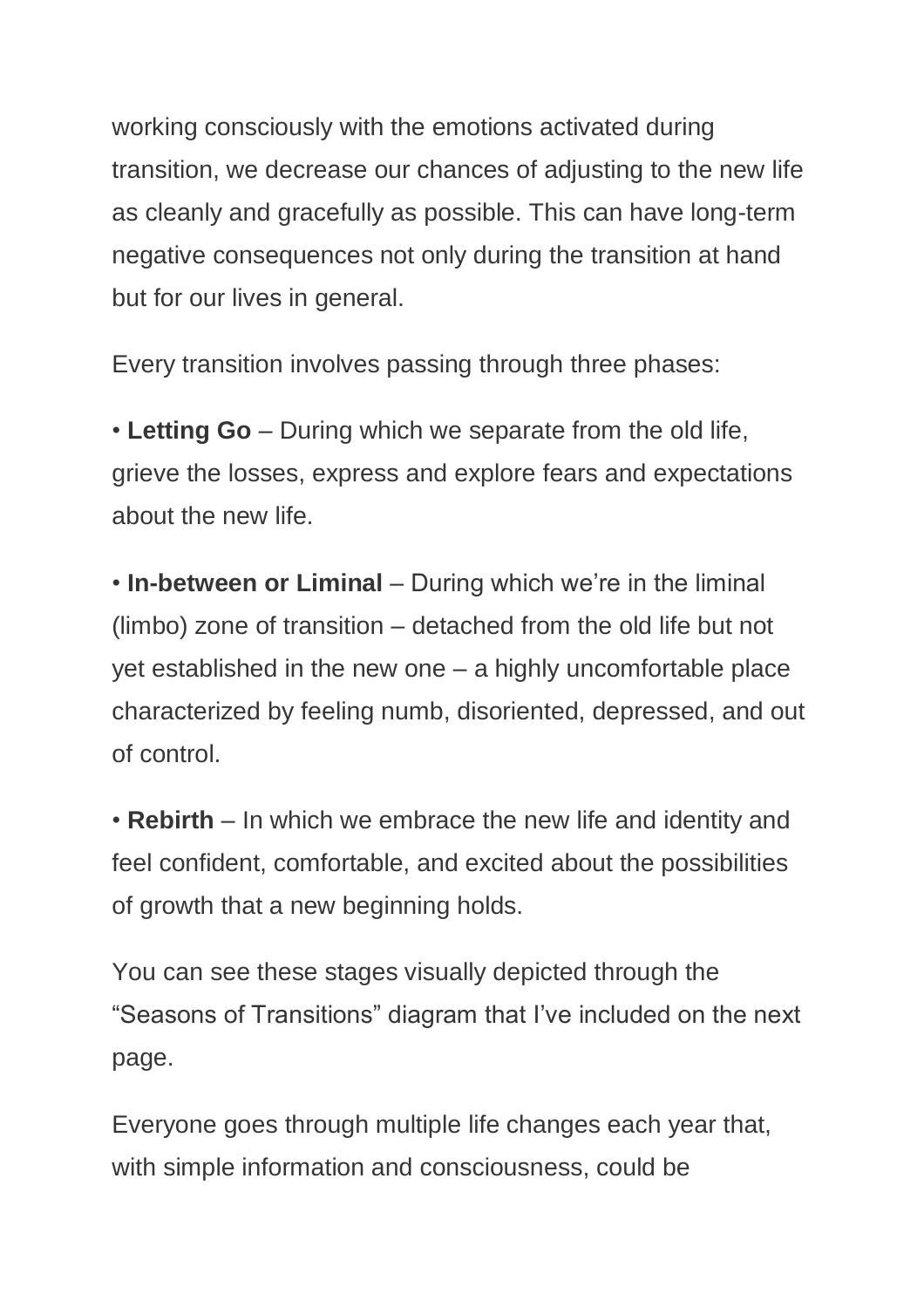transformed from stressful and depleting events to life-affirming and transformational events. We habitually think of transitions as "hard" or "negative", but what most people fail to recognize is that embedded in these predictable life-cycle occurrences are opportunities that invite us to spiral into our fears and grief so that we heal at deeper levels each time. Instead of powering through transitions as quickly as possible, we would benefit greatly by embracing them as the gifts that they are.

From a spiritual perspective, every transition is an opportunity for growth. As we learn how to let go into the 'groundlessness' that defines the in-between stage of transition between the end of the old life and beginning of the new, we move into a more effortless alignment with life. Life is ever-changing, and when we approach transitions consciously and with the intention of growth, we eventually learn how to accept this truth with grace.

This is not an easy task. Transitions require no less than the willingness to die (symbolically), to sit in the uncomfortable void, and to be reborn. Who would willingly embrace this task? For some of us, we have no choice. Transitions seem to pull us into the underworld and create such fear, pain, confusion, and disorientation that we must seek help. While in the throes of the challenge, this may seem unfair and we may be plagued with questions like, "Why do others seem so blissfully happy during their engagement when my joy is accompanied by a sense of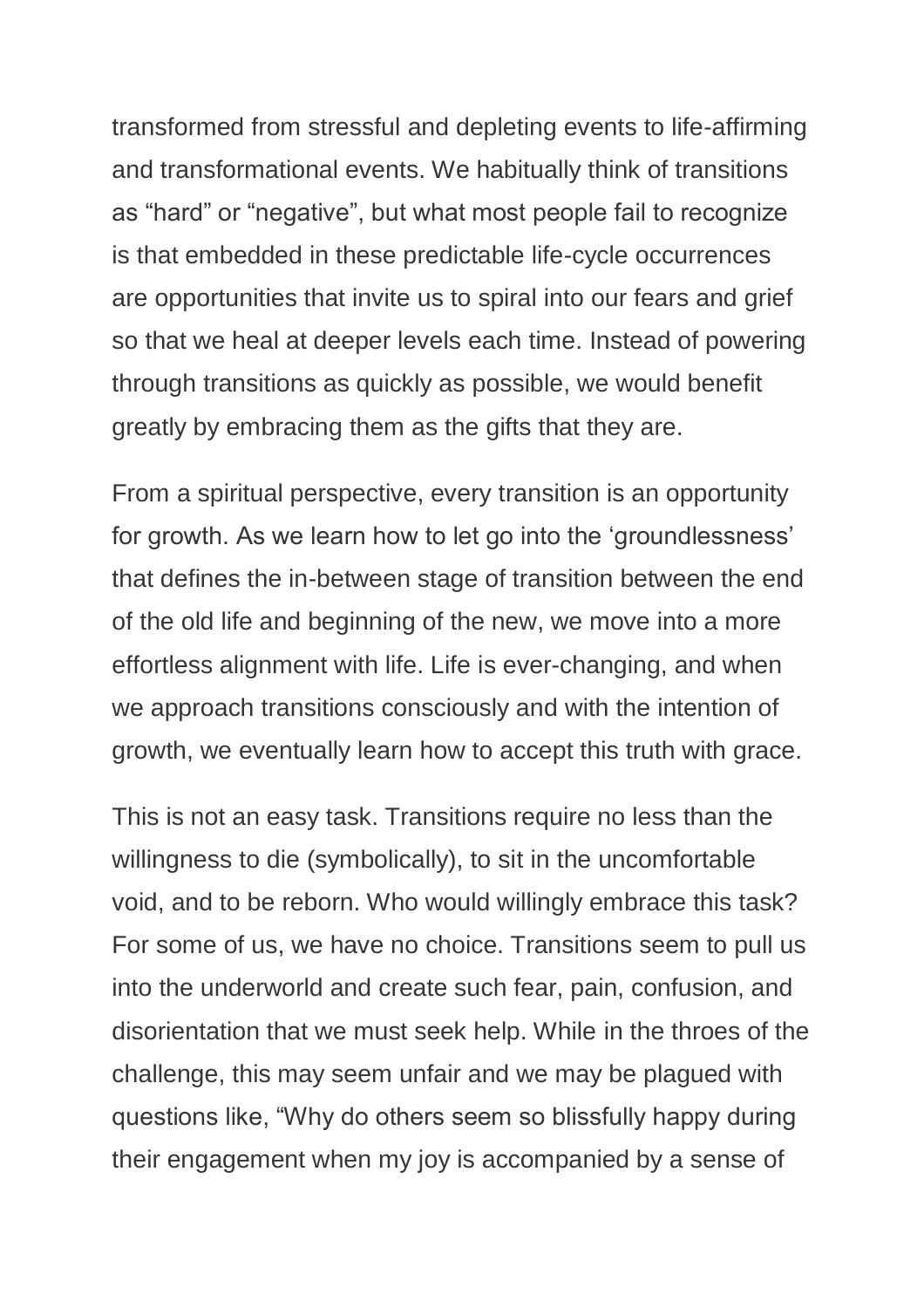loss? Why do others move to a new city effortlessly when I feel terrified? How come she was able to re-marry so easily after her break-up when my heart is broken and I still have dreams about my ex?"

Yet when we finally emerge from the pain, we see that the struggle was well worth it. For to enter into the death-voidrebirth cycle is to embark on the hero's/heroine's journey. And when the heroine returns from her voyage, she carries the boons—or jewels—of her travels. One of the great boons is that she knows, at a deeper layer of consciousness, that there can be no light without entering the darkness, and that with each descent into her darkness, the light shines ever more brightly. He knows that next time he is pulled into the darkness—which most likely will occur in the midst of his next major transition he will be able to navigate the journey more gracefully. She trusts that, even as she cries and rages, she is exactly where she needs to be.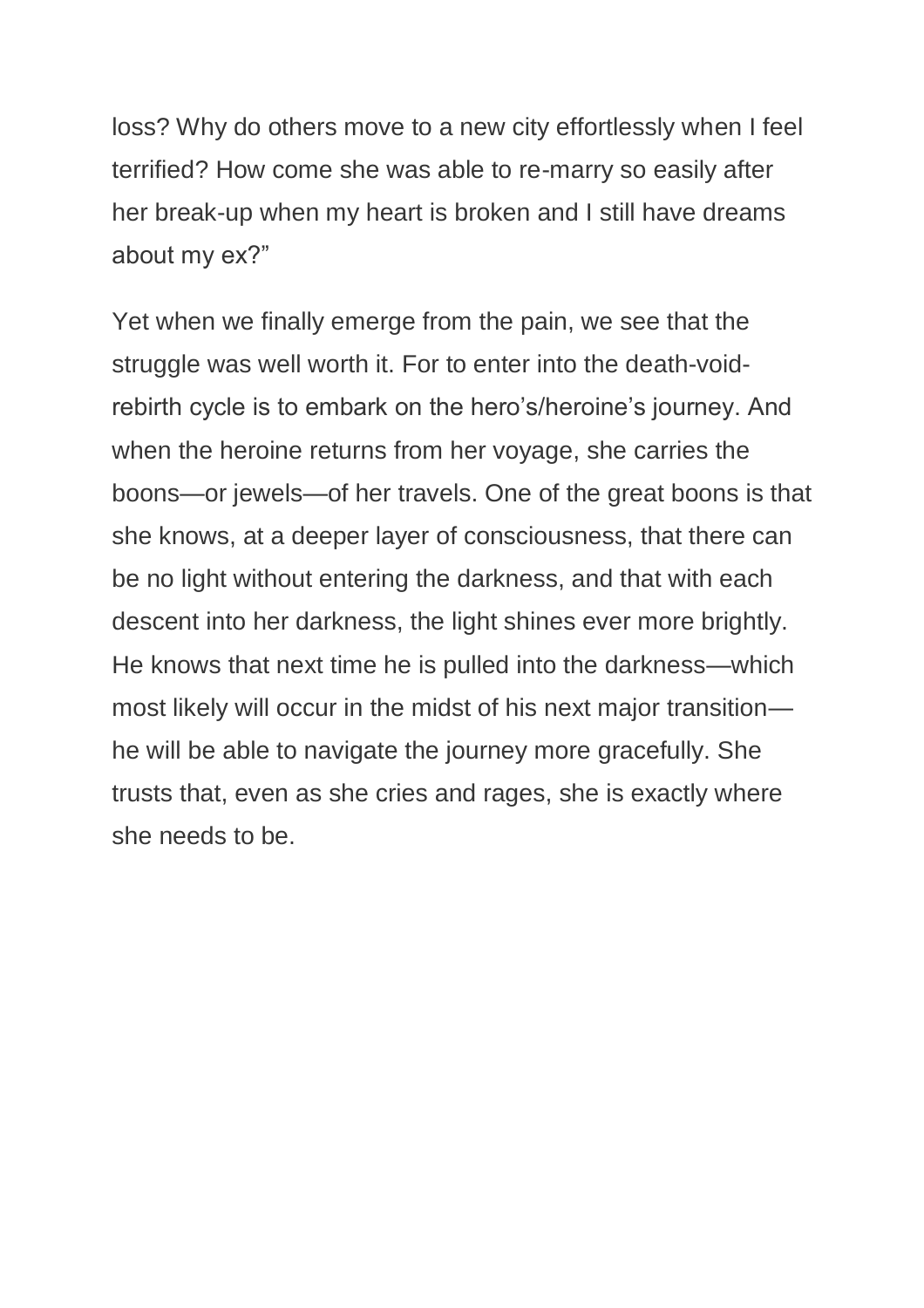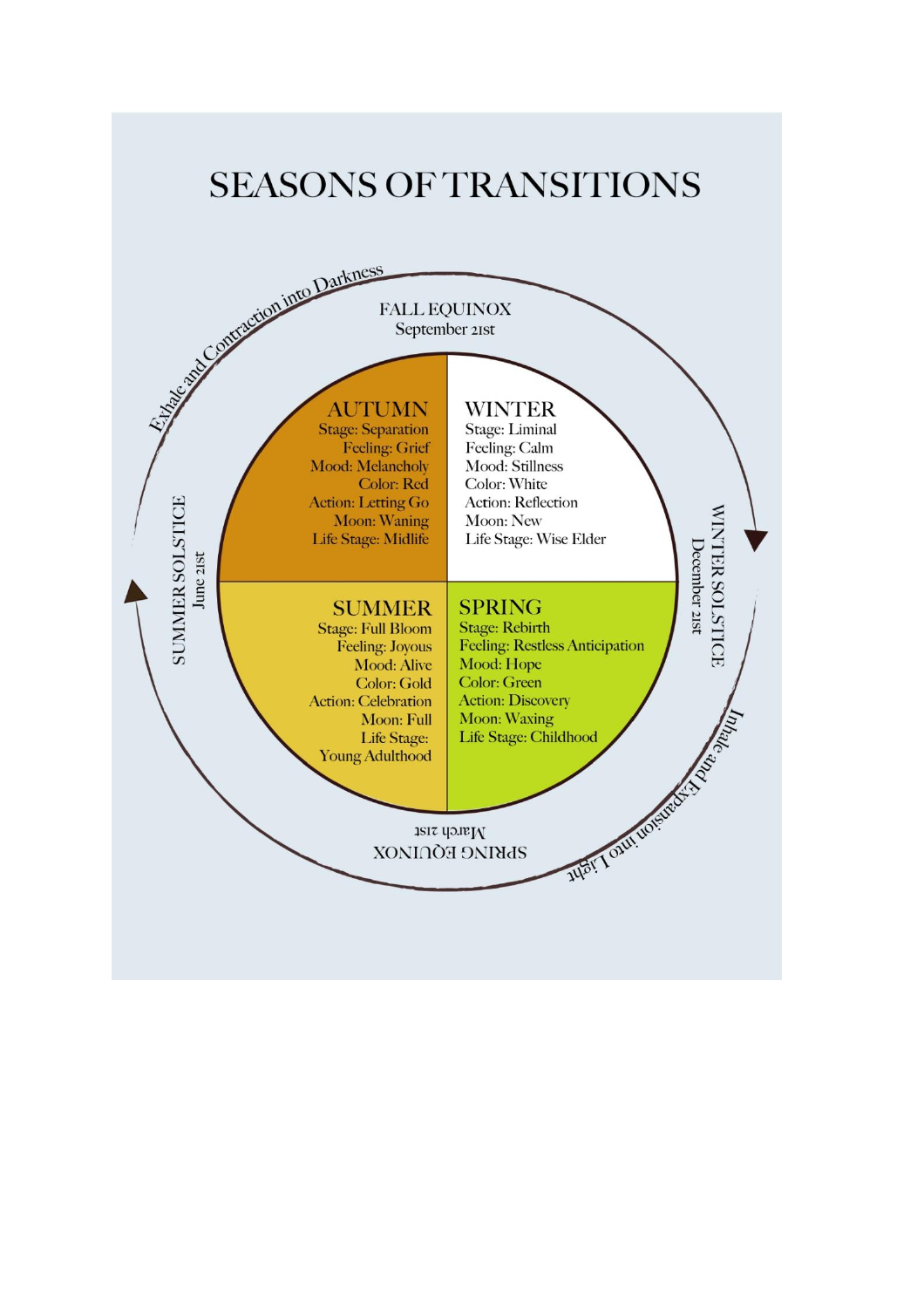### Moving

Have you ever read the statistic that says that moving is the third most stressful event you can endure, following death and divorce? I'm always stunned by this statement. Let's take a moment to digest this: Death, divorce, moving… Wow. Clearly, for it to rank so high on the list, the stress cannot possibly be solely due to the practical aspects; it doesn't equate that packing up one house and moving to another location would trigger this level of emotional response. But in the worldview of Conscious Transitions, it makes perfect sense. Furthermore, the level of stress that moving typically instigates is equivalent to the level of healing that's possible when we approach this transition consciously.

Like every transition, there's a practical element and an emotional piece. Moving, like the wedding or preparing for a baby's arrival, certainly comes with a host of items that need to get done. But when we only focus on the practical elements to the exclusion of the emotional realm, we miss the real work that needs to be done and risk sending ourselves into emotional chaos. The culture tells us that if you stay organized and follow your timelines and checklists, you'll avoid the stress and chaos. While it certainly helps to stay organized, this alone will not prevent the emotional upheaval that moving often activates.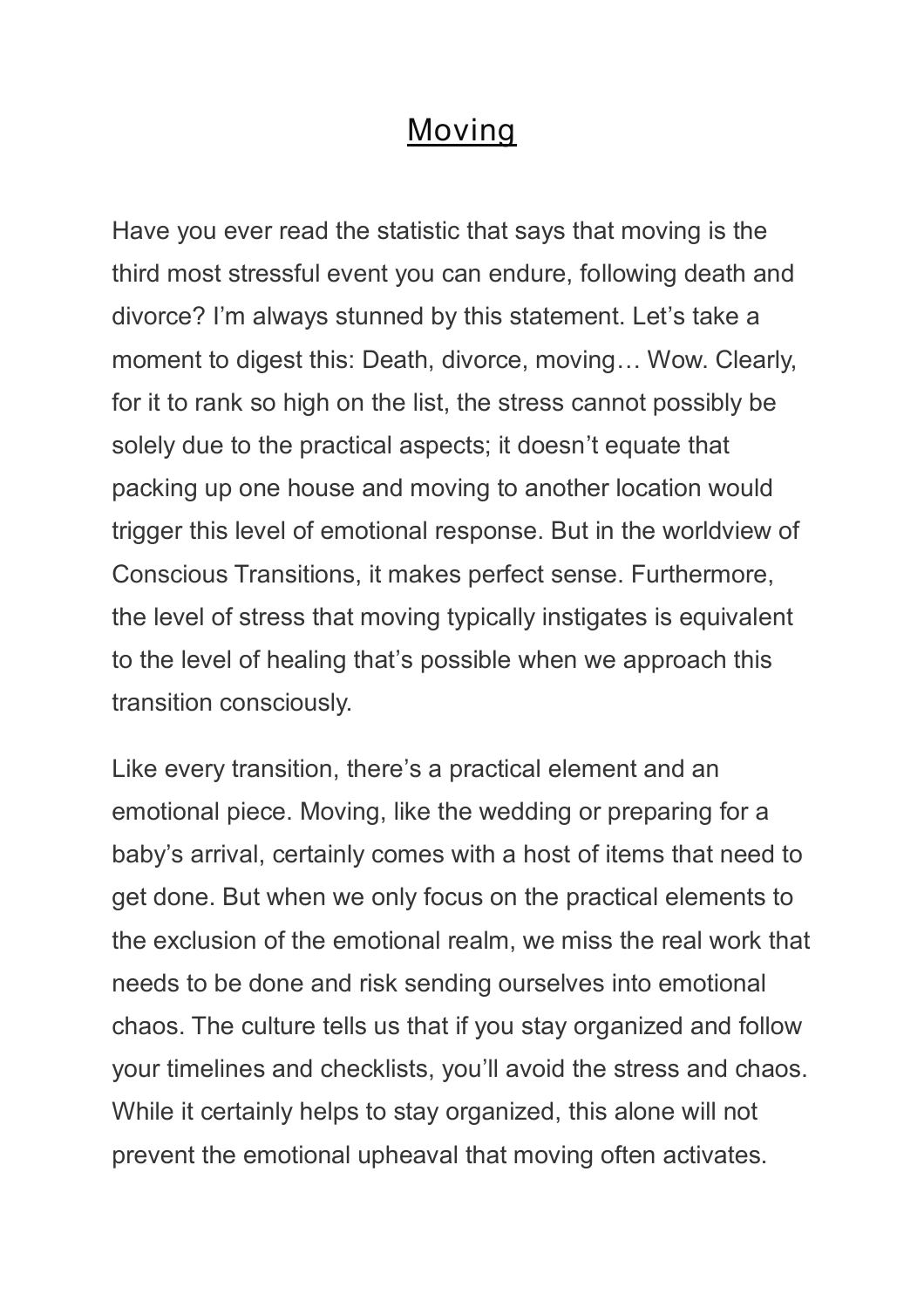Moving is so stressful for several reasons:

1. Moving forces us out of our familiar and comfortable habitat. At the core, we are creatures of habit and we like the safe and the familiar. We like knowing where the spatula is. We like being able to drive to the supermarket on auto-pilot. We derive a deep sense of security from the predictable and knowable aspects of our lives. When we move, chaos is unavoidable. Our ability to surrender into chaos is tested. The more we can ride the waves of chaos and remember that it will end, the easier it will be to manage.

2. Moving triggers our deepest issues around control and loss. All transitions are fundamentally about learning accept feeling out of control, but because moving includes the piece of moving out of your physical space and comfort zone, it's particularly triggering. Again, when we can remind ourselves that it's normal to feel out of control, it's easier to surrender to the wave and allow it to tumble us around for a while until we're eventually tossed onto solid ground.

3. In dreams and the world of the unconscious, the house is a symbol of Self. When we move, we shake up our selfhood to the core, like a self-imposed earthquake. In this vulnerable stage and encouraged by the act of sorting through our stuff which may span back to childhood, we often find ourselves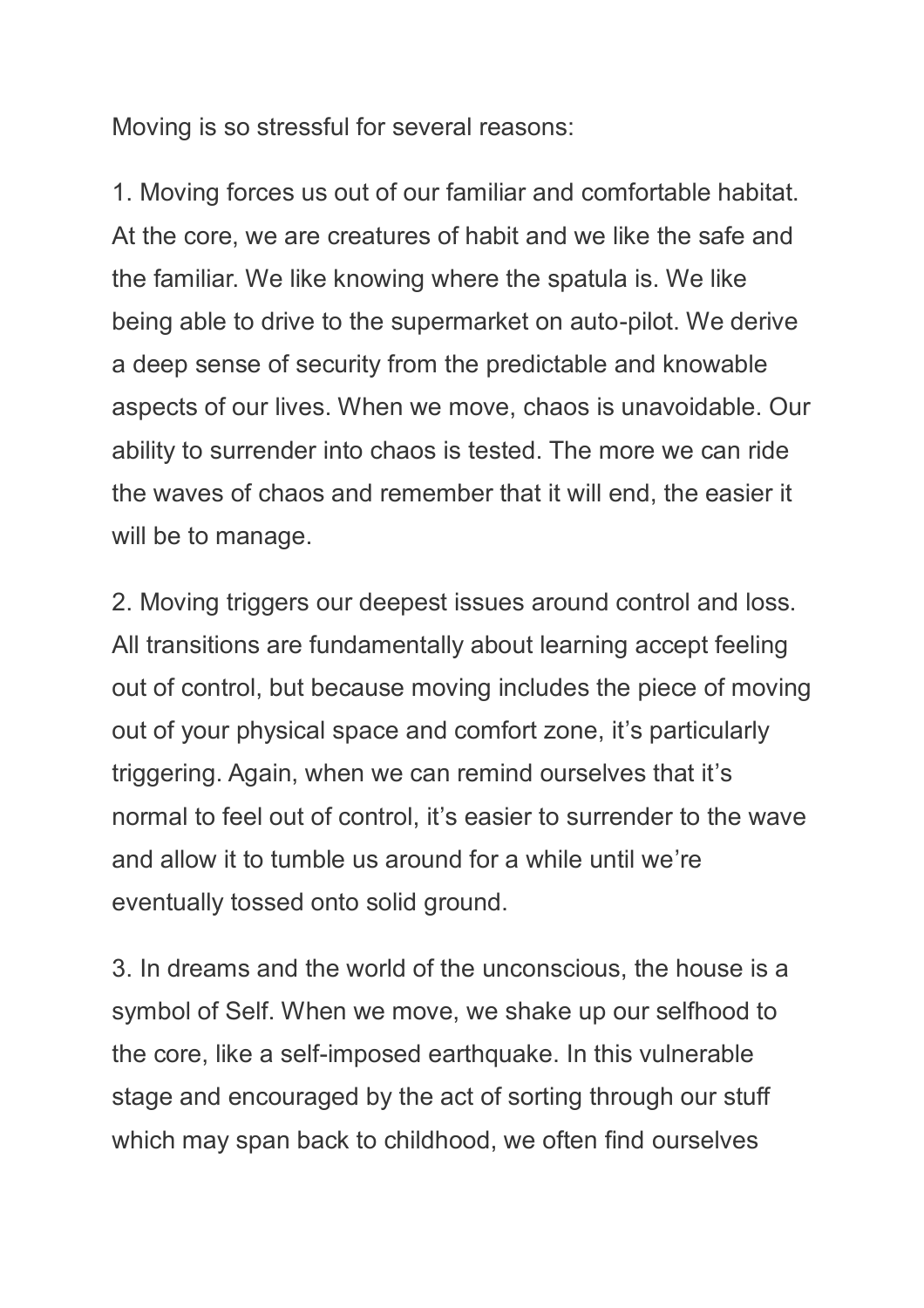immersed in old memories which can trigger layers of grief and loss that need release. With the veils peeled back, core issues emerge which you can either sideline as you quickly move onto the next task or sink into and thus relieve a bit of pressure.

4. Moving activates a return to the child or infant self. Stripped of the familiar external trappings of our life and rendered to a state of vulnerability, we're as raw and primal and as we can be. Without support, guidance, and a context within which to makes sense of this experience, we attempt to fill up the empty spaces and barricade against the rawness with the practical aspects of the move. It's scary to be in this stripped-down state, but with the right information and approach it's bearable and, eventually, fruitful.

As always, having an emotional roadmap and context can ease the chaos considerably. When you understand what's being activated inside of you, you can address it and move through the move, so to speak, more fluidly. As with every life transition, our culture only offers advice for how to manage the practical aspects. An internet search on "moving stress" will provide immediate suggestions for how to deal with externals, offering checklists, timelines, and step-by-step protocol on how to go about moving. While helpful, these suggestions do nothing to address the emotional undercurrent that fuels the majority of the stress. Do we really believe that the stress is about packing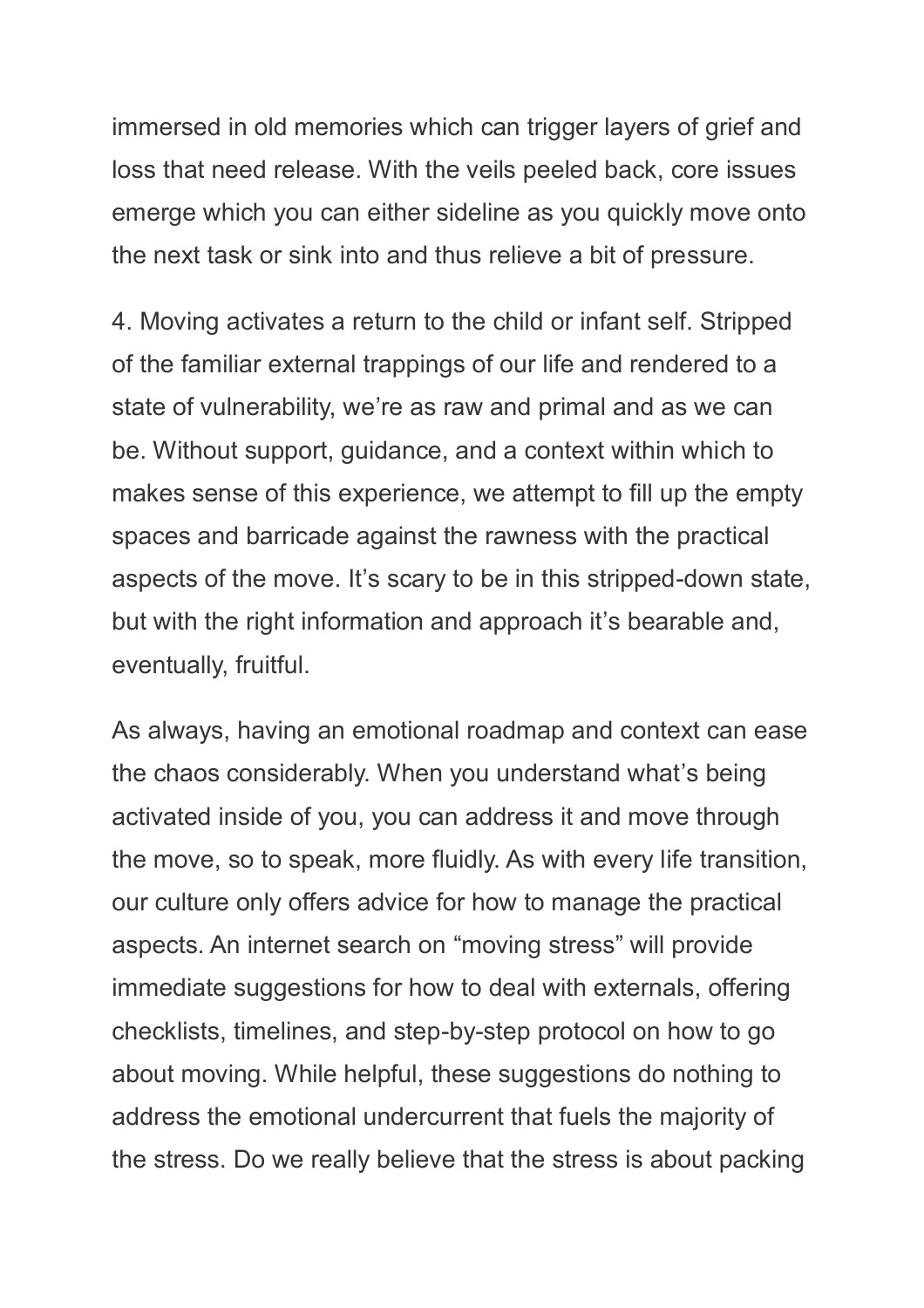and unpacking? Sometimes the superficiality of this culture really irks me…

Popular and habitual thought tell us that the more quickly we zip through our checklists, the happier we'll be. Actually, the opposite is true. Let's imagine you're cleaning out a box of old papers and you find some journals from high school where you wrote about your parents' divorce or breaking up with your first boyfriend. A wave of grief swells up inside of you. You can either ignore the grief and keep going, as advised by our culture, or you can take a few extra minutes to pause, let the grief swell to full release, and cry. Like all transitions, moving provides a powerful opportunity to heal layers of ourselves that often don't emerge unless we're in the midst of a transition. When you release the grief, you release pressure inside of you which will give you more internal space and energy with which to continue the external tasks. On the other hand, when you bottle it up, the pressure builds until you end up snapping at your partner or yelling at the moving company.

Here's the emotional context and roadmap:

Moving follows the three stages of transition: letting go – liminal – new beginning. The transformational potential of moving lies in our ability to utilize the practical tasks to access the emotions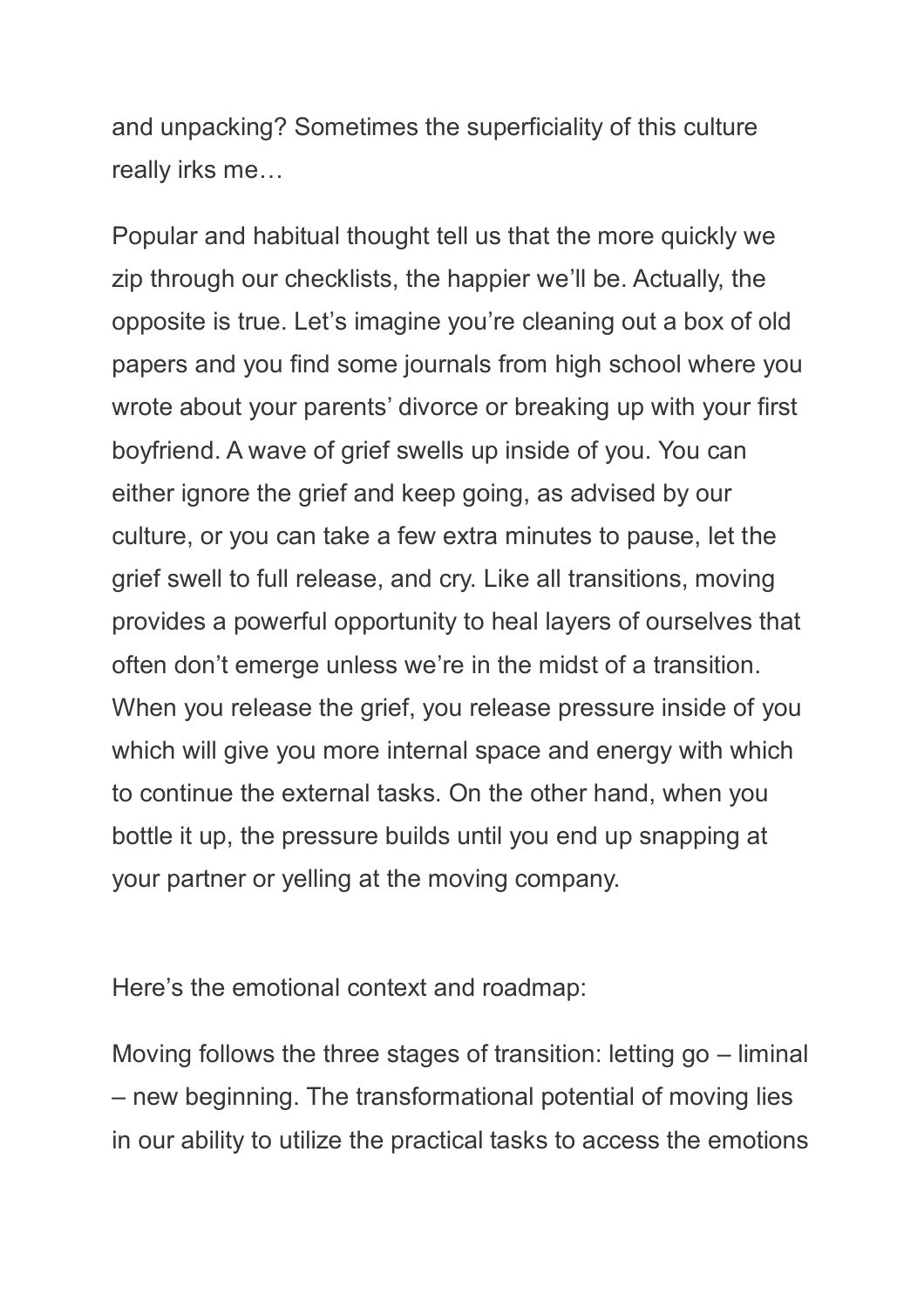inherent to each stage.

1. Packing up and Letting go: In stage one, we pack up our old life, sorting through what we no longer need and putting everything into boxes. What a perfect metaphor for this first stage of transitions! In sorting through what we no longer need on a physical level, we also activate aspects of our emotional selves that we're ready to relinquish. When you come across letters from an ex-boyfriend, you may feel a wave of grief about that relationship and then decide to let them go (both the letters and the grief). Packing provides countless opportunities to heal layers of old transitions and losses if only we pause long enough to allow the feelings to surface and release.

2. Liminal (in-between): With the house packed up and furniture moved out, there's usually a day or two when the house is empty. There are few things in life as emotionally empty as standing in a freshly packed house. Not only does it trigger grief, it triggers memories. Suddenly you see the spot where your partner proposed to you. You see your children running around chasing each other. You see the corner that used to hold your favorite comfy reading chair. This is the moment to let your tears flow. A good cry will transform a melancholy emptiness into a bittersweet one so that you can find the sweetness among the sorrow.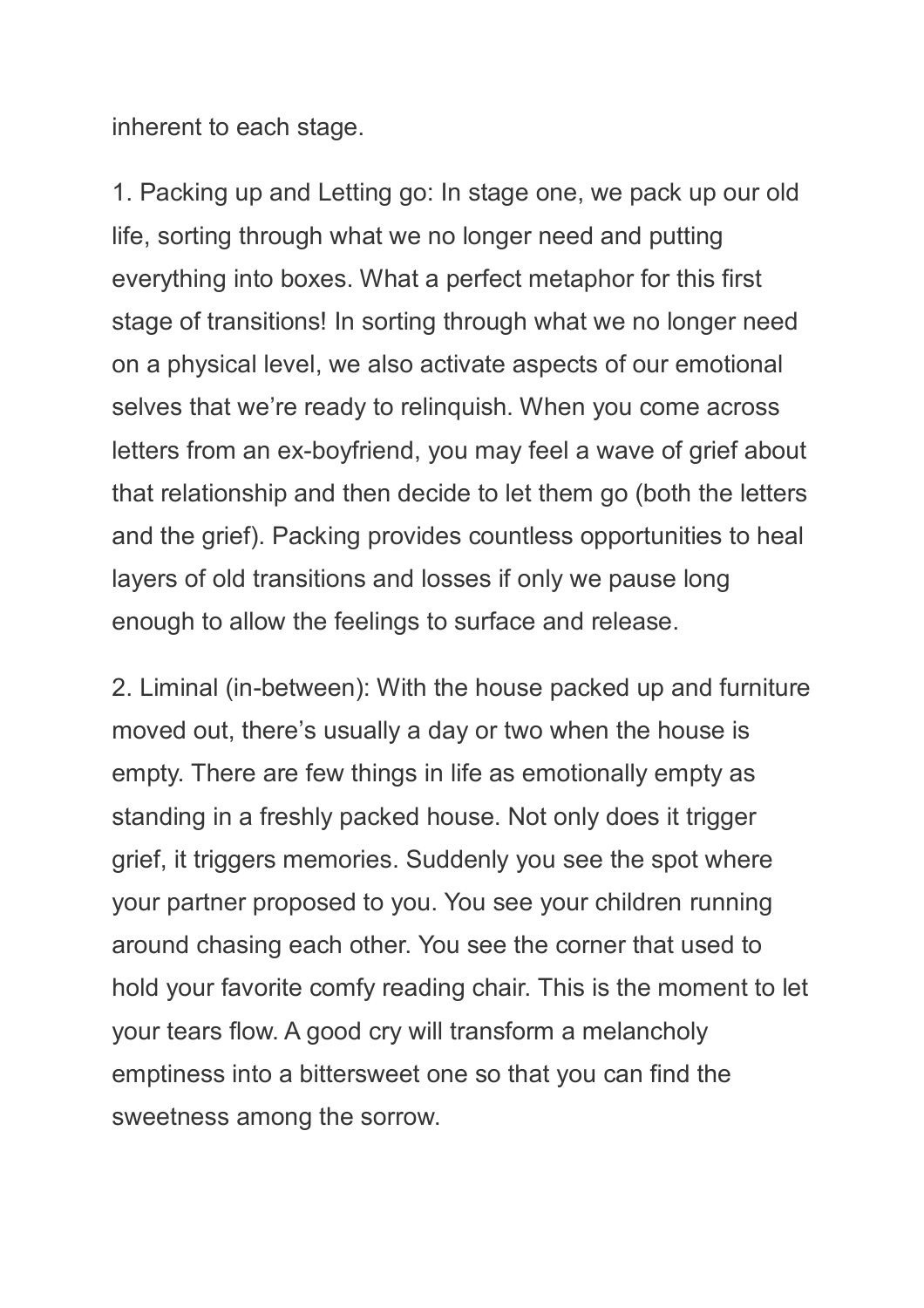Disorientation is one of the key hallmarks of the liminal stage. The literal emptiness that surrounds us on either side of the move mirrors the internal emptiness which easily disorients us. We're fundamentally creatures of habit, and when our routines and physical signposts are removed, disorientation is inevitable.

3. New beginning: When we unpack and reorient physically, we also have the opportunity to unpack and reorient emotionally. We organize the kitchen and we organize our internal structures. We learn a new city or a new neighborhood and we access new resources within ourselves. With the emotional decluttering that occurred in stage one, we have more internal space which allows for new qualities that we consciously and intentionally invite to emerge.

Ritual is important when moving, especially if children are involved. It's always hard to say goodbye but especially so when it's a home that you've loved and has sheltered hundreds upon hundreds of memories, positive or otherwise. The more you concretize the experience through an activity like making a book that tells the story of the move (visually guiding yourself and kids through the three stages through photographs) or writing a goodbye letter to the old house, the more you will be able to let go of what needs to be shed and prepare yourself to embrace the new life.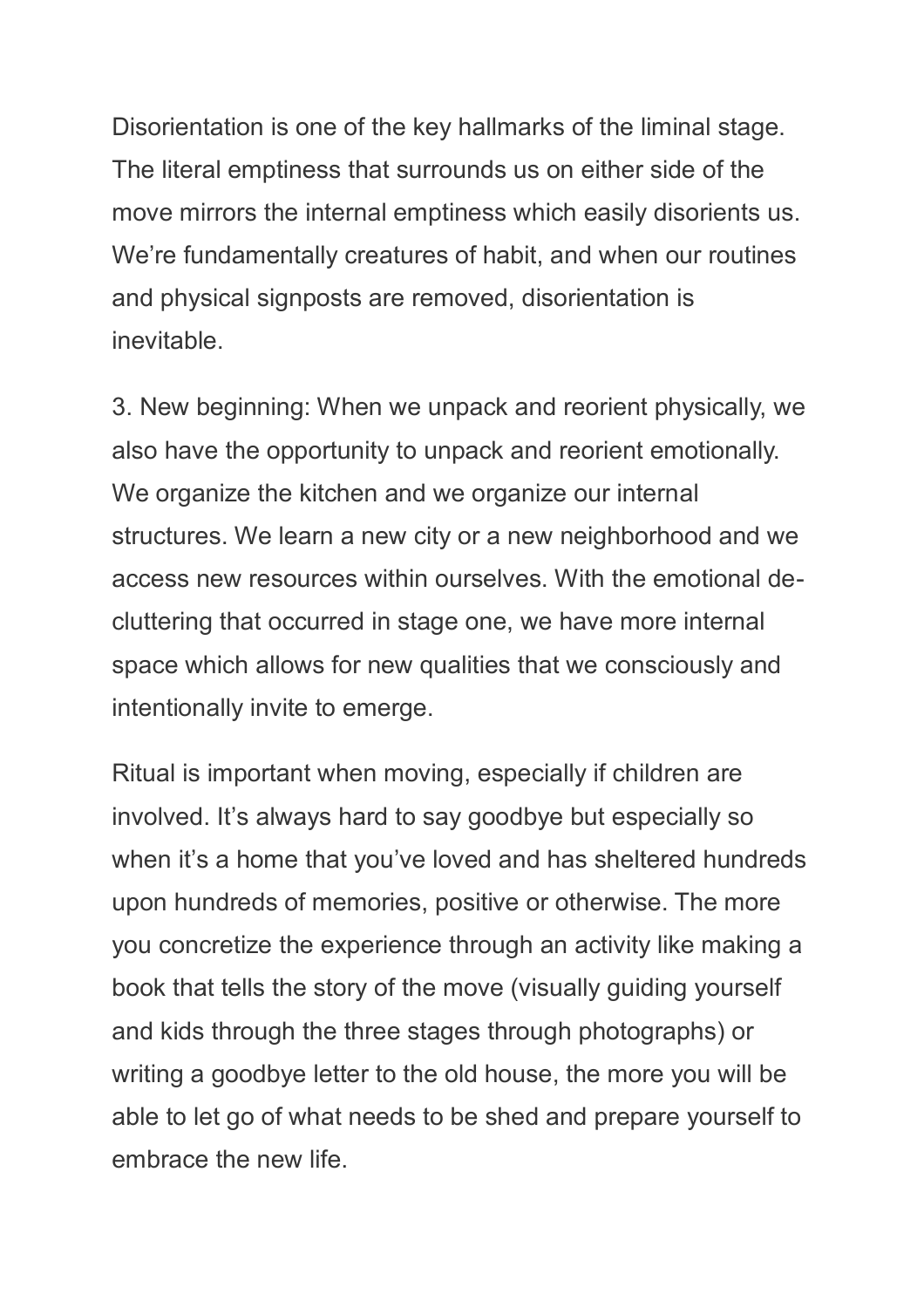## *Breaking Up*

*How long does it take for a broken heart to mend? In the bathhouse of grief, tears are everywhere: scuttling down the windshield; drying on the pane; on morning blades and violet petals. Reminders that even as I ache an entire world joins me in the weeping; telling me, even as we part, that I am not alone.*

There's a reason why the state of grief following a break up is referred to as having a broken heart. The pain of separating from someone you have loved and with whom you've shared much of your life is so searing that it feels like you're being split in two. The grief screams through your body through the night and you awaken feeling like someone has died.

And someone has died. Many things have died. The relationship of the two of you is over. The fantasies and dreams of your imagined future together fall like frozen flower petals and hit the floor with a painful thud. You will never take that vacation. You'll never walk toward him down the aisle. You'll never have the kids whose names you've already chosen. The person that you were is no longer. The person that you will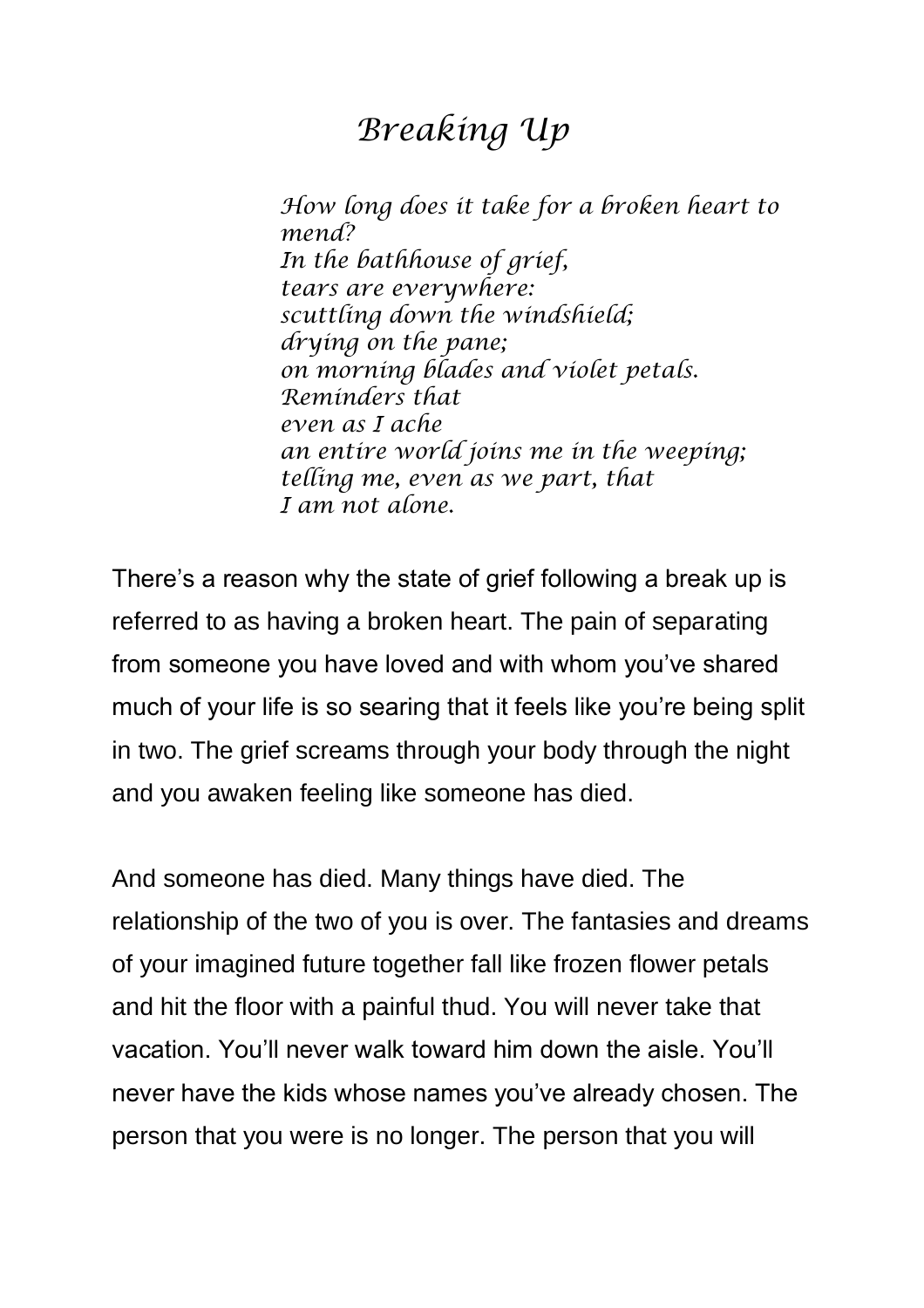become is not yet. You sit in the in-between void of nothingness and wonder if you'll ever feel alive again.

Like all transitions, separating from someone you love is a death experience that requires sitting with the grief until it passes through. And like all transitions, there are immense opportunities for growth inherent in the aftermath of a break up. For there are reasons why the two of you didn't last. And the more you learn about the reasons that contributed to the demise of the relationship, including the impulse for choosing your partner initially, the more prepared you will be to enter the next relationship from a healed placed within.

But the first stage of a break up is simply to allow yourself to grieve. We live in a culture that has a timeline for grief: you're allowed to feel sad for a month or two, but beyond that you're met with the message, overt or otherwise, that says, "Get over it. Pick yourself up and move on."

Grief has its own timetable. No one can tell you how long it's appropriate for you to grieve. You listen to your heart and allow it to cry and rage against the pain of separating from a loved one. You hold yourself with tender arms and seek comfort from supportive friends and family. There are no timelines for grief. The heart knows when it's ready to face the world again.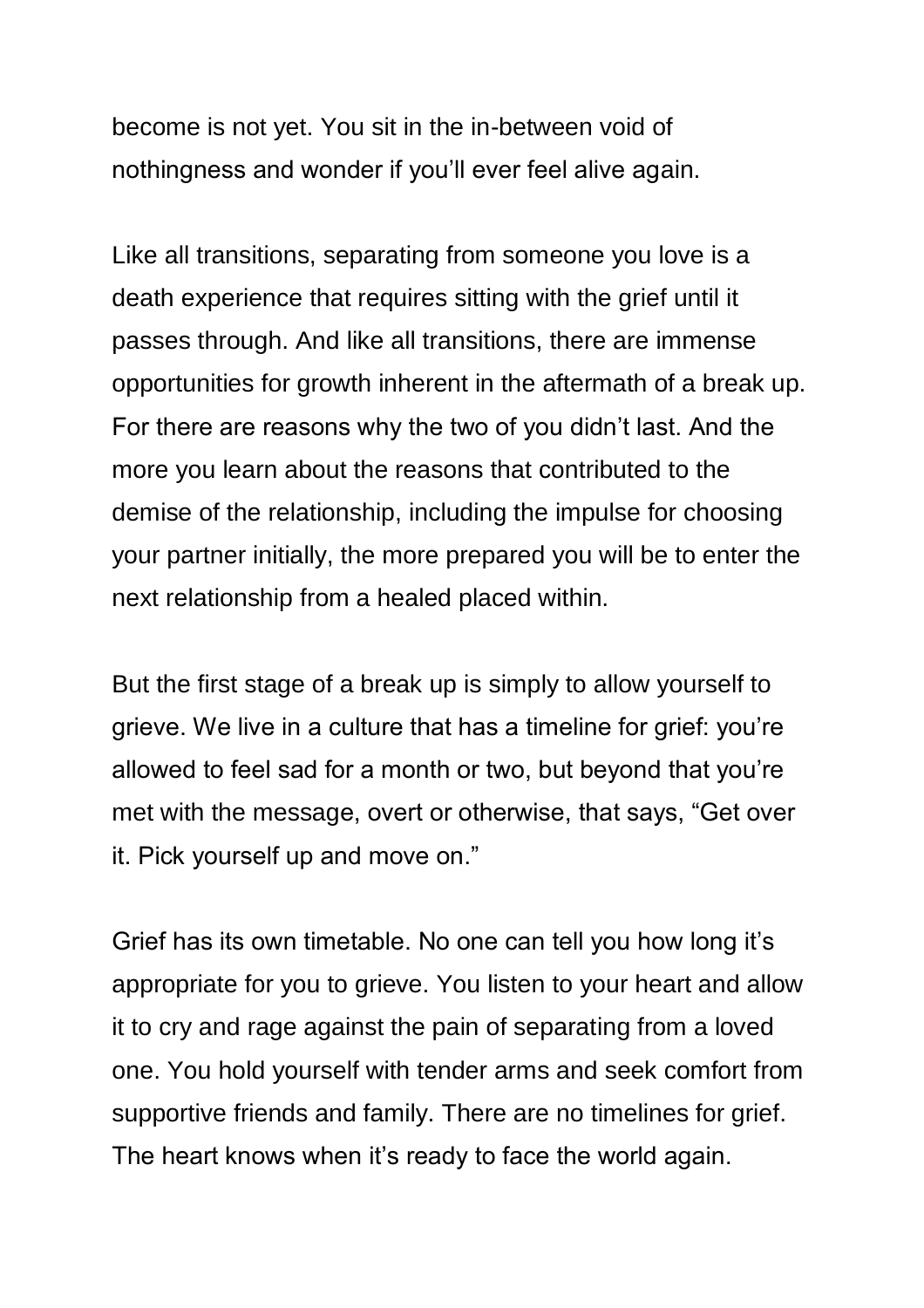In the meantime, you find the loving ways to be with grief. When you find a letter from your ex tucked into an old book, you breathe into the pain and let yourself cry. You might feel scared of the grief, but the truth is that when you block it, its pain increases tenfold. When you simply embrace it with acceptance and breathe into the empty places, the tears wash through you and you're ready to face the next moment. One of my clients, who is in the midst of a break up, recently said to me, "I used to be so scared of my pain. But when I can just be with it, it actually feels good! Does that sounds strange? I'm accepting the pain instead of resisting it. The memories come and I write them down. The pain comes and I cry. It's all okay. In the moment it feels like the pain will never end but I know I'll move through it."

#### When the Grief Doesn't End

There is, however, a point when the pure state of natural grief becomes tinged with other, unkind voices. You find that you're unable to let go of your ex. You're thinking about him or her constantly. You rationally know that the relationship wasn't healthy, but you're having a hard time letting go and moving on. You find yourself obsessing on the following thought: "If we loved each other so much, why couldn't we make it work?"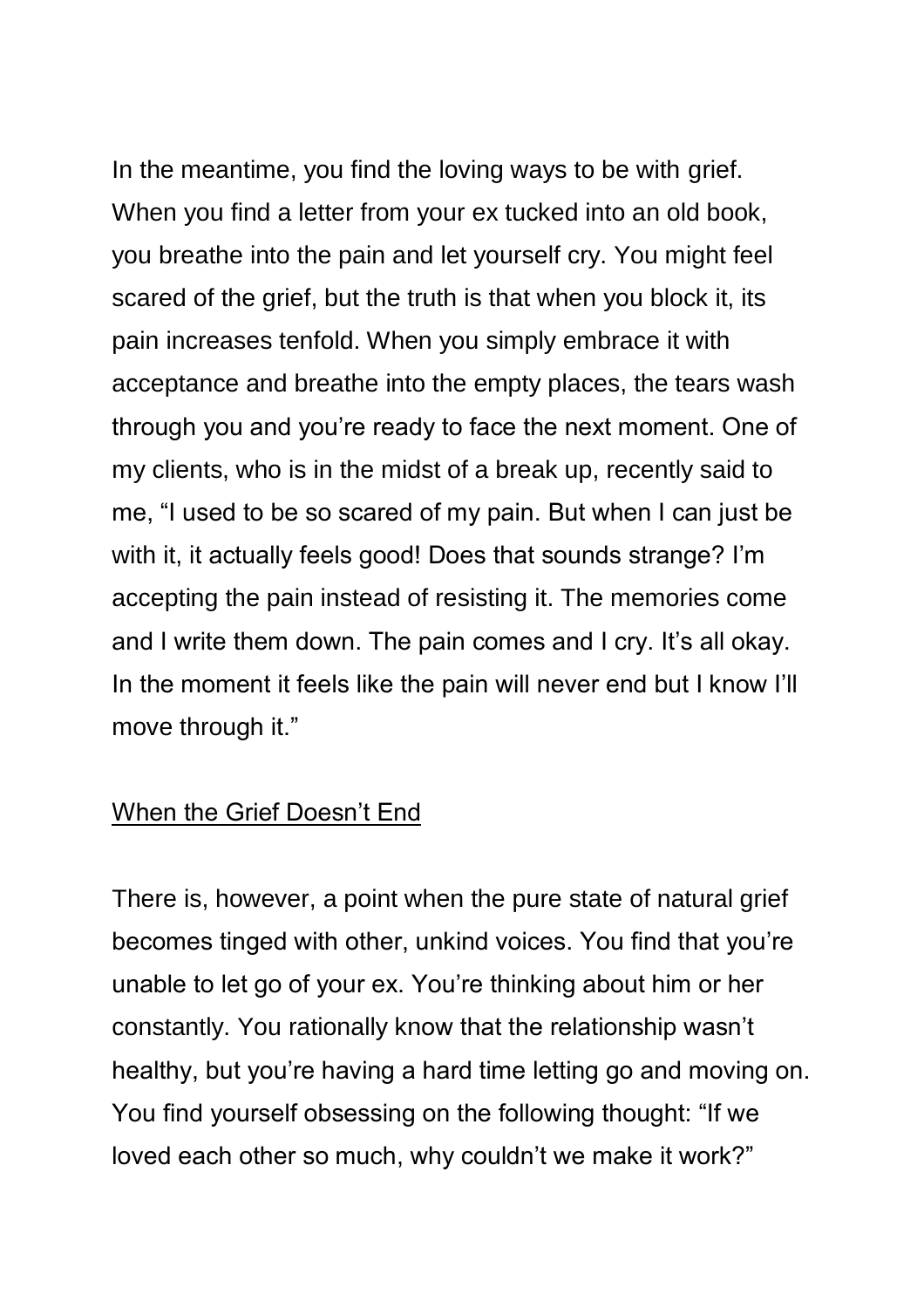When I'm working with clients in the aftermath of a break up, the most common reason that they're unable to move on is because they're still mistakenly equating "passion" with real love. We live in a culture that elevates passion and chemistry to god-like heights and sends the message that great sex equals great love. Nothing could be further from the truth. A chemical reaction actually has nothing to do with the ability to give and receive love.

In this sense, part of the grief following a break up involves grieving the fantasy of your misguided conditioning about love. The fantasies shatter like glass all around you. You ask yourself, "Did I ever really love him? Did he ever really love me? What is love?" In this stage, I'll hear people say, "You know, I always said I was so in love with him. But the truth is that I'm not sure I really *liked* him as a human being." She then has to ask herself, "What is love? If it's not chemistry, what is it?"

This is certainly no small question. I'm not sure anyone can say with certainty what love is. I've devoted an entire lesson to the question of real love in my Conscious Weddings E-Course, much of which comes from M. Scott Peck's writings on love in his seminal book, The Road Less Traveled. He writes: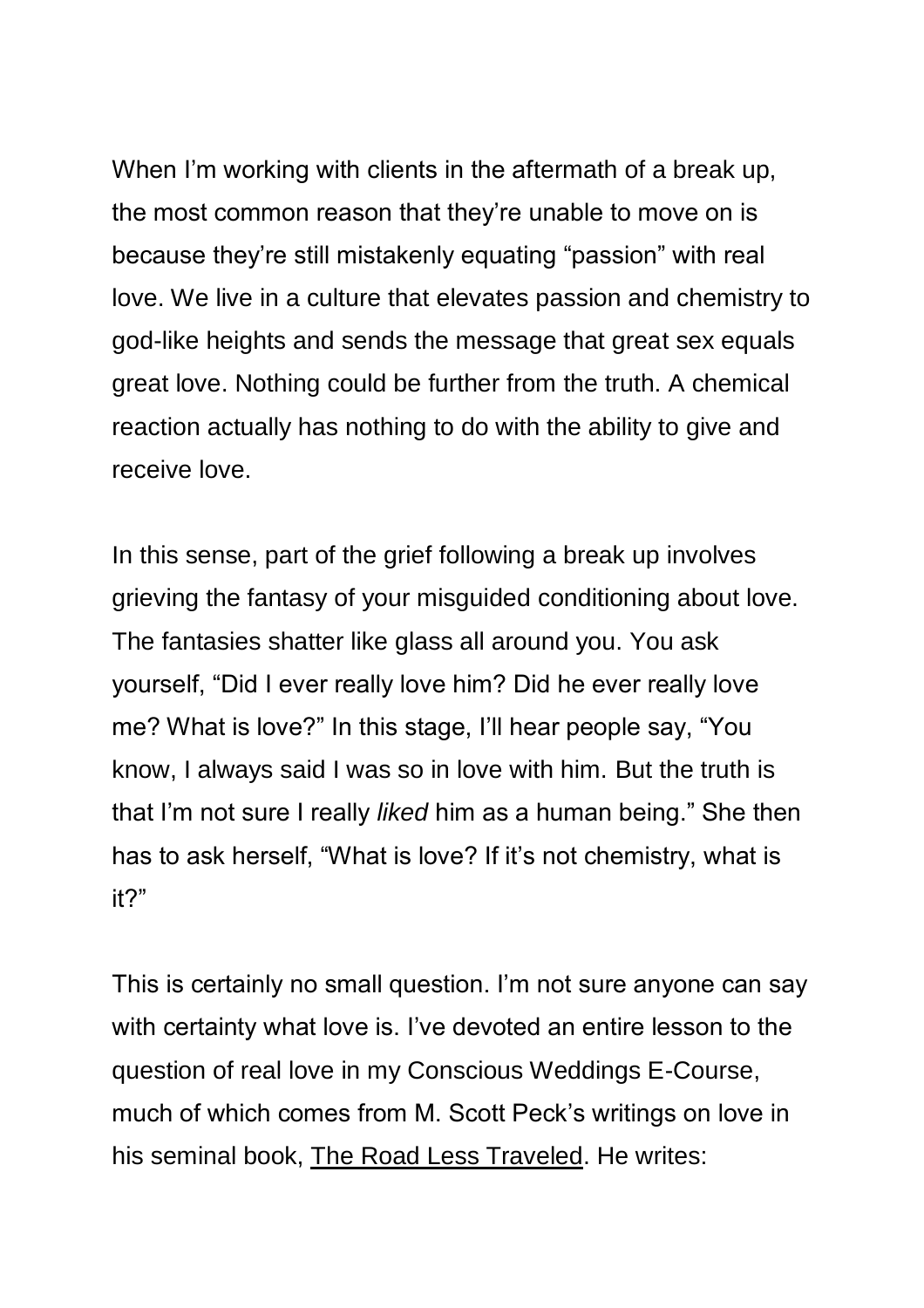"I therefore conclude that the desire to love is not itself love. Love is as love does. Love is an act of will – namely, both an intention and an action. Will also implies choice. We do not have to love. We choose to love."

Just this statement alone flies in the face of everything you've been taught about love in this culture. We're conditioned to believe that love "happens to you," that it's an act of fate and destiny, that if you're lucky enough to find your *soul mate* or your *one true love*, the two of you will effortlessly glide into a harmonious dance of eternal love. (Words in italics are buzzwords that our culture insists on propagating but only perpetuate a fantasy of love.) Sure, you might fight once in a while, but at the core you just *know* that you're a match. And perhaps that's how you felt about the ex until everything fell apart. But the fact that everything fell apart is a sure indication that something wasn't as right as you thought it was. The fundamental problem could have been that the relationship was predicated on chemistry, fantasies, and a fear of intimacy, which caused a perpetual game of tag-teaming chase, none of which is the basis for a real love relationship.

In the letting go stage of this transition, when you're in a puddle of grief and longing for relief, allow for the fantasies of love to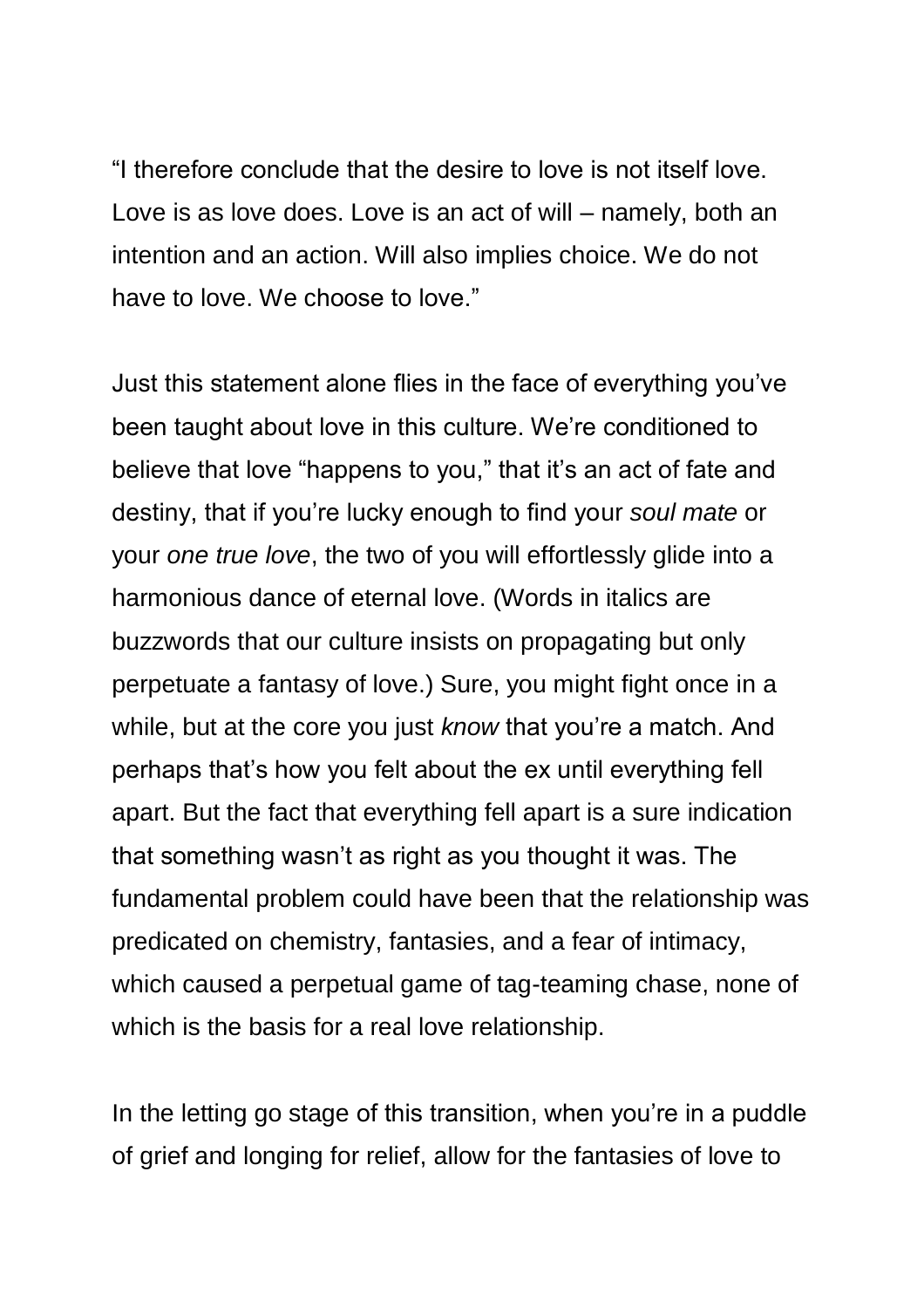shatter. The more you grieve what you thought was real love, the more you will clear the way for real love to take root in healthy soil.

### "What's Wrong With Me?"

Some of the pain initiated by a break up is also caused by a series of false beliefs. Because this particular transition is intimately connected to love, a break up can trigger old beliefs about self-worth that began in childhood when we formed blueprints based on our first love relationships with our parents. As children, when we don't receive the love we need from our well-intentioned but wounded parents, we assume that there must be something wrong with us.

The truth is that your caregivers were incapable of giving you the love you needed, but if a child were to assimilate that truth, she might fall apart from the devastation of it. So she adopts the belief that there must be something wrong with her because this is something she can control. She thinks, "If I do it just right – if I'm perfect enough or smart enough or sporty enough – maybe I'll get them to love me." Of course it doesn't work, and she's left with a false belief that follows her into adulthood that says, "If someone's not loving me the way I need to be loved, it must be because there's something wrong with me."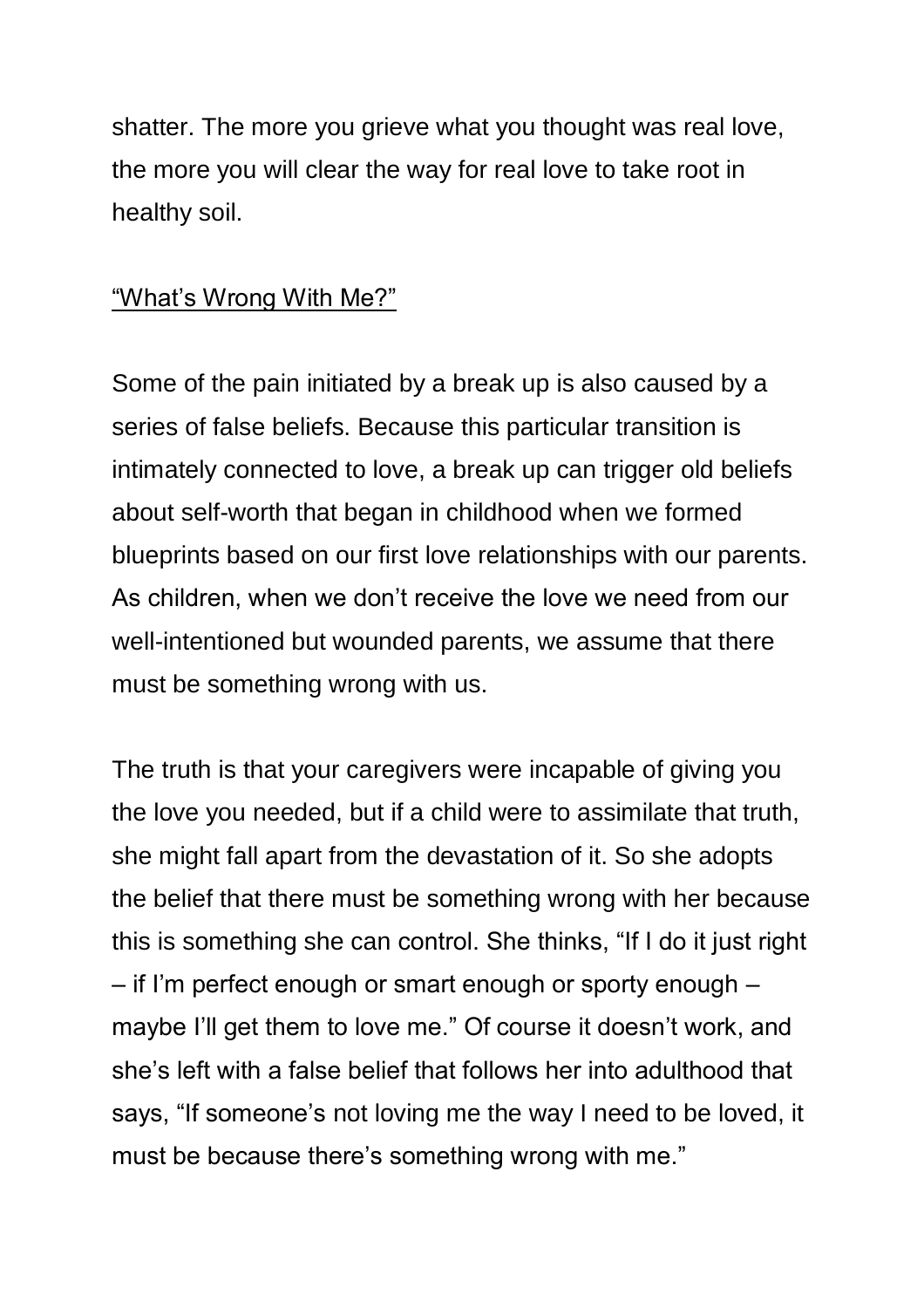This belief can wreak havoc on the psyche in the aftermath of a break up. But once the belief is excavated and brought to light, you can begin to work with it consciously with a dialoguing process that I teach in my courses and in my book, *The Wisdom of Anxiety*, which seeks to replace the faulty beliefs with loving truths. If you're enduring a break up, take some time to sit with yourself and write down the beliefs that are creating your depression and/or anxiety. The list might look something like this:

- 1. He broke up with me because there's something wrong with me. If I did things differently, maybe I could get him back.
- 2. I'm not worthy of love. Other people can have love but I can't.
- 3. I'll never have the love I want and need.
- 4. I feel abandoned.

Okay, now let's take a look at that last belief. There's a crucial difference between feeling the natural pain and grief of a break up and feeling abandoned. Abandonment implies a child-like place; in other words, children get abandoned, not adults. So this means that the break up has triggered a wounded child place in you that *did* get abandoned a long time ago. Again, as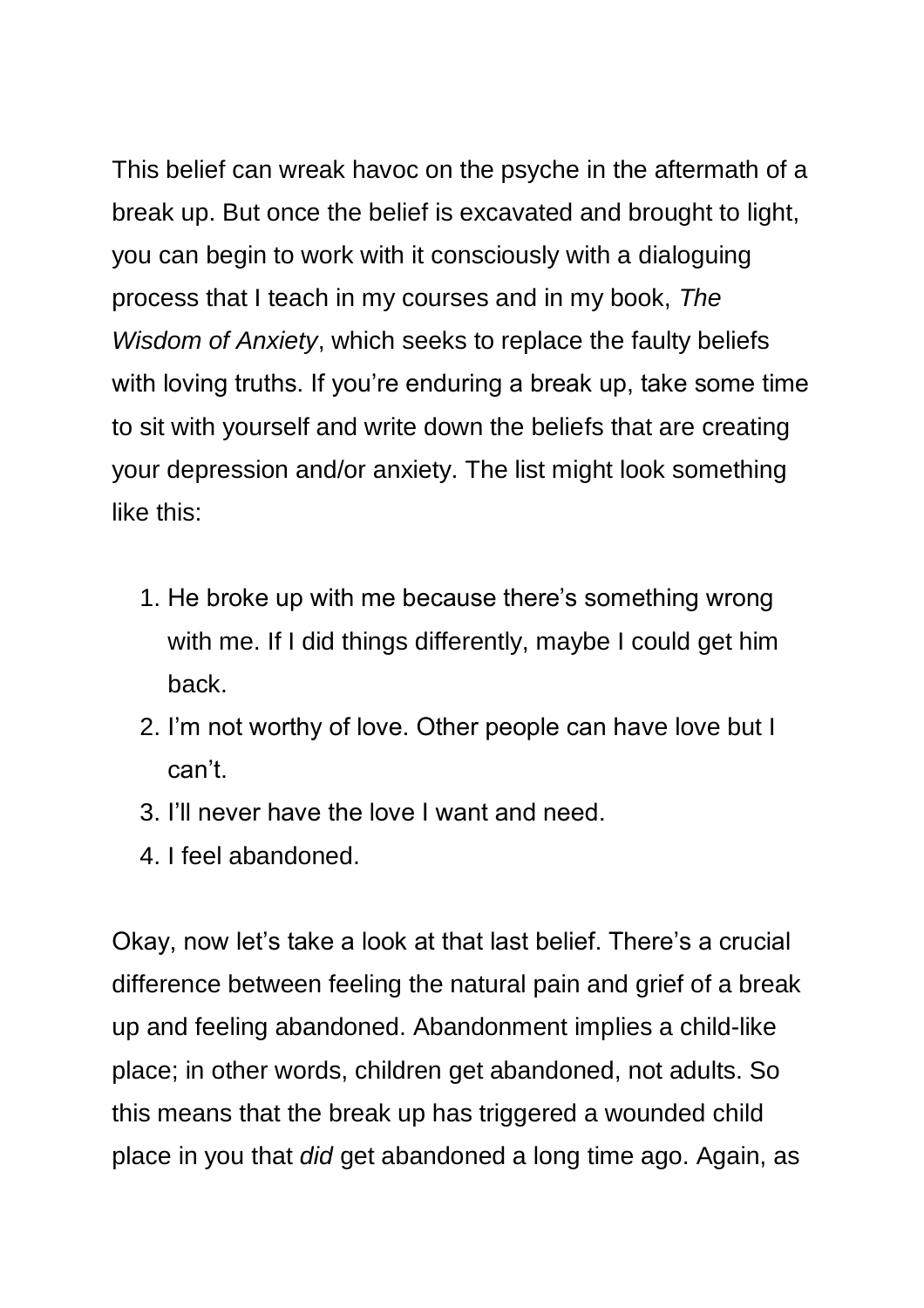with the false beliefs, this is an opportunity to heal an old and wounded part that needs attention.

Many of us come to relationships with the intention to try to fill up and *get* love. We're arrive on the shores of love tattered, incomplete and hoping to be rescued from our misery. In the beginning, when the love-drug of hormones and pheromones take over, you might think that your prayers have been answered. You feel happy, complete, fulfilled. But when the feelings of in-loveness fades, as it always does, you're left with yourself, right back where you started. And if the relationship ends, the old beliefs come rearing back with full force.

At this point, many people throw themselves into the dating world to try, again, to find relief and rescue. This is what we call "the rebound." But of course, even if they do find another partner, the same pattern begins again and no real work has been done to heal the false beliefs and dysfunctional conditioning about love and relationships. The break up is the time to stop, take stock, and ask yourself, "What is it time to let go of?"

Breaks ups, like all transitions, carry immense potential for growth and transformation. As the searing grief subsides and the liminal stage arrives, it's time to ask the important questions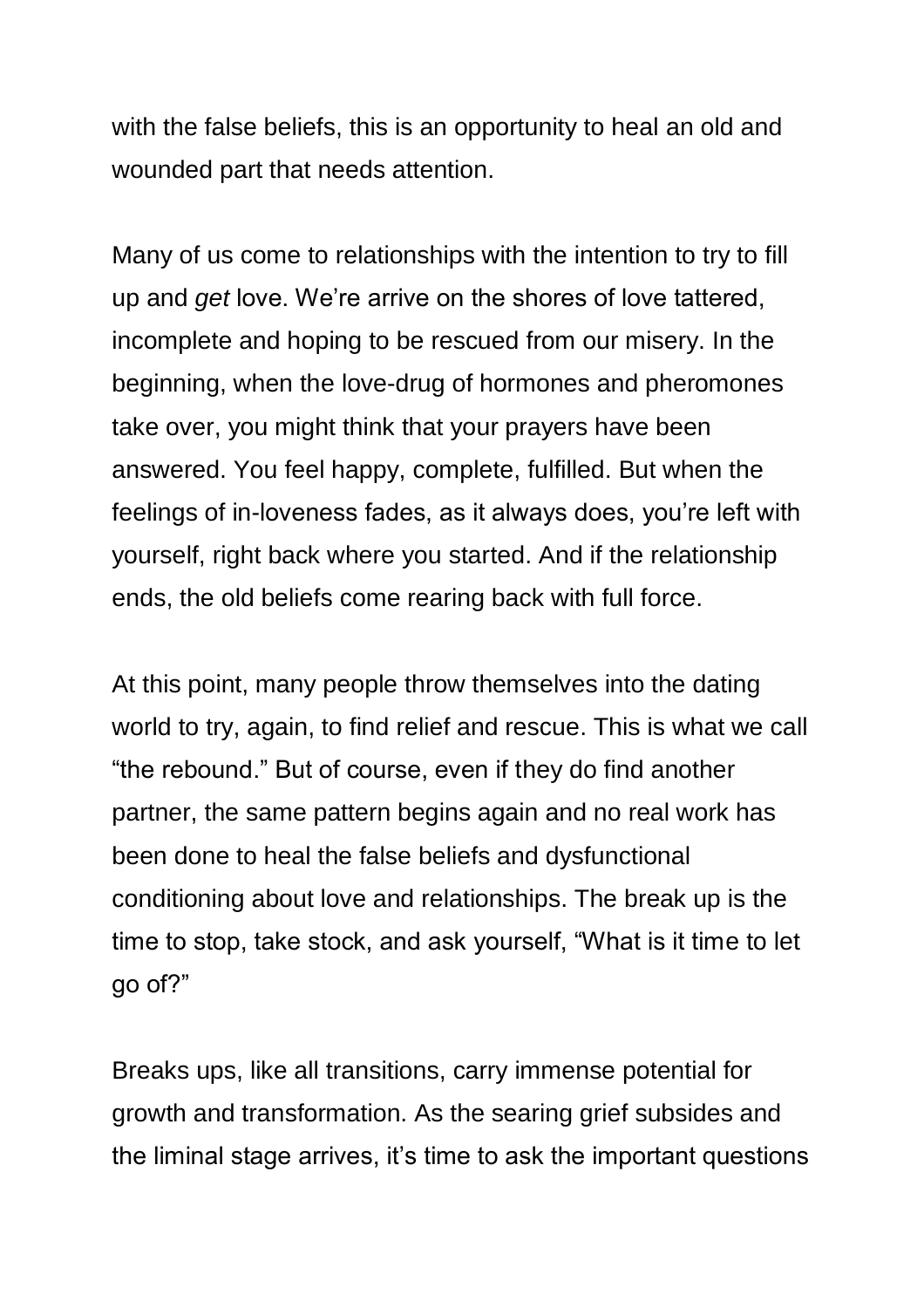that will plant the seeds to allow new ways of being to grow. In the fallow stage you ask, "What is real love?" In the emptiness you ask, "How can I learn to love myself and create my own fulfillment so that I begin my next relationship as a whole person?" In the silence of your own company you wonder, from a curious and loving place within, "What part did I play in creating the dysfunction that lead to our demise?" Then you set your intention to learn about real love, first with yourself, and then with another, and continue to explore the myriad manifestations and tremendous learning potential of your time alone.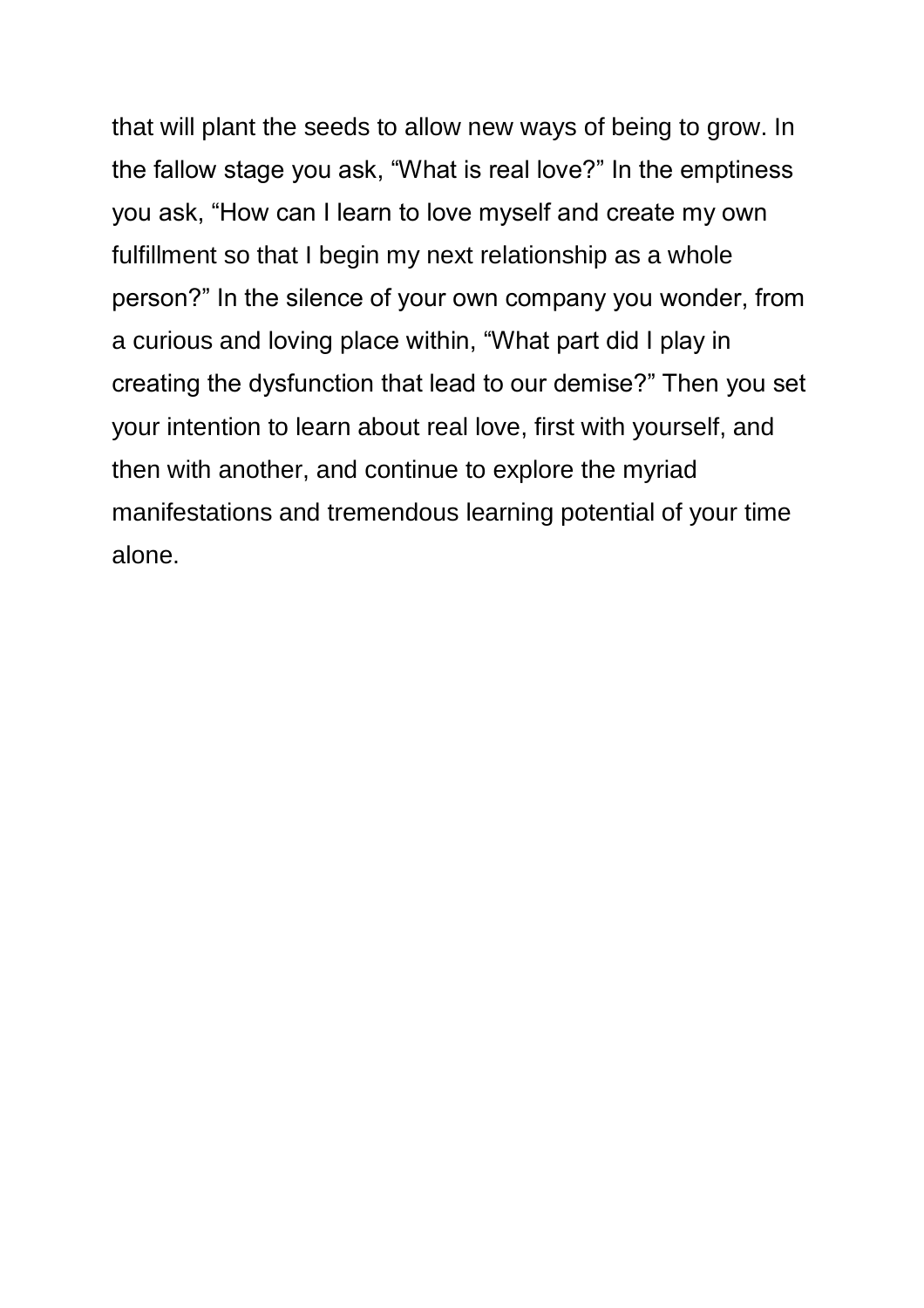### *Getting Married: For Women*

If you're reading this article, it's probably because you and your partner have decided to marry. You wear the ring of engagement. The date has been set. You have been perusing magazines looking for the "perfect" gown and, in the process, perhaps feeling bombarded by advertisements for china patterns and flower arrangements. Your parents are delighted; your friends are thrilled; your fiancé is beaming. And while some of the time you share their enthusiasm - after all, in a few months you will be marrying a wonderful man - there is this anxiety that seems to sneak up on you at the oddest times.

Perhaps this anxiety seeps in while you are falling asleep at night, as you are running over the lists of all the things you have to do. Perhaps it finds you in the early hours of the morning, unable to sleep one more wink because of this sense of urgency that races within. You thought this was supposed to be the most exciting time of your life, but then why this anxiety? What is happening inside you? You hesitate sharing your feelings with your friends and family for fear they will think that you are doubting your decision to marry. So you keep the feelings to yourself, all the while wondering... what is going on?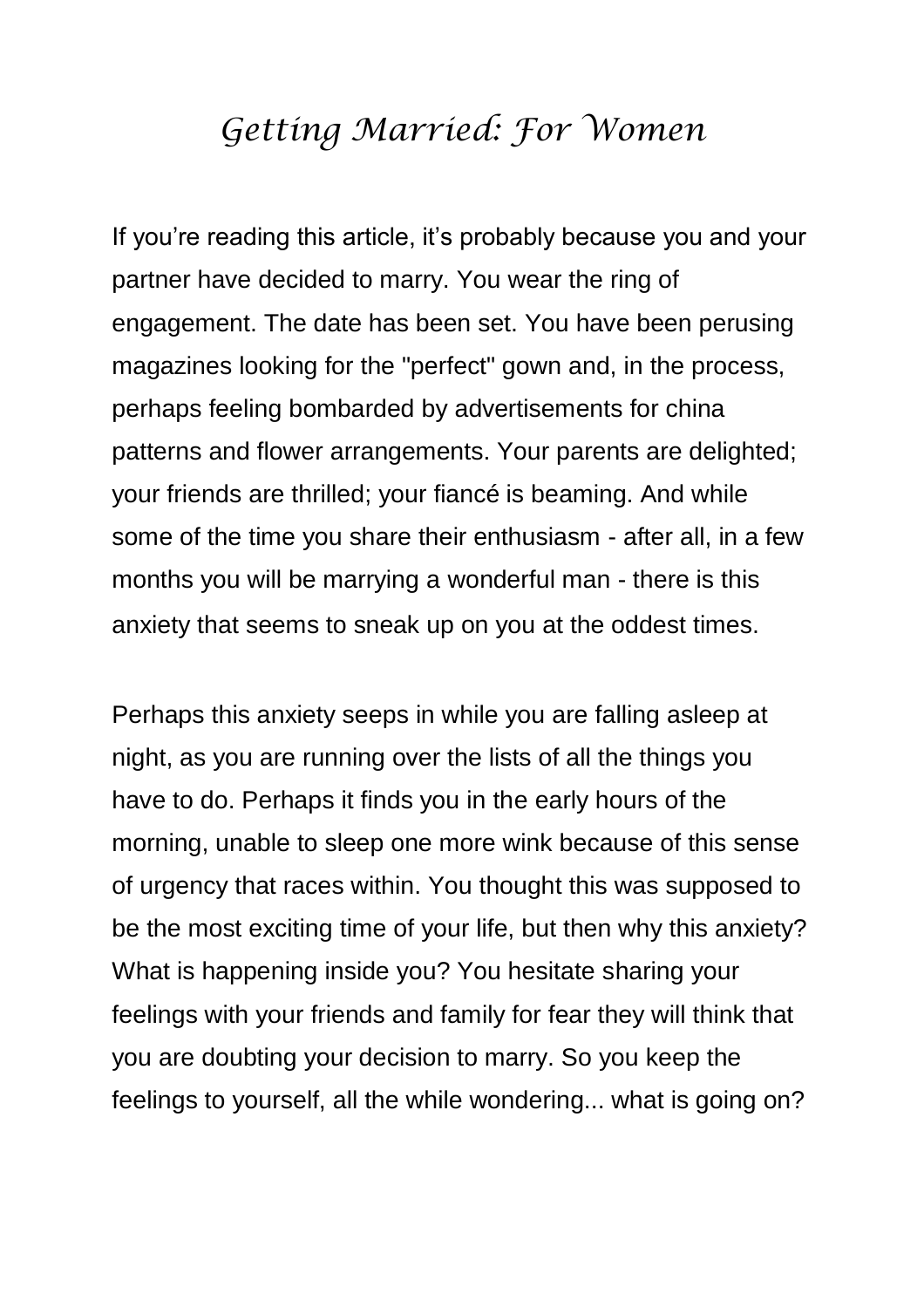It's the prewedding blues. The prewedding blues is a topic that you will not find discussed in typical bridal circles. No one wants to admit that they're feeling sad and afraid, yet nearly every bride feels the prewedding blues at some point during her engagement. Most try to talk themselves out of it, telling themselves over and over again that there is absolutely nothing to fear. Yet the anxiety will not go away. A typical response to this anxiety is to get busier than ever, creating more lists of things to do as a way to avoid this uncomfortable emotion. Because until now there have been no words that would help a bride understand what is happening inside and no context in which to place the very normal and expected feelings of fear, anxiety, confusion, and sadness that live alongside the joy and bliss within the engaged woman.

Why would a bride feel fear and sadness in the months preceding her most cherished day? In order to answer this question, we must look at the wedding as a rite of passage. We have all heard the term rite of passage, usually in reference to adolescence, midlife, the birth of child, and old age. Simply, a rite of passage is a major turning point in life where we experience a change in identity. It is a time of transition where the old way of life ceases to fit and the new life has not yet taken hold. In traditional cultures, members experiencing a rite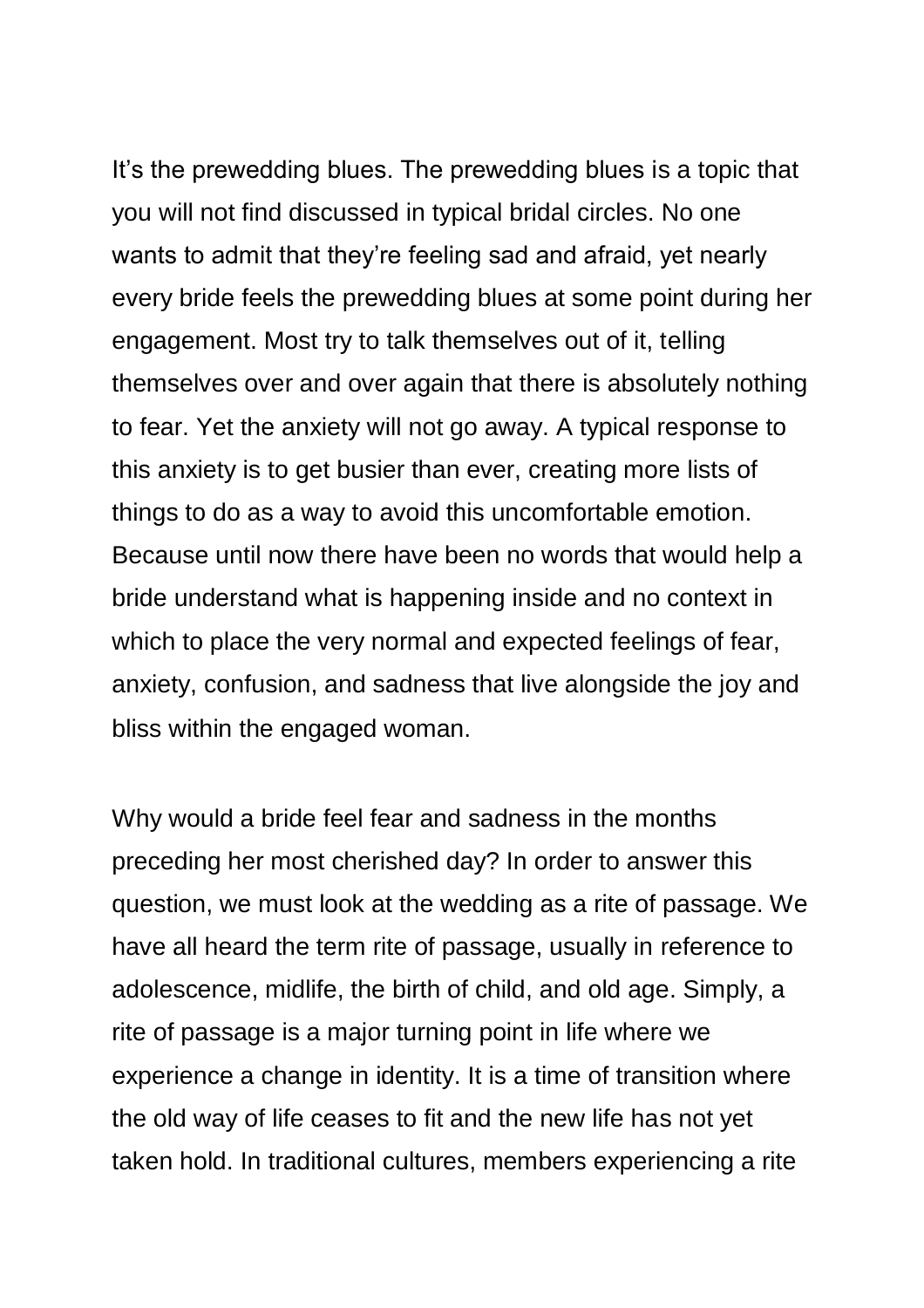of passage are guided by the village elders through an elaborate series of ancient rituals and ceremonies for the purpose of thoroughly shedding the ties to the current identity. These cultures understand that the old identity must completely cease to exist in order to allow space for the new identity to arise. As the current identity is shed, the initiate experiences sadness and fear, for how can we let go of something that has been with us our entire lives without feeling grief, and how can we avoid feeling afraid when we do not know what the new life holds? A change of identity involves loss; and loss always, no matter how beautiful and bountiful the gains, involves grief.

How does all of this apply to the bride and her wedding? The moment you become engaged, your rite of passage begins. From this point on, you begin to cut your ties to your identity as single woman so you can slowly prepare for your transformation into wife. What does it mean to "cut ties" to something as intangible as an identity? It means spending some time thinking about the elements that have come together to form your identity as a single person. It means realizing that after you marry your relationships to your girlfriends, sisters, mother, and father will be altered and allowing yourself to grieve these changes and separations. It means acknowledging that being single means being free, and that when you marry you will sacrifice an aspect of this freedom. In fact, in traditional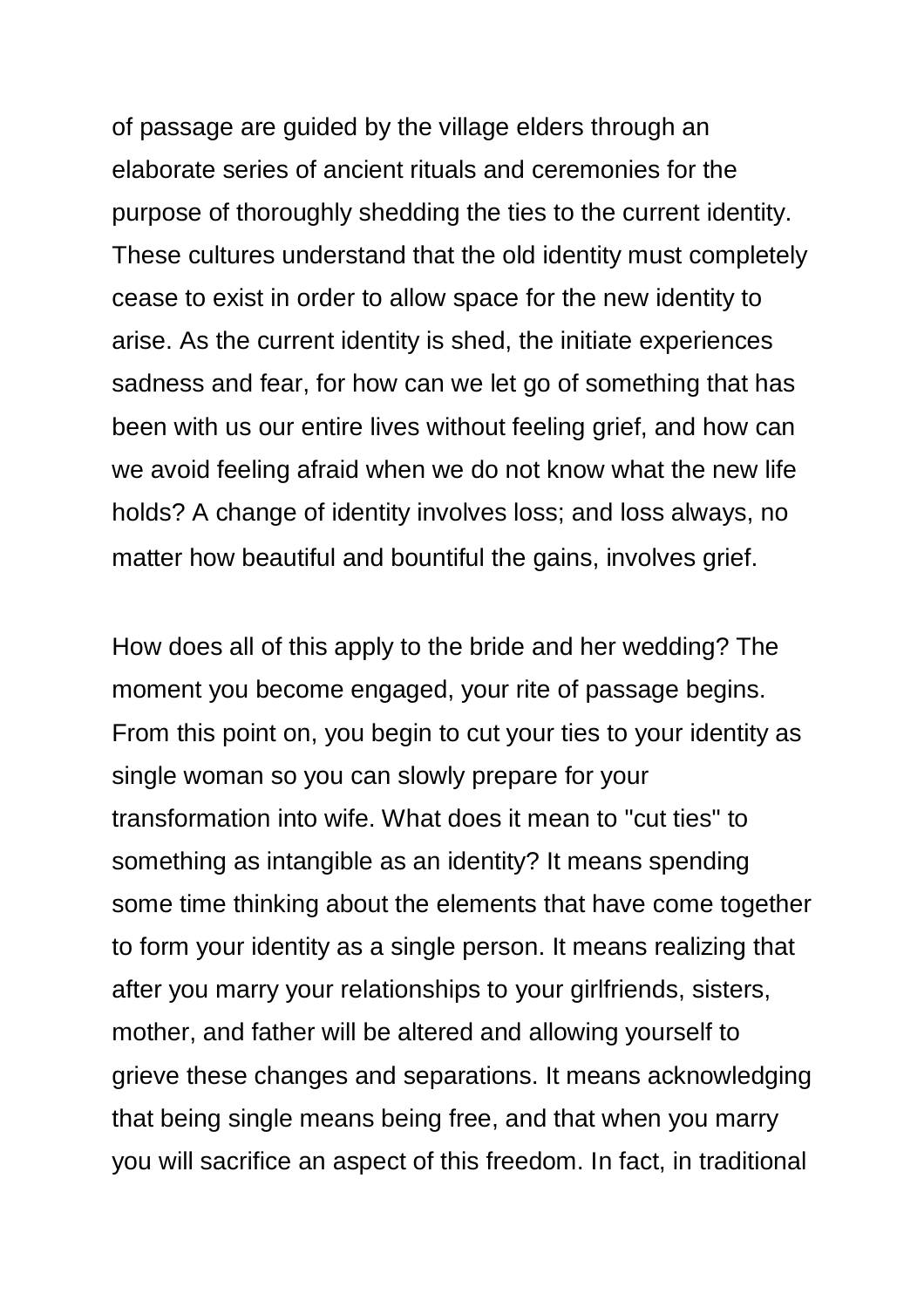cultures, the members consider all rites of passage as a sacrifice and a gift, a separating and a joining, a death and a rebirth. As much as the wedding is a time of celebration, happiness, and new beginnings, it is also a time of saying goodbye to an entire identity and grieving the losses.

A rite of passage also involves fear. For many women, the sadness about leaving a singlehood identity is dwarfed by the fear of marriage and commitment. Questions circle their mind like plane waiting to land. Questions like: What does it means to be married? What in the world is a wife these days? What if my husband cheats on me? What if I cheat on him? What if it doesn't work out and we divorce? But these fears have no place to land because our culture does not encourage women to feel fear before their wedding. So what happens? The fear is suppressed, she distracts through the planning, or she finds herself spinning into anxiety a few days before, or on, her wedding day. She doesn't know that fear is a normal and necessary part of her transition. How could she not feel terrified when she's stepping into the unknown?

When women are given the words and context in which to understand their inner world they breathe a great sigh of relief. There are countless guidebooks that assist the bride with the practical end of her wedding; but there is little information that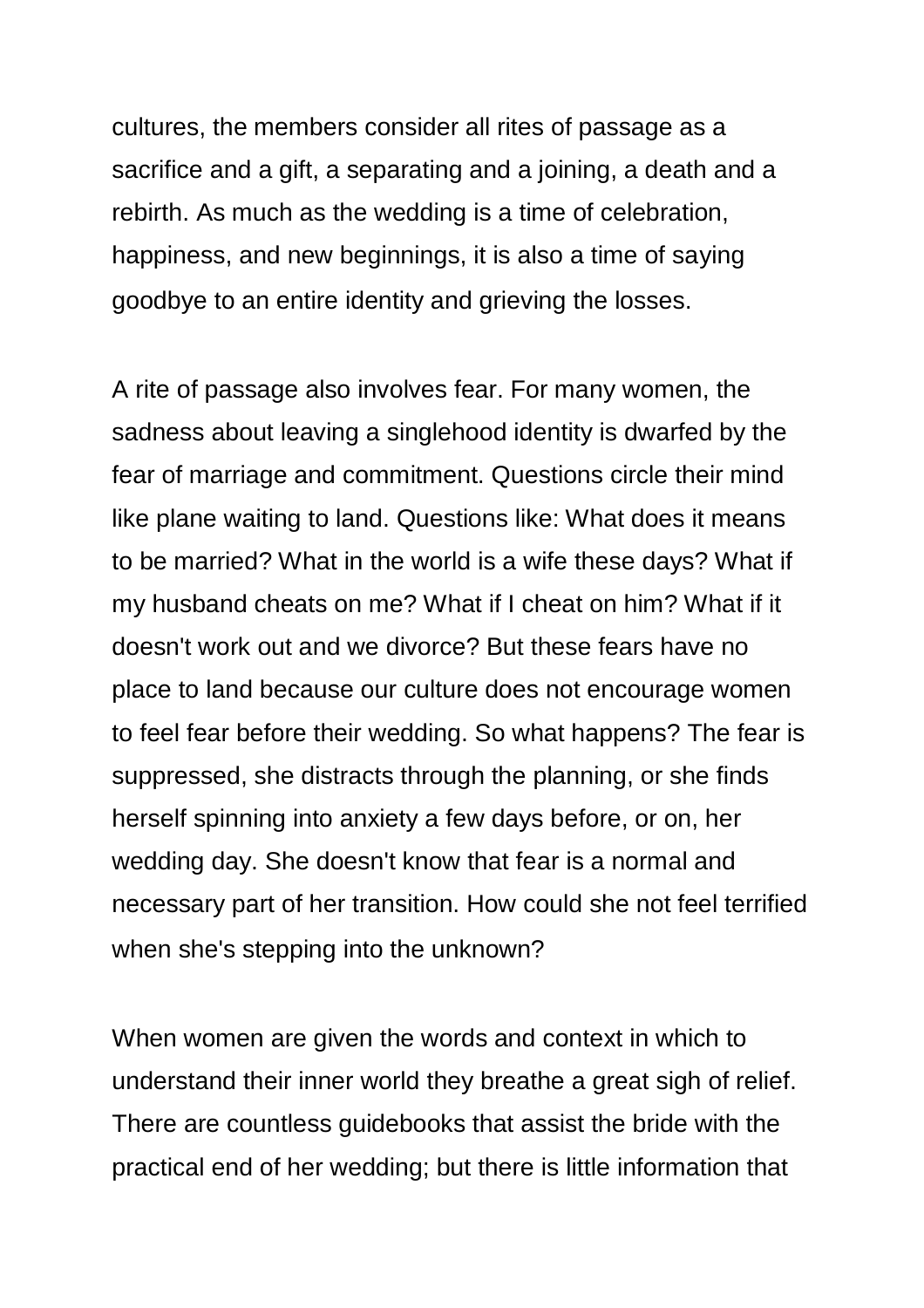helps the bride navigate through the challenging emotional road that begins at the proposal and continues into the first months of marriage. So if you find yourself crumbling into a heap of tears at the end of the day, or lashing out in anger at those closest to you, take heart: you are experiencing the prewedding blues. It is normal, expected, even necessary. The more you can allow yourself to express the difficult emotions like grief, loneliness, and fear, the more you are letting go of your identity as a single woman and honoring the fear that accompanies this ride. And the more you let go, the more space you will have inside to arrive at your wedding day serene, joyous, and prepared to greet your partner at the altar. It is a psychological truth that joy and fear, celebration and grief, live in the same internal box, so the more you allow yourself to understand, explore, and feel the difficult feelings, the more you will have a joyous day and, more importantly, feel prepared for the adjustments of the first year of marriage.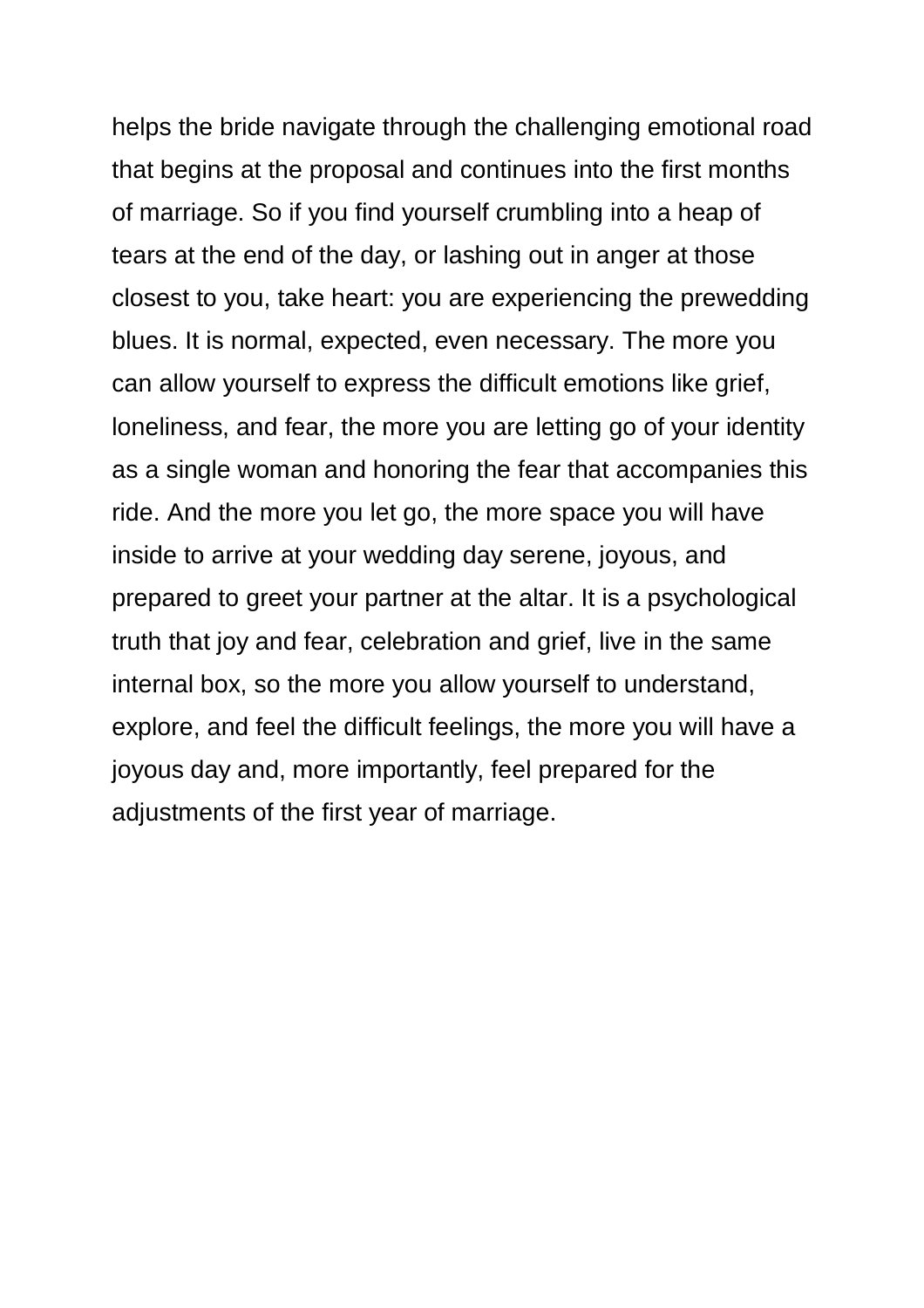# *Getting Married: For Men*

Given that I'm a woman, my interest in the emotional world of weddings naturally led me initially to interview, talk with, ponder, and ultimately write about the experience of women during this rite of passage. But shortly after the publication of my first book, *The Conscious Bride*, I began receiving hundreds of emails like the following:

*Are you aware of a similar resource for the other person involved in this rite of passage? I bought The Conscious Bride for my fiancé after skimming it in the bookstore, and now I am jealous. It's so perfect for her; she's gained a whole new level of understanding and awareness. Any suggestions?*

- James

When I speak to men like James, it's clear that they feel bereft of information to help guide them through their transition. Whereas the books for women focus on planning the "perfect" event, the scant books and magazine articles for men either inform them of proper etiquette and what they are traditionally responsible for or they downplay the emotional intensity of this rite of passage. I have yet to encounter an article that offers real information that will help men understand their fears and make sense of the magnitude of this transition. Hopefully, the following information will begin to fulfill this need.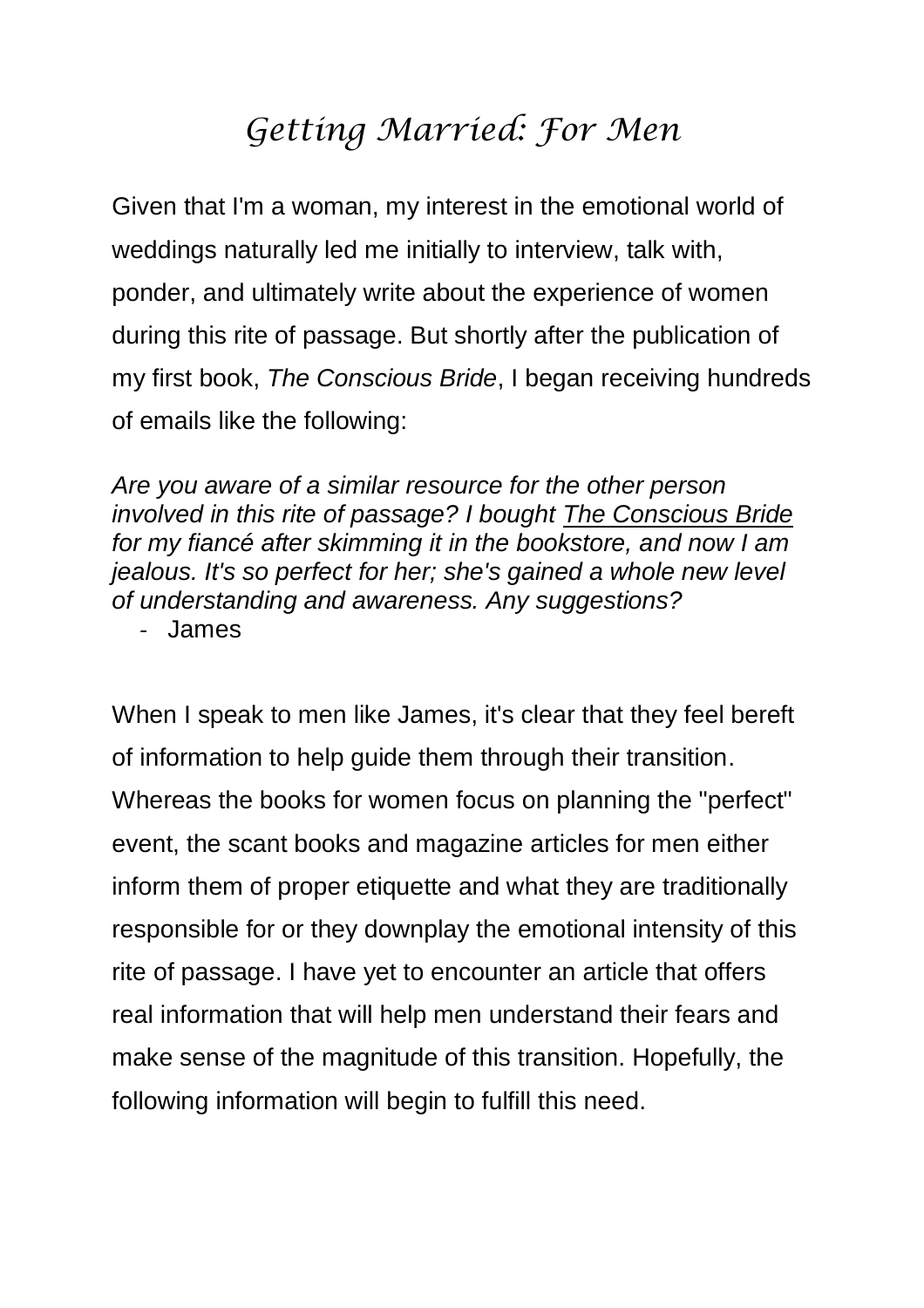#### A Rite of Passage

What do I mean when I say "a rite of passage"? We've all heard the term, mostly in reference to the major transitions in life: adolescence, birth of a child, midlife (retirement), and old age. A rite of passage is, simply, an event that triggers a significant life change. As a part of this change, a major part of one's lifestyle and identity is left behind so that the new life can emerge. Think about adolescence: you were leaving behind the innocence of childhood so that the responsibility and maturity of young adulthood could begin to grow. The new life cannot take root until the old life is relinquished. This is true for all rites of passages.

A wedding, however, is rarely spoken of in terms of a rite of passage. There are plenty of reasons for this exclusion, the primary one being that our culture views the wedding as only a celebration and doesn't acknowledge that there are a host of difficult emotions that need to be worked through on the road to welcoming in the joy. If we are unwilling to discuss the cords that need to be cut and the losses that need to be grieved, we will be unable to fully experience the joy and gain of the day and the wedding will only be viewed as a big party instead of one of the most significant transitions in adult life. If we are to walk into the new life with our eyes open, we must be willing to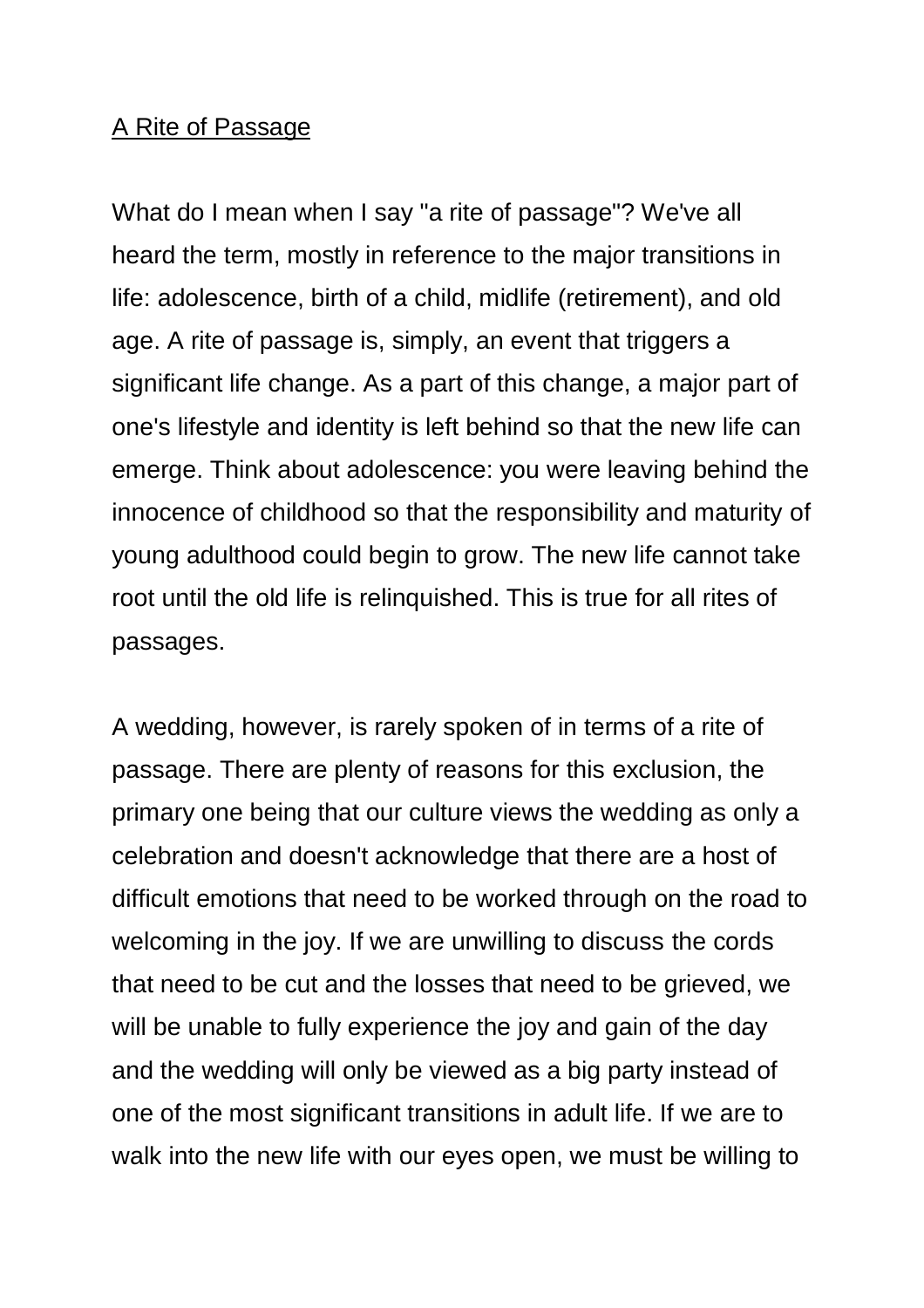discuss what we are leaving behind.

#### What Are You Leaving Behind?

What are you saying goodbye to? In a word: your bachelorhood. Once you marry, you no longer exist as a single person in the world. The term bachelor carries many meanings and the sacrifice of this identity holds different ramifications for each man, but grooms must realize that once he crosses the wedding threshold he will no longer be the man he's always been. His singlehood, his youth, a portion of his freedom, and his attachments to his family of origin will begin to change as he approaches the wedding day.

All too often, we see men who enter marriage without having relinquished this identity. They consciously or unconsciously think that life will carry on as before. While on the outside, especially if the couple has been living together, it may appear that nothing has changed, internally each person is undergoing an emotional earthquake. Even if the way of life does not radically shift after a wedding, your bachelorhood and the people who helped form this identity need to be examined if you are to step into the shoes of marriage feeling joyous and prepared.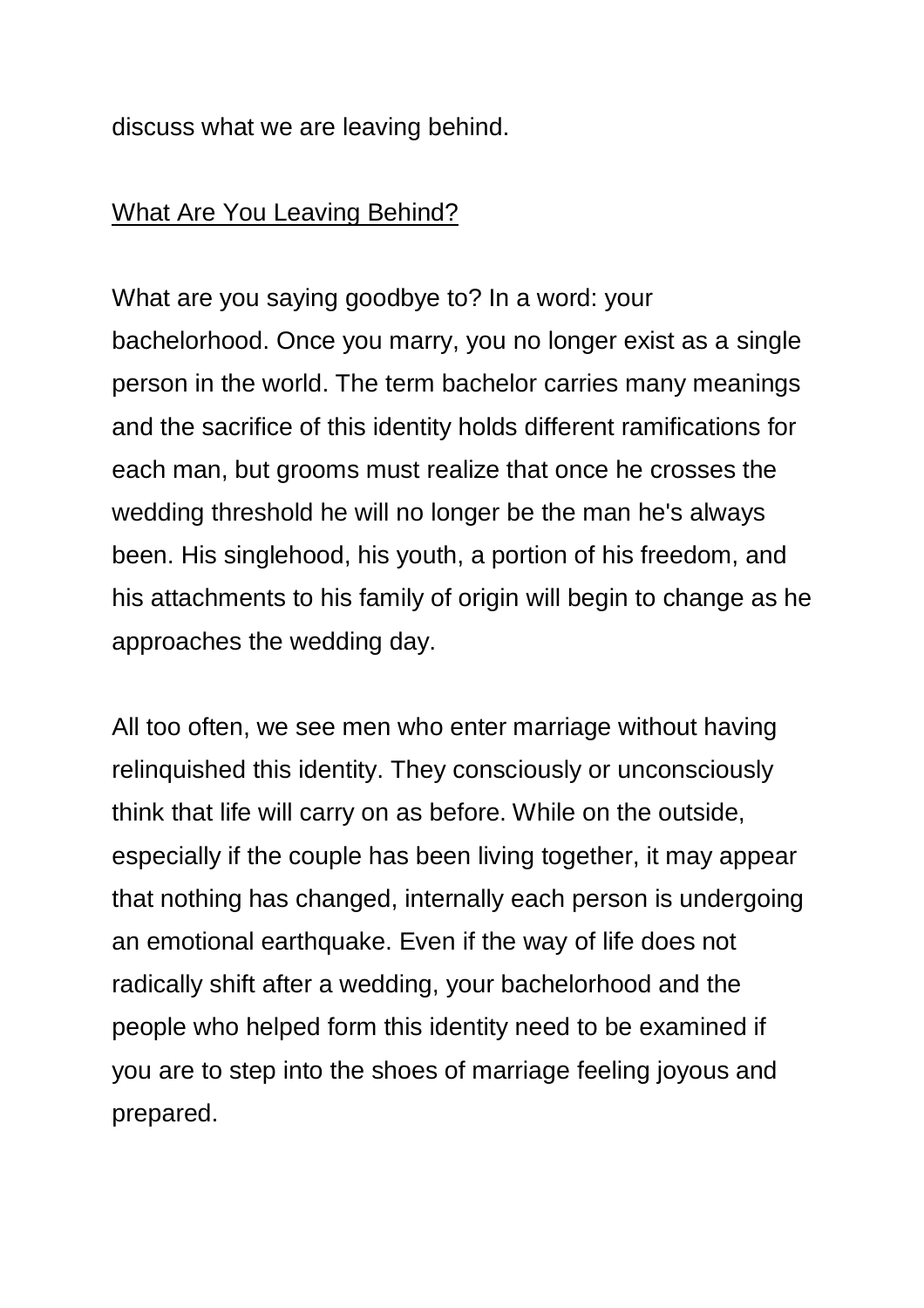### The Faces of Singlehood

As I mentioned, each man experiences the transition differently. Take a moment to read the following list to determine which aspects of this transition feel most prevalent for you:

### • **"I'm no longer on the field."**

With an engagement and impending marriage, the realization hits that the days of flirting, dating, and sleeping with other women are over. If the single way of life has comprised a significant portion of your identity, this can be a sobering thought! Even if you've been living with your partner, the commitment that a wedding seals creates a finality that needs to be recognized. You may be marrying the woman of your dreams, but there is still a loss of an identity and lifestyle, and the more you make this loss conscious, the easier the transition into a lifelong commitment will become.

### • **"I'm losing my freedom."**

As Robert, "I can't just go out and drink with the guys and play hockey whenever I want. There are responsibilities now. It's over. My god, it's over!" Yes, the time of limitless freedom, of being a bachelor, of having no one to be accountable to, is over. While you are hopefully very much aware of the gift in having someone who cares about you and wants to know your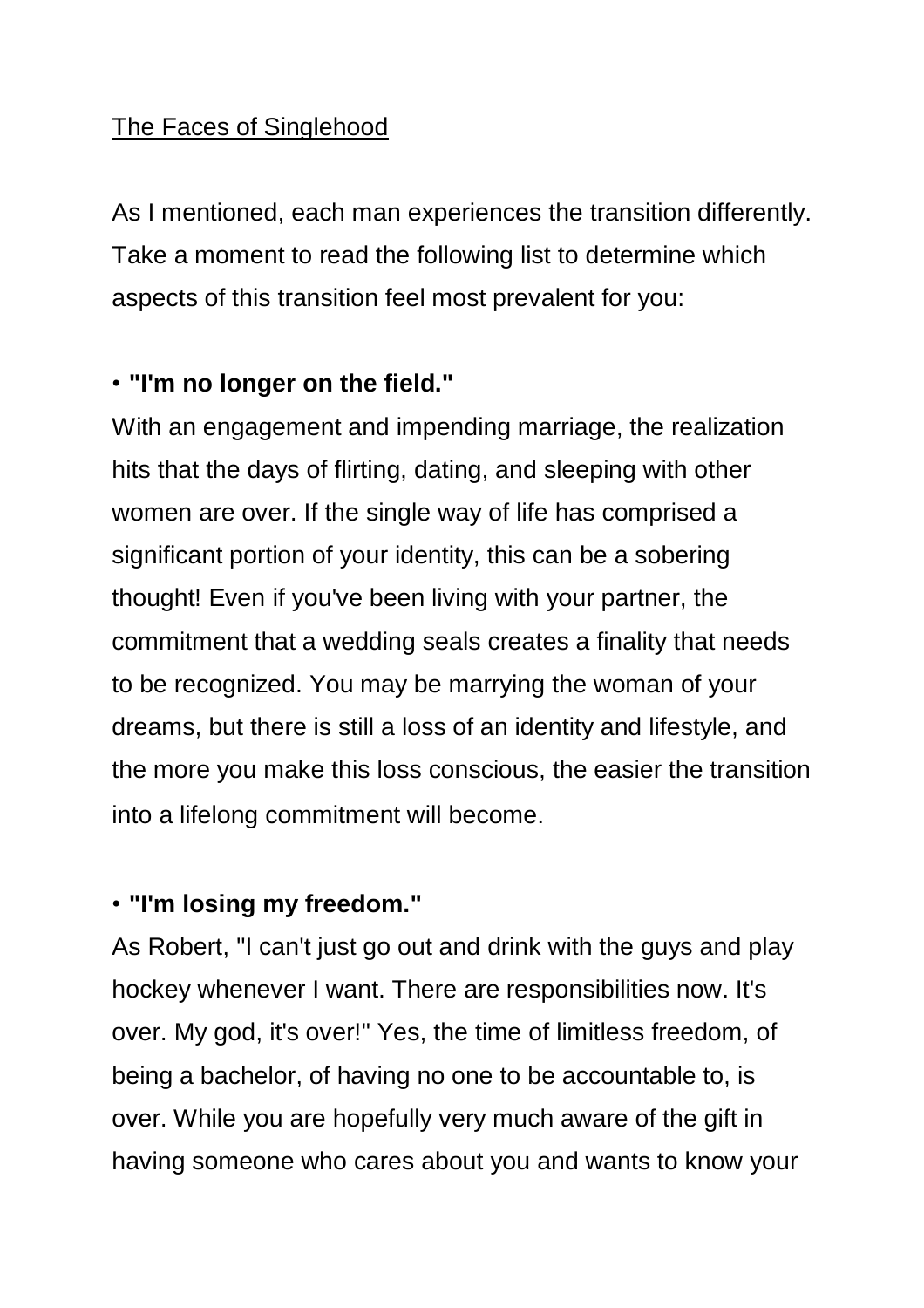whereabouts, at first this aspect of commitment and marriage might feel restricting. But, as with all aspects of transition, the more you are willing to acknowledge and talk about your fears and losses, the more quickly you will remember the beautiful and irreplaceable gains of sharing your life with your chosen partner.

#### • **"This is the end of my youth."**

Connected to the loss of freedom is the realization that your youth is over. Youth is about freedom, about staying up all night with your friends, about exploring who are you and carving out your identity. You are responsible to no one but yourself. If you mess up financially, it doesn't directly effect anyone but you. If you drink all night long and wake up hung over, there's no one standing over you the next day with a curious expression on her face. While your decision to marry indicates that you rightly realize that at some point every boy needs to grow up, it still may be difficult to let go of the youth mentality. Again, it is essential to realize what you are saying goodbye the old ways so that you can offer a sincere and proud hello to the new life.

#### • **"My singlehood is over."**

Once you marry, you will no longer be just an individual; you will be one becoming two. For many men, this is one of the most difficult adjustments to make. Men are conditioned in our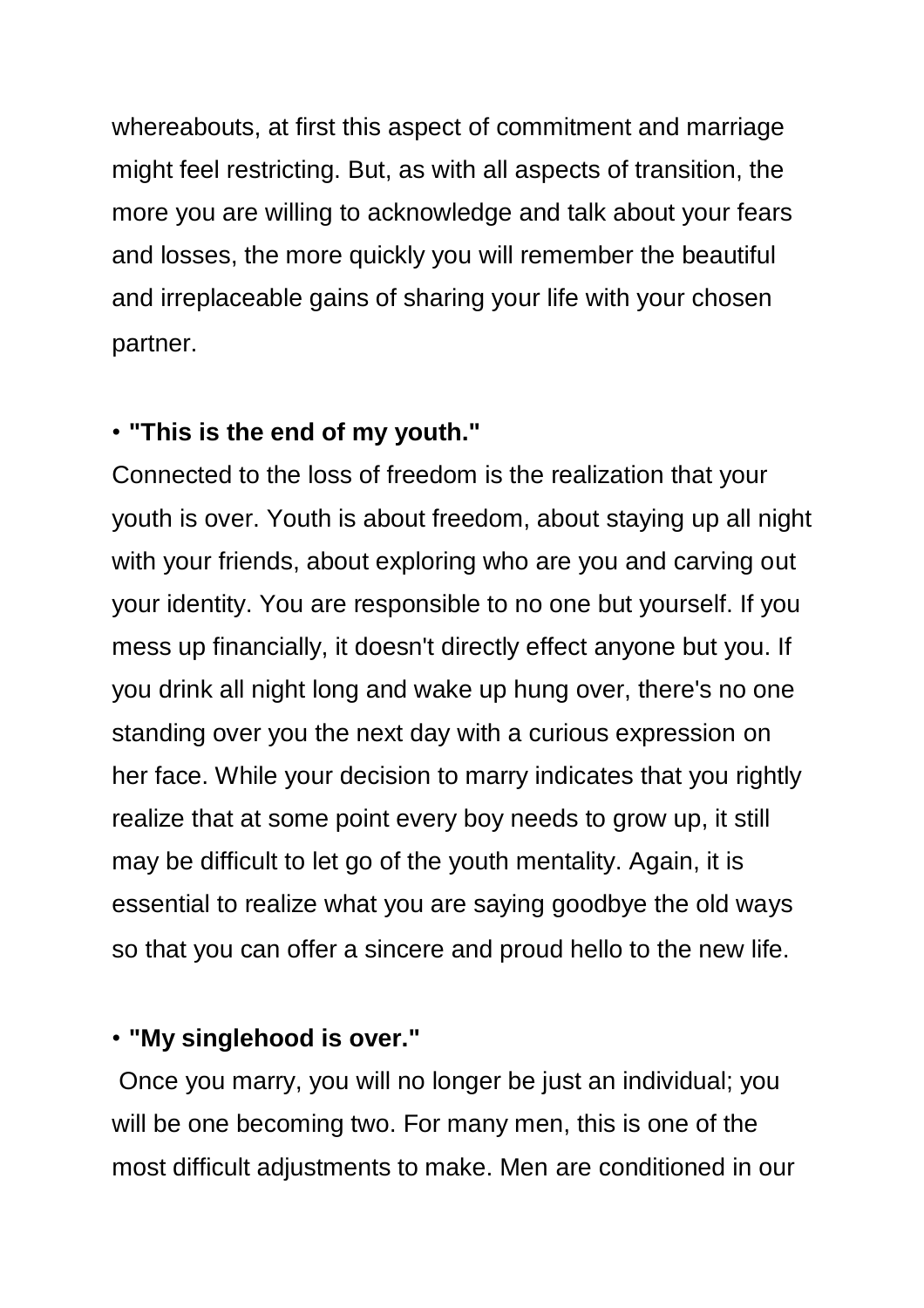culture to watch out for number one and to establish themselves as individuals early on in life. If a man has lived alone, he has probably become firmly established in his ways and it may be difficult to make compromises and think for two instead of one. With marriage comes the reality that there is another person who is directly affected by your actions. Different than just living together, marriage solidifies a bond and commitment that defies tangible reality, and this can take some adjustment. On the other hand, you now have someone is thinking about and considering you in her decisions and actions. This is one of the beauties of marriage.

#### • **"My relationship to my parents is changing."**

Men are taught to break away from their parents early in life, so it is quite common for men to have already established an identity and value system separate from their parents' by the time they marry. However, I often work with men who still place their mother's opinions above their fiancé's, as often comes out around planning issues. With the new marriage, you are creating a new family. While it's important to maintain healthy ties with your family, the primary allegiance needs to shift from family of origin to wife if the new relationship is to take root in healthy soil. (By the way, the same is true for her.)

#### What To Do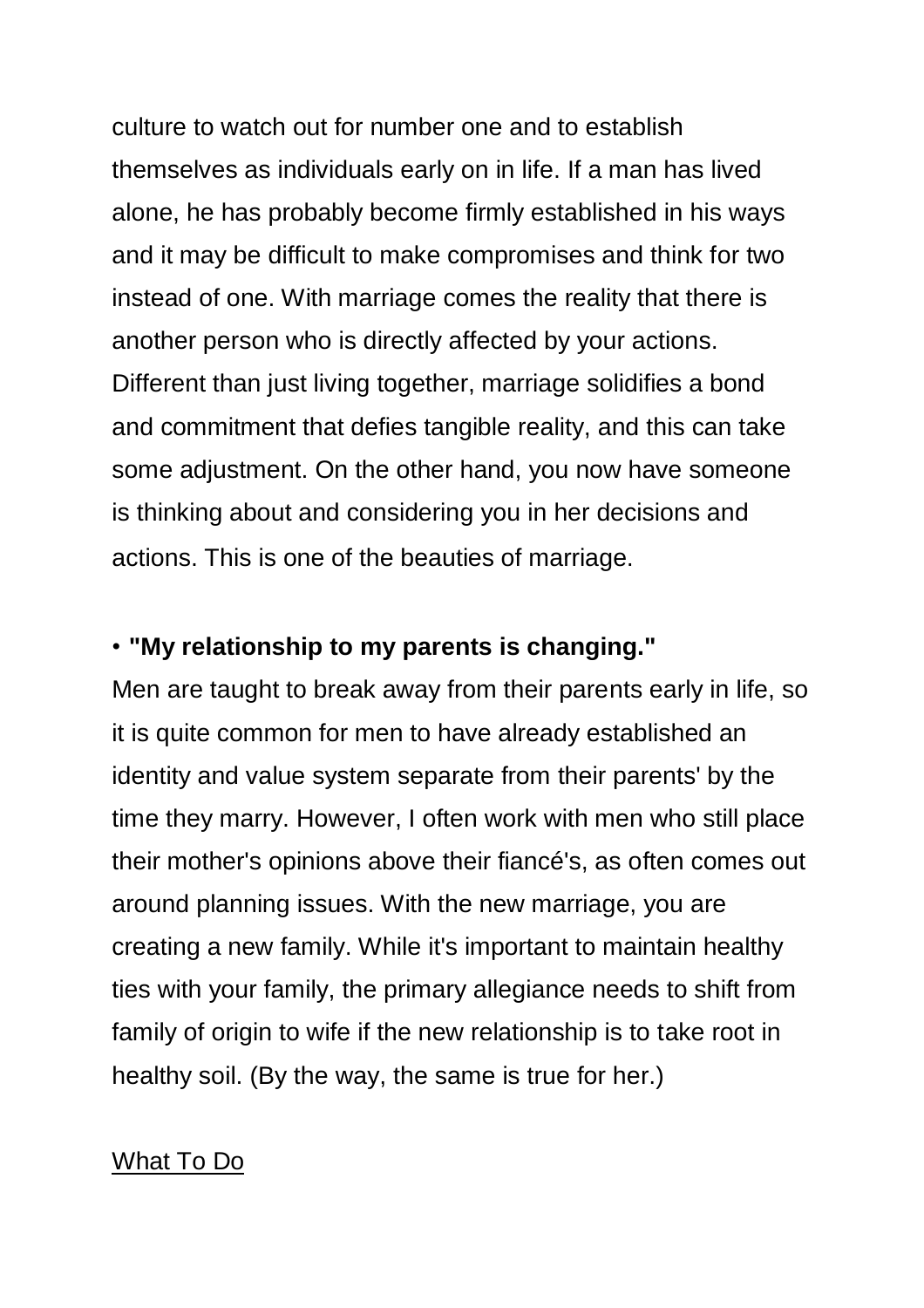Once you've realized how you're feeling, the next step is to take action so that these feelings don't obstruct your ability to feel joyous and present on your wedding day. Try taking these three simple steps:

- 1. **Acknowledge Your Experience:** Remember that you may feel sad, confused, and scared during your engagement. These feelings are a normal, expected part of your transition.
- 2. **Feel Your Feelings:** For most men, this is easier said than done! Unlike us women, you're not exactly conditioned to have a good cry when you feel overwhelmed! But it's important that you find a way to release your feelings, whether it's through focusing on them while you're punching the bag at the gym or driving out to the ocean and having a good scream.
- 3. **Get Support:** Talk to your family and friends about what's going on internally. If you have a close male friend, take a risk and let him know some of the prewedding thoughts and feelings you're having. Your married friends might be a good place to start. Also, consider sharing your experience with your fiancé. I can guarantee you that she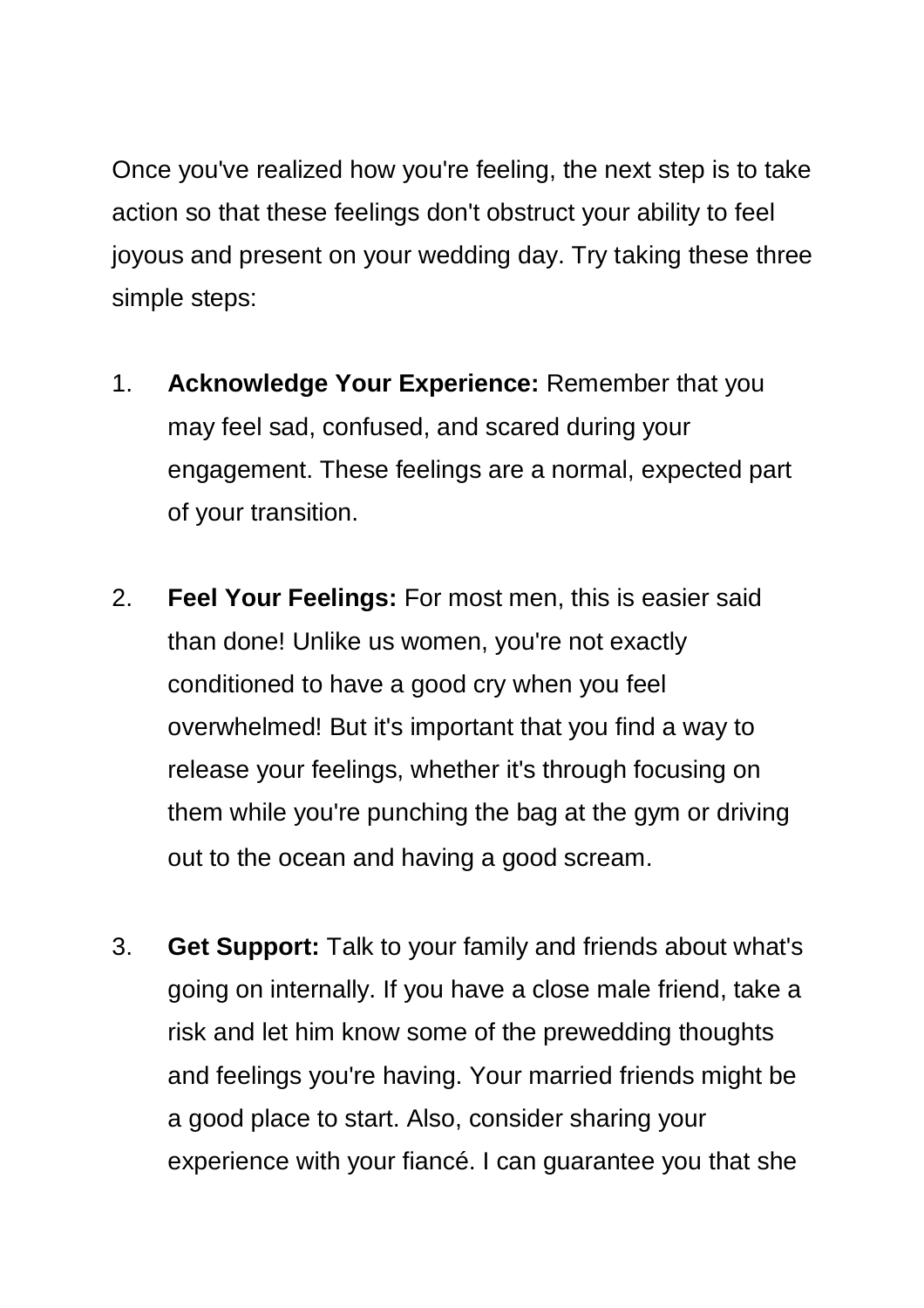will appreciate your honesty and willingness to be vulnerable and it will certainly bring the two of you closer during this time.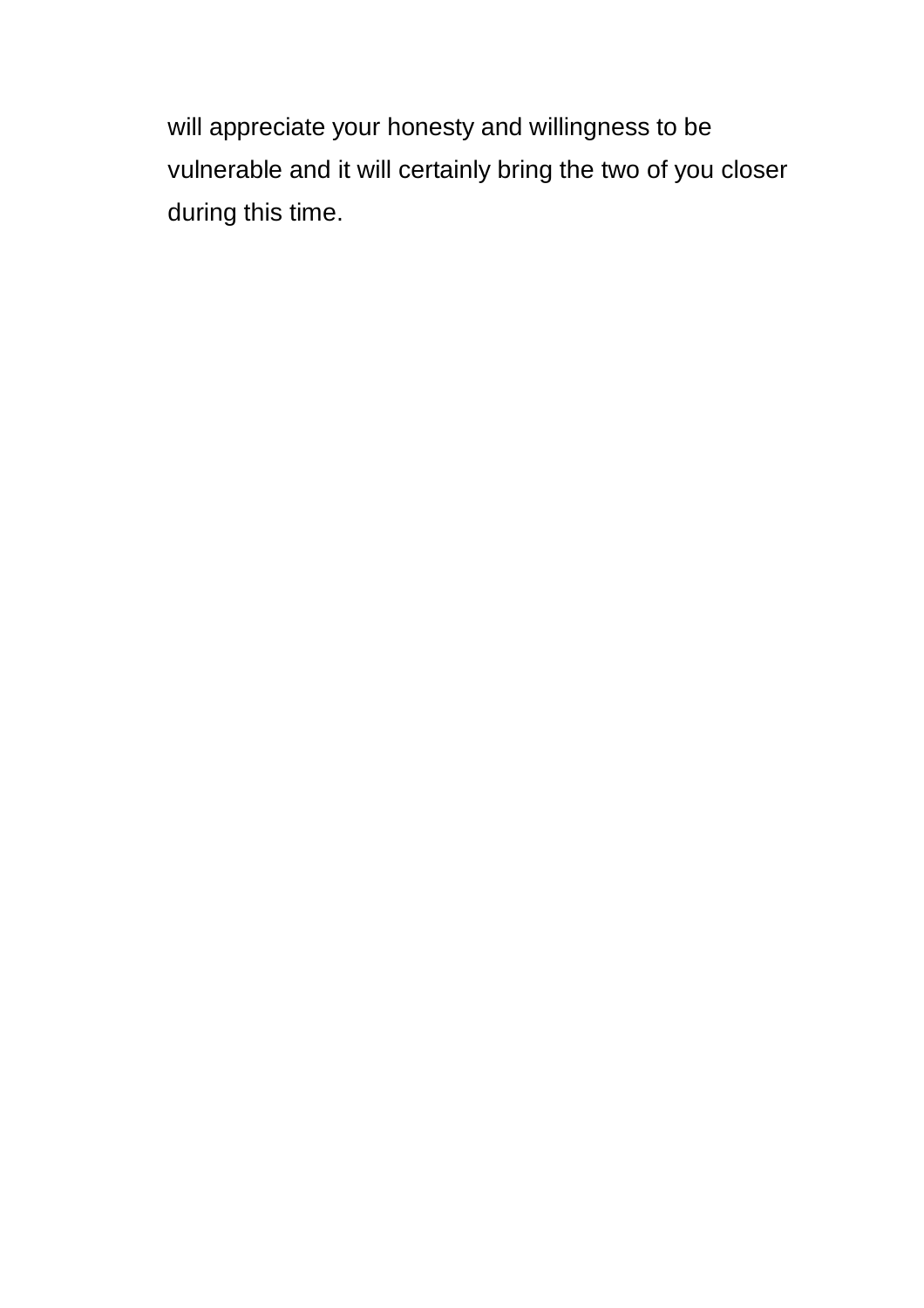# *Job Loss/Change*

Every transition carries a core emotional task that, when consciously embraced, is in invitation to grow. When you move to a new home or city, the core task is about definitions of security. When you endure a break up, the core issue is about the fusion of self-worth with others' love. When you get married, the core emotional task is about letting go of your identity as a single person. And when you lose a job, the core task is about the fusion of self-worth with job title. The through-line question is always, in the words of William Bridges who wrote the groundbreaking book, *Transitions*, "What is it time to let go of?" As he says in a brief article on his website:

*"*Transition *is not just a nice way to say* change*. It is the inner process through which people come to terms with a change, as they let go of the way things used to be and reorient themselves to the way that things are now.* 

*"If your change was the loss of your job, what might you have to let go of? Let's see: a regular income, a group of colleagues and friends, a regular place to go every morning, a way to use your talents, a way to structure your time, a bunch of plans for the future, a way to get appreciated. You'd also lose an identity—or at least an answer to the question, "What do you do?" Those are the things that losing your job would force you to do without.*

*"To cross over the line into the transition, you need to ask yourself what inner relinquishments you'll need to make*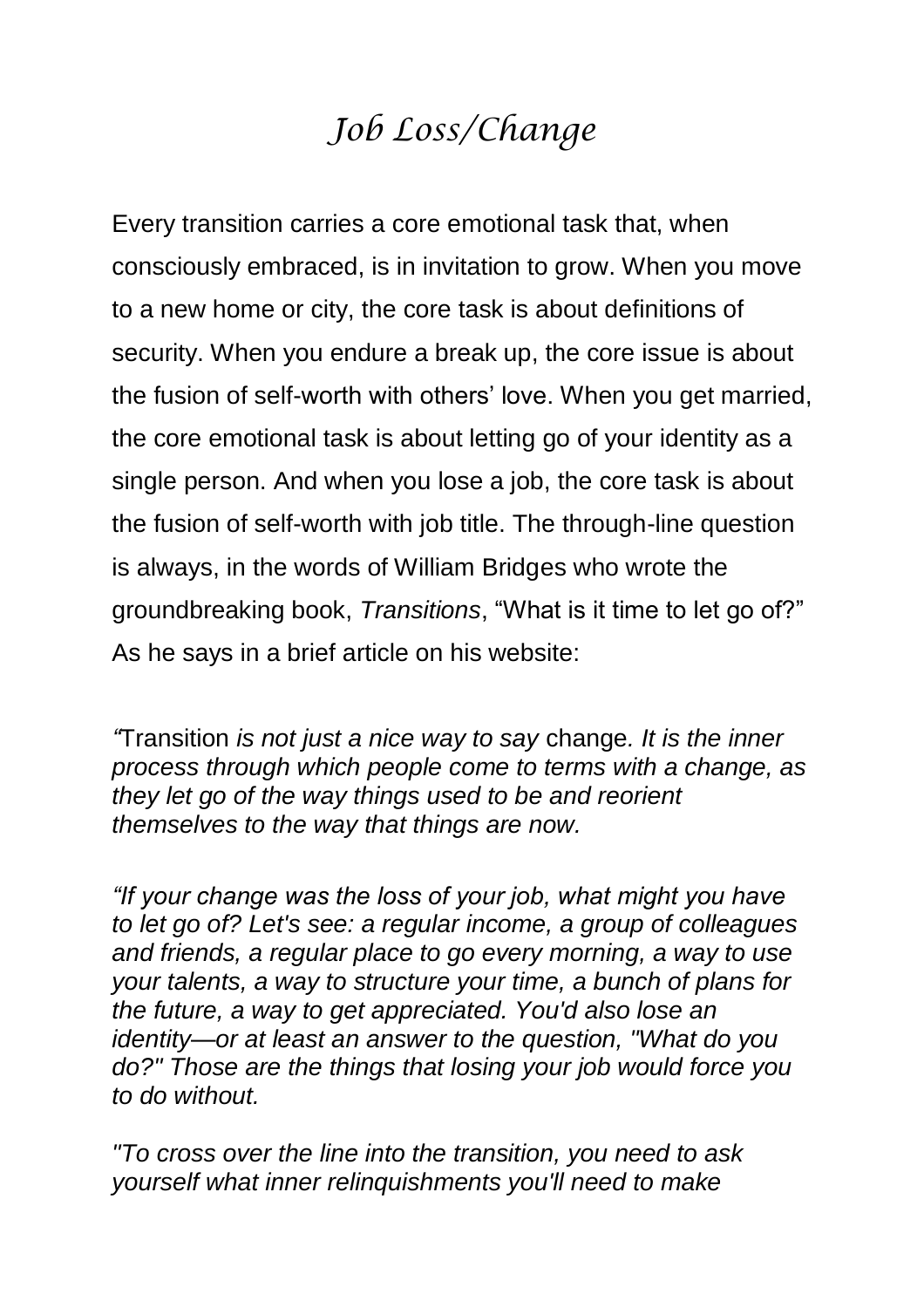*because of the change. What needs will you have to find other ways to get met? Because of your change, what parts of yourself are now out of date?"*

Job loss is a potent and alive topic for many people in this country right now. Many of my clients and friends are enduring this challenging transition, which has inspired me to observe it from new angles. For example, I currently have a client who was fired from her nursing job. What's interesting about her situation is that she was planning on leaving the job anyway because the work environment has become toxic and, having recently married, she wanted some down time before trying to conceive a baby. But when the dismissal came, she felt surprised and bewildered by how to handle the emotions and questions that it activated.

Before she could address the questions, she needed to allow herself some time to grieve. Like all transitions, the loss of a job follows the three stages of letting go, in-between, and new beginning. In the letting go stage, my client let herself grieve the loss, which was challenging at first because it was a loss that she wanted. This can be a confusing aspect of the letting go stage when we're walking toward something wanted – like a new job or a wedding or a baby. You might ask, "Why am I grieving when I wanted this to happen?" But in order to gain something new we must relinquish the old, and in my clients'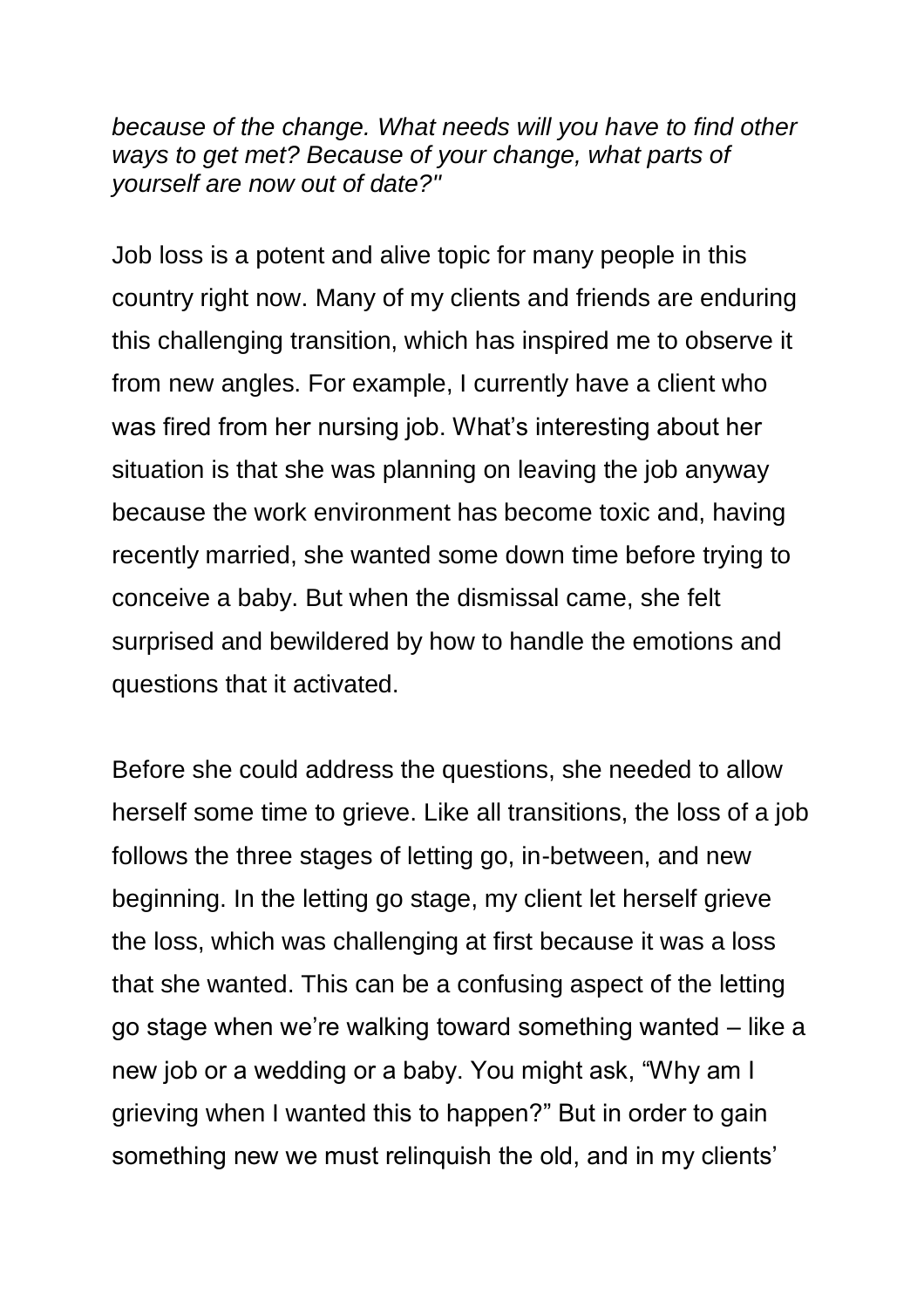case, the old meant the old job. For although the job had turned toxic in recent months, it was a place where she had felt comfortable, had a group of colleagues and patients to whom she felt connected, and a measure of job satisfaction. So for the first several weeks she grieved these losses. She wrote in her journal. She breathed into the memories that surfaced, positive or otherwise. She actively engaged the art of letting go.

Eventually, after weeks of grieving, she found herself in the inbetween, liminal zone – no longer at the old job but without a new job. For the first time in her adult life, she had time on her hands. And in this empty, fallow zone, the beliefs about her worth surfaced. She wondered, "Am I worthy if I'm not working? Is it okay to do "nothing"?" (She wasn't actually doing *nothing* as she was taking a few classes that she had wanted to take for some time.) The questions spoke to a dominant message in our cultures that equates worthiness with productivity. In other words, if you're not working, you're not worthy and, conversely, the harder you work, the worthier you are.

I hope you can see the dysfunction in the message. Our culture does not allow for down time or *being* time. We value the provider in the family over the homemaker because the former is out in the world making money. We don't value the one who tends to the home, cooks nourishing food for the family, or, by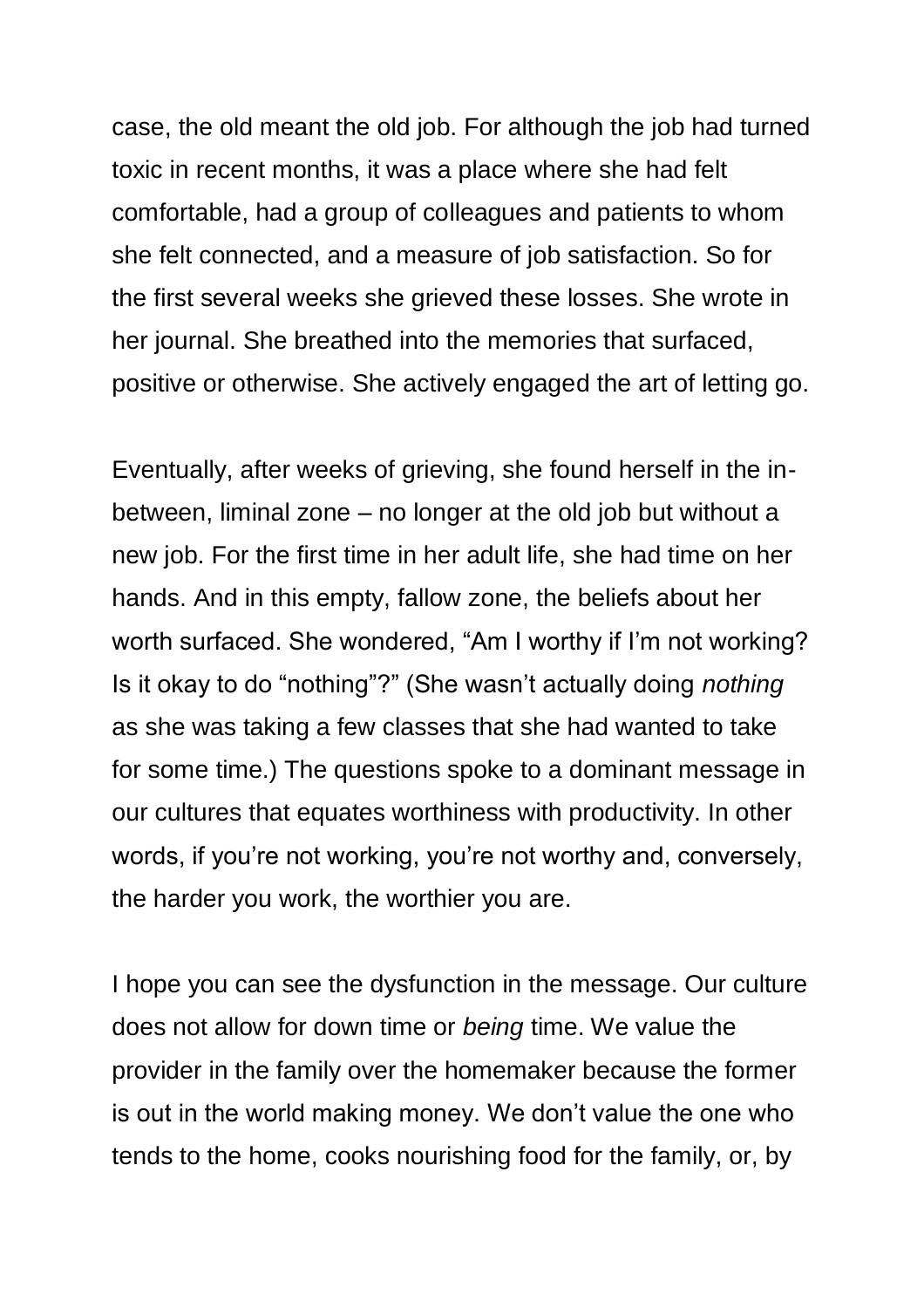simply creating peace within her or himself, is spreading peace to the world. When we lie down on a couch and look out the window, we often wonder, "Is this okay? Am I just being lazy? And who am I if I'm not a working in the world?"

For many over-achievers and Type A personalities (which seem to be the type of person who often find their way to my virtual door), they grew up believing that if they worked hard enough, striving to achieve the ever-elusive goal of perfection, they would receive the love they needed. I explain the concept of core shame at length in the article on Breaking Up, so suffice here to say that instead of recognizing that the lack of love was a result of their caregivers' deficiencies, a child assumes that there must be something wrong with her or him, and if she can only fix the problem she'll receive love. So she spends the next twenty or thirty years with her self self-worth intimately tied to her external achievements until a job loss, a wedding, or another transition illuminates the dysfunction and invites her to explore a healthier, more loving belief system.

For my client, as soon as she recognized the faulty belief, she worked tirelessly to replace it with the truth, which is that she's a worthy, good, kind, creative, honest person and her worth has nothing to do with her outward achievements or her place of employment. She spent months working hard *internally*, which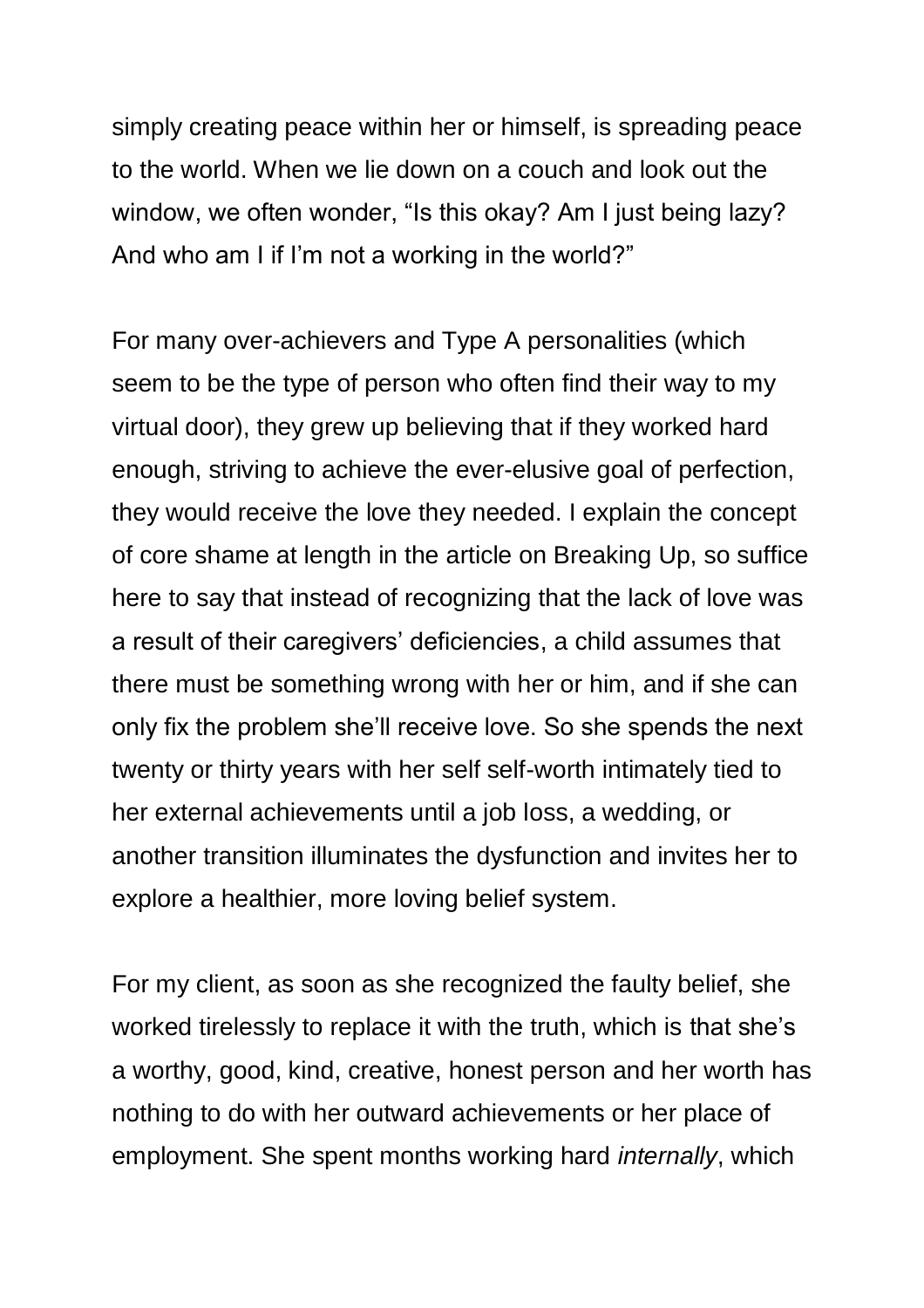was actually the most productive work she could do to prepare her inner soil for conceiving both a baby and her own rebirth. She learned that she valued her down time and enjoyed taking long walks alone with no destination in sight. She explored new interests and hobbies and took classes in a field vastly different from nursing. She knew that she wanted – and needed – to go back to work soon but she wasn't sure that she wanted to be a nurse anymore. There was another passion niggling at her soul, begging for her attention: she has always longed to become a chef. So she started planting the seeds that would allow her passion to take root.

For many people who find themselves out of work, the challenge is identify the belief that equates their worthiness with their achievements and their identity with their job title. There are other, external challenges, of course, and by no means do I mean to diminish the stress of not knowing where your next paycheck will come from. But the purpose of this article is to address the internal struggles that arise in the aftermath of losing a job or proactively changing careers.

It's never easy to let go. If you've been at a job for ten or twenty years, the location and job title have become woven into the fabric of your being. But in order to discover what's next, you need to consciously grieve and relinquish attachments to what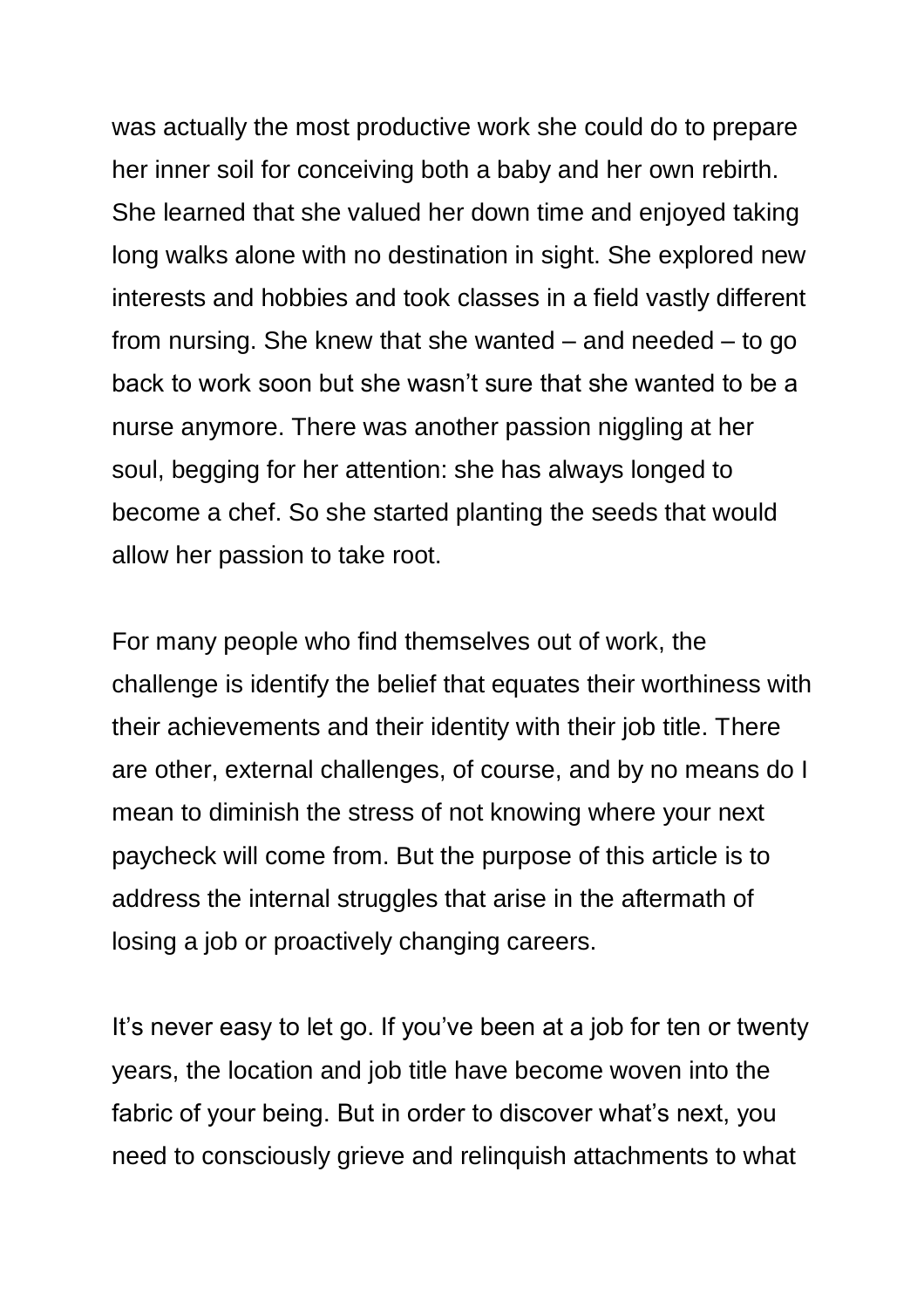no longer exists. The only way to do this without losing your entire sense of your self is to realize that you are not your job; you are not your achievements; you are not your titles. You are *you*, the unchanging, essential you that came into this world. So the question then becomes: Who am I? And that's quite a question, one that requires time and attention in a culture that defines you by externals and achievements. But the only way to embrace the opportunities waiting for you in the new life is to let go of the old: the identity that needs to be relinquished and redefined, the values that need to be turned on their head, the belief systems that need to be buried and resurrected anew, grown and watered by a definition of yourself that extends beyond what you *do* and is rooted firmly in the acceptance and self-love of who you *are*. There is a new life waiting for you. There are new possibilities itching to unfold. When you rinse the old film from your eyes, you will be ready to see them.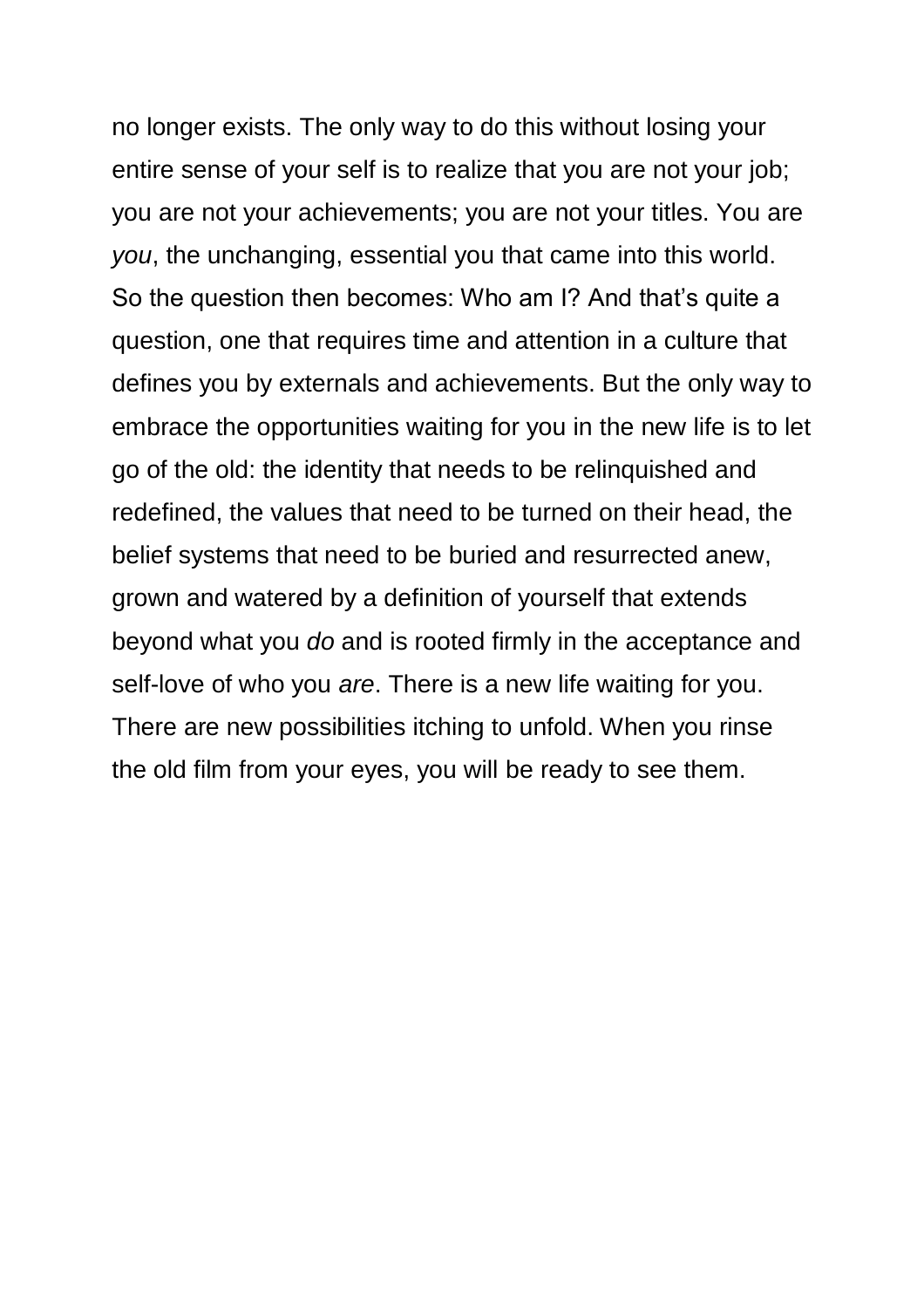## *Becoming A Mother: Pregnancy as Preparation*

Pregnancy is a power time. In the Native American worldview, pregnancy, like a woman's moon, is a time when a woman is intimately connected to the feminine principles of intuition, softness, vulnerability, and receptivity. It is a highly spiritual time when not only are a woman's five senses heightened, but her sixth sense, her spiritual radar, is exquisitely alive. When we attribute a pregnant woman's mental and physical states simply to fluctuations in hormonal levels we overlook the immense richness that this rite of passage holds. Every transition carries an opportunity for growth but none so much as pregnancy, where the body is almost literally turned inside out and invites the mind, again and again, through various tests in the trimesters and ultimately in the initiation of labor, to change, release, and grow.

Typical of Western culture, we view the challenges – sickness, exhaustion, pregnancy depression, back pain, uterine pain, bed rest, labor, postpartum depression - as something to solve and immediately search for answers to the problem. We address the symptoms not with the intention to learn and grow, but with the intention to suppress and deny. What we culturally fail to recognize is that the greater the challenges, the greater the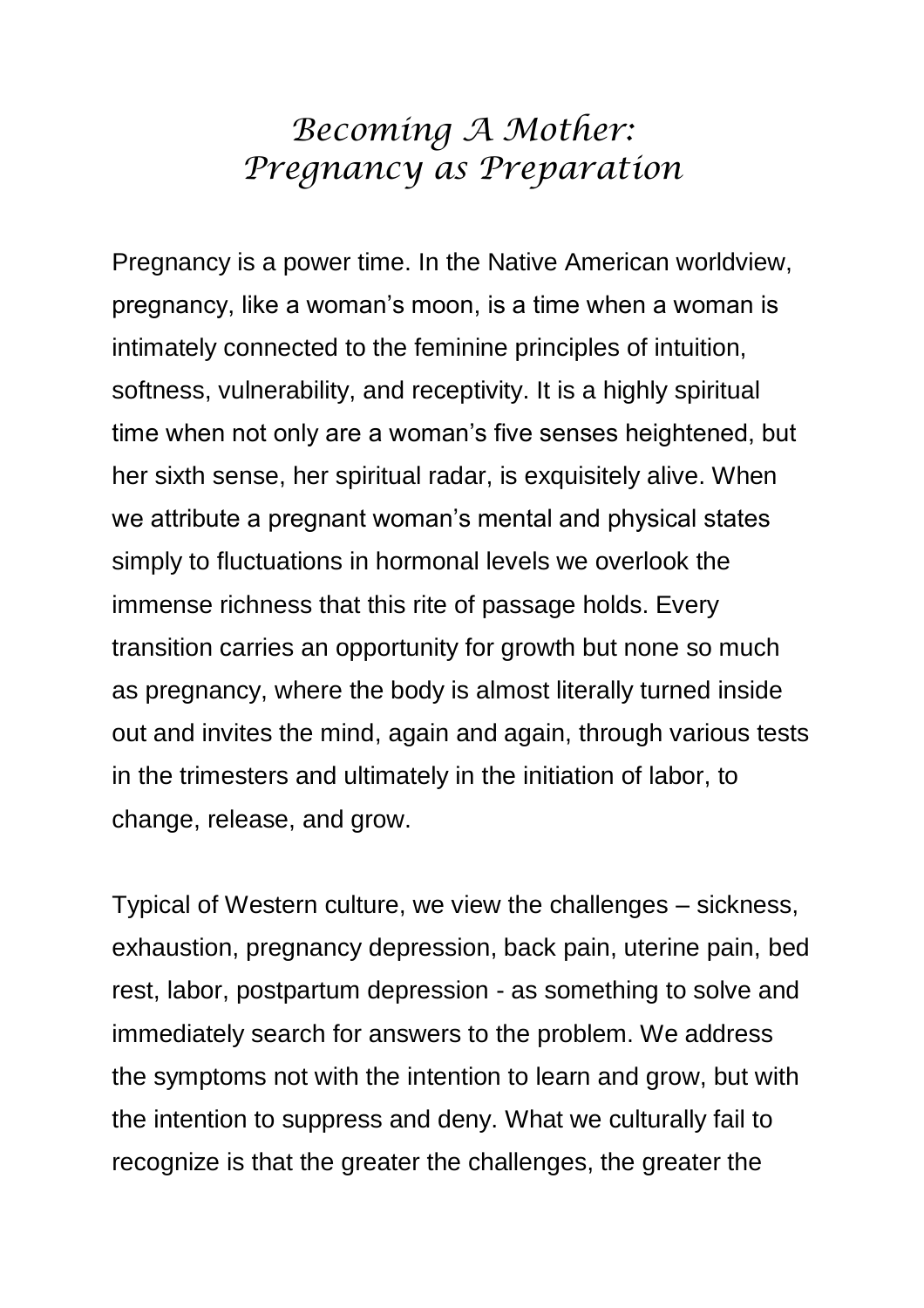opportunities for transformation. We celebrate the ease and bemoan the struggles, and while we should exalt in the inestimable joy of pregnancy, we need also to re-frame our perception of the less joyous parts. Western culture's complete absence of a spiritual framework is a massive disservice to the five million women who bear and birth babies every year. A simple context, vocabulary and reorientation of her perception of pregnancy could radically alter the way a woman moves through the threshold that begins her life as a mother.

Part of pregnancy's power is that it's a liminal time, a zone where a woman is between lifestyles and identities. Removed from the ordinary life and stripped of her familiar defenses, a woman is primed to release negative habits and receive new information. As the physical body rounds, so the rough edges of the invisible body (emotional, psychological, spiritual) are softened. In this malleable state, a pregnant woman is like gold that has been warmed enough to be molded into its next shape. She may become acutely aware of a critical part of her that emerges around her spouse. She may begin to notice how quickly she acquiesces to her superiors at work. She may revisit – or visit for the first time – aspects of her relationship with her mother, friends, or other family members that are unhealthy and need to change. In the liminal zone, life's non-essentials are widdled away and what remains are core beliefs and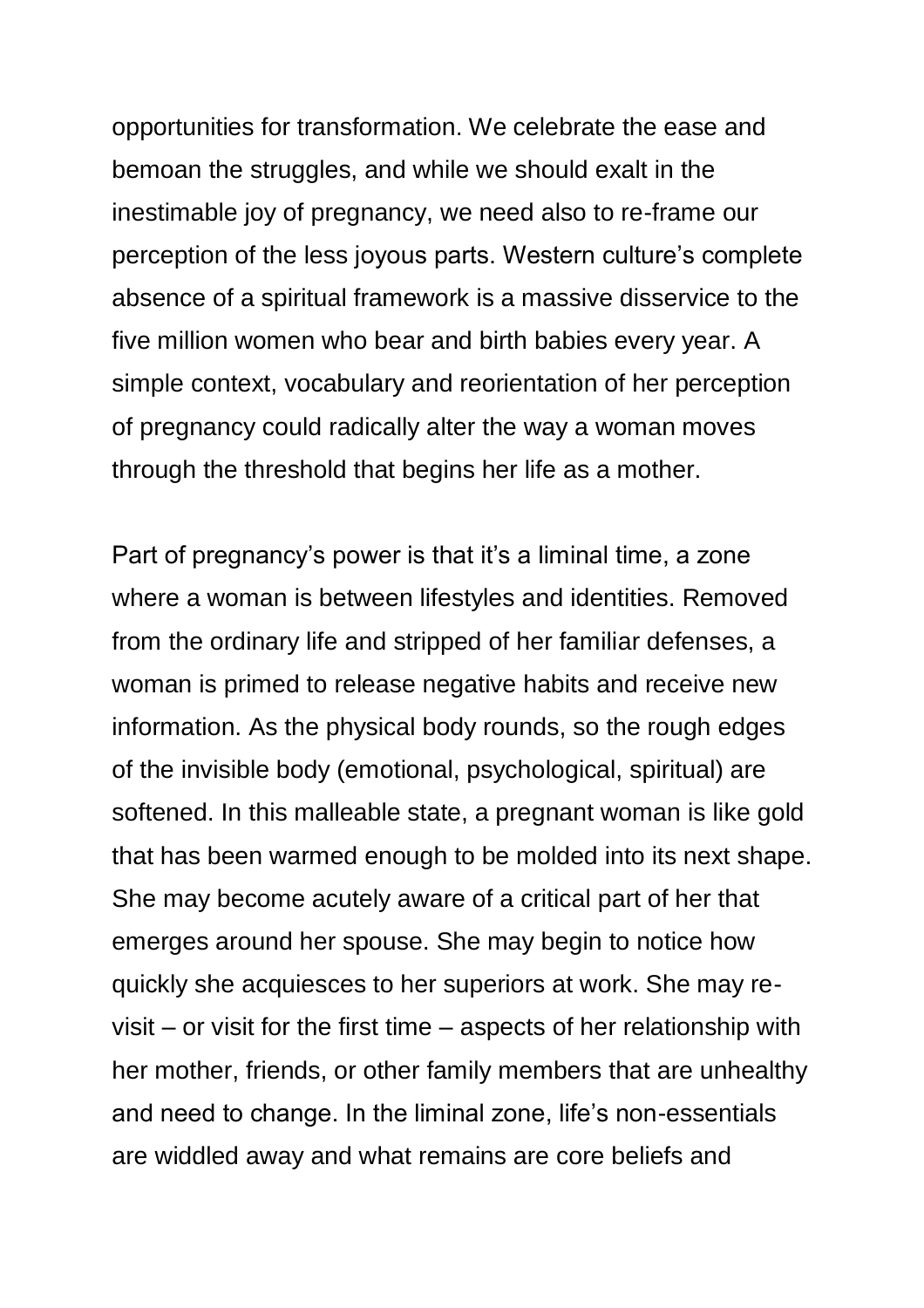inarguable truths. With the slightest reorientation of her primary focus – away from the external of baby stuff and ultrasounds and towards her inner world – a pregnant woman's astonishing capacity for transformation is revealed. As one woman, now pregnant with her fourth child, noted, "I can point to each pregnancy and say in one sentence what it was that I needed to learn."

Not only does Western culture overlook the power of pregnancy, it also overlooks its function in preparing a woman to become a mother. It takes ten months to gestate a baby; it takes at least that long to gestate a new mother. While the body is miraculously making an entire placenta, baby, and nourishing milk, the mind has the opportunity to prepare slowly for what it means to leave the old life behind and enter an entirely new phase. It's an opportunity not often taken as most women power their way through pregnancy, unaware that the body's urge to slow down is an invitation to the mind to follow suit. If the shock of new motherhood is to be lessened, a woman must begin to assimilate the reality of the change before the baby arrives.

Transformations require time; transitions find completion only in the quiet moments of a day when a woman allows herself to notice her thoughts and feelings. We have become masters at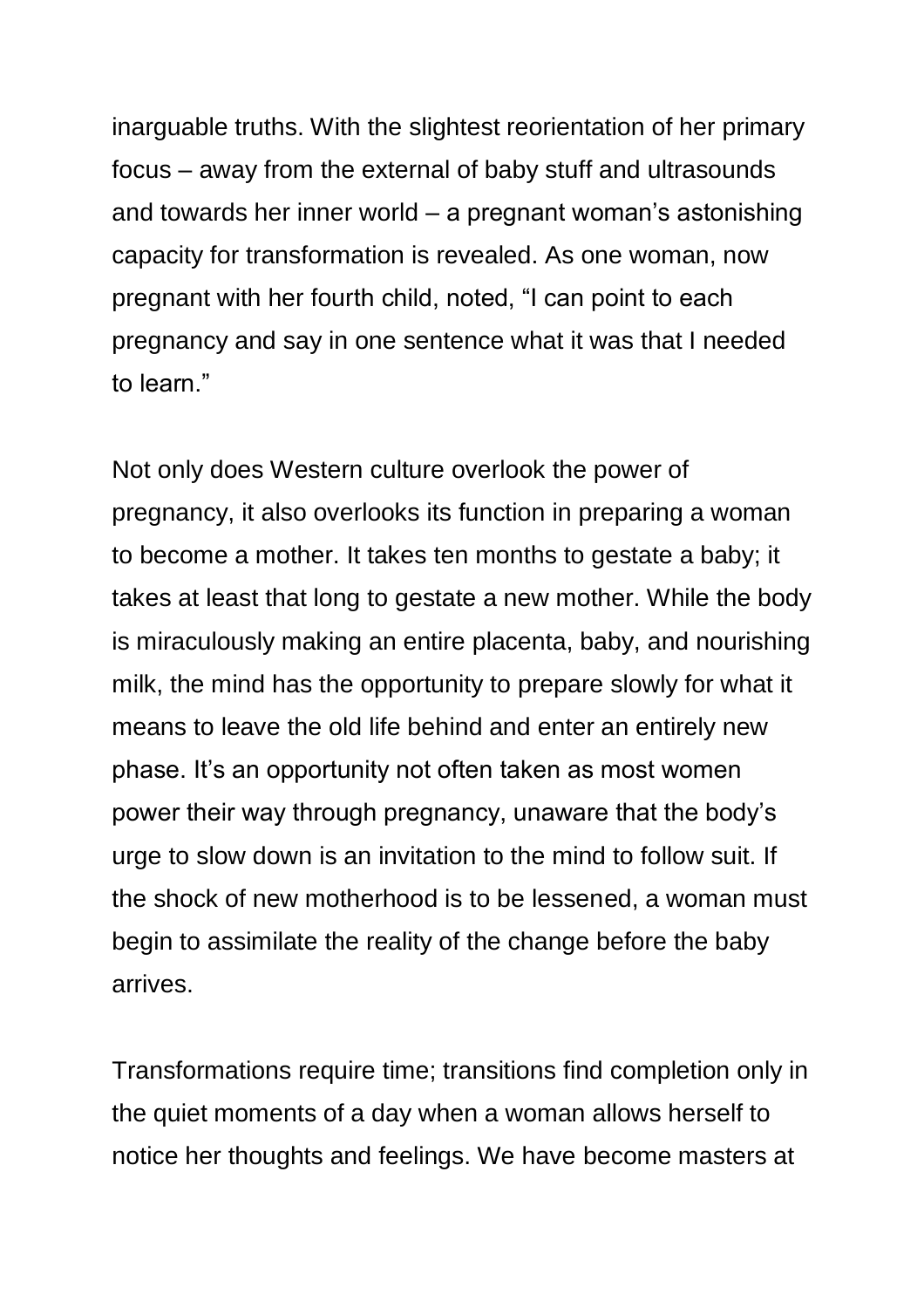commanding our bodies to obey our will and ignoring the wisdom inherent in physical symptoms. If there was ever a time for a woman to listen to her body, to trust that her nausea or exhaustion, her desire to withdraw from the world and stop watching the news, her need to move slowly, to lie stretched out on the chaise for hours on end, might be telling her something, this is the time. For there is no job more important than growing a baby and no task more important than making oneself ready to become mother to the child when he or she enters the world.

It can be difficult to prepare for a transition without the context, information, and a roadmap to delineate what is happening for the woman in each trimester and what the work is that needs to be addressed. Yet mainstream culture offers very little to help a woman understand the spiritual vicissitudes of her experience. She knows that the forty weeks of pregnancy are divided into three trimesters, but she is denied the potent knowledge that each trimester holds an emotional and energetic experience. She has several books to help her understand how her physical body is changing, perhaps even one that describes what is happening to her fetus day by day. How she loves reading each page and learning that on day 34 her tiny baby's heart can be seen, he measures 1/3 of an inch and his kidneys have been formed! But she also needs to know what is happening to her,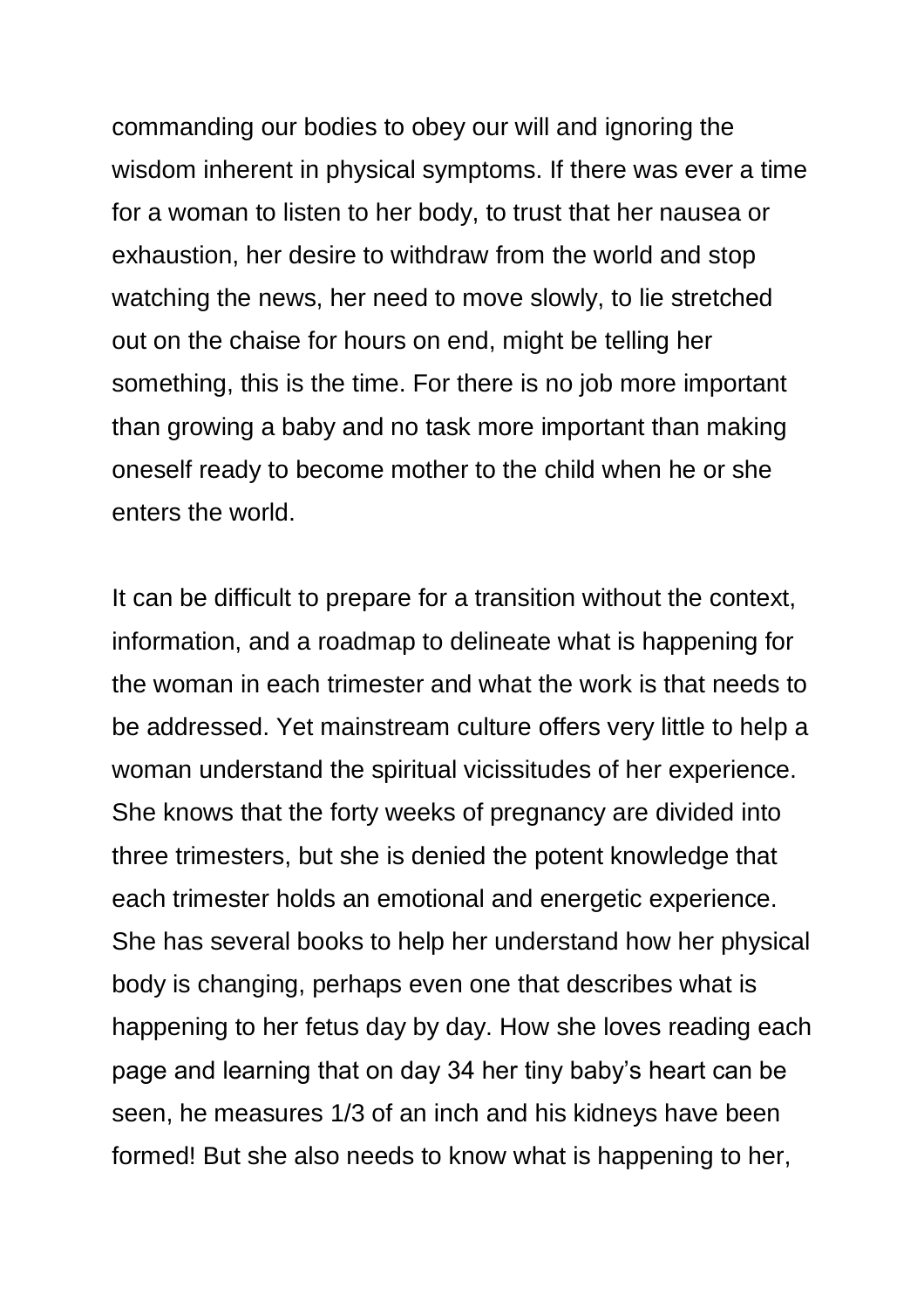as a growing mother, on day 34. The books can help her understand that her overwhelming and debilitating nausea is caused by the hormones required to grow a placenta, but she needs to put this nausea in a greater context, acknowledging its function as a spiritual test that, when approached consciously, can help her become a mother. Bereft of this information, women understandably try to ignore the challenges and focus on the concrete aspects of pregnancy, thereby suppressing their feminine intuition that knows the power and purpose of this time.

There is a spiritual framework that delineates the three trimesters not in terms of the baby's growth and the physical symptoms of pregnancy but in terms of how a woman is born as a mother. Through my interviews, research and counseling work, a roadmap materialized, an ebb and flow of energy that, quite simply, looked like this:

> First trimester: Contraction Second trimester: Expansion Third trimester: Contraction

Just as the uterus contracts and the cervix expands to open the passageway for a child to be born, so the invisible body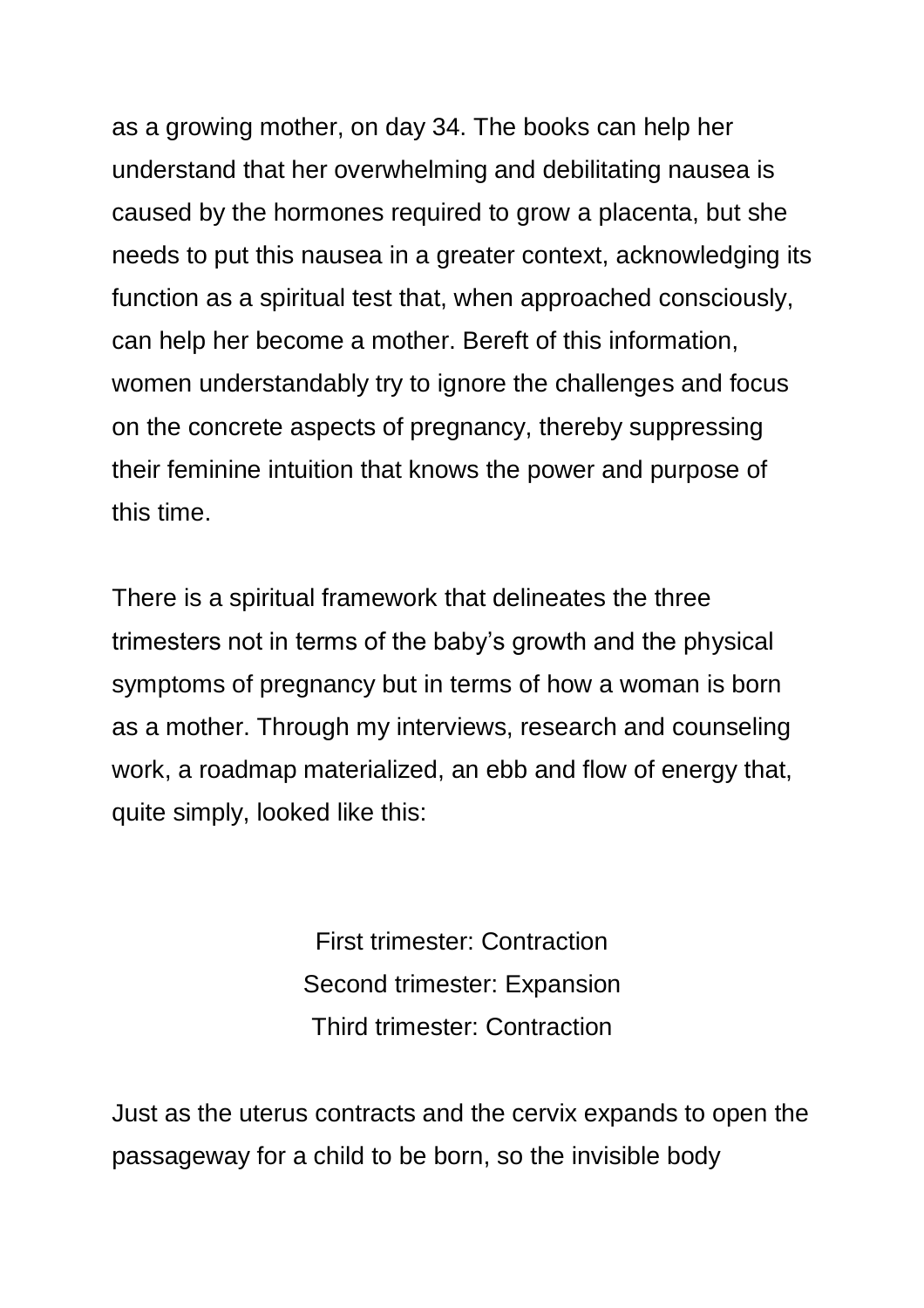contracts and expands over forty weeks to release the old life and unhealthy patterns and prepare a woman for both her birth as a mother and the emergence of new, expanded parts of herself. Each stage of pregnancy, culminating in the final initiation of labor, offers challenges, tests, and lessons that help a woman to open herself to receive the new life and adjust more easily to the new identity as mother.

The first trimester pulls a woman into an underground world. There, in the contracted space of silence and stillness, she begins the long process of assimilating the enormity of her transition from non-mother to mother. Through the symptoms of exhaustion, nausea, and depression that affect 95% of women, she is asked to slow down her pace and deepen her internal wells – or resources – that she will call upon during her life as a mother – self-trust, endurance, staying present, and gratitude. Just as nausea (which 65% - 75% of women suffer through) is the body's response to growing a placenta and a signal to avoid potentially harmful foods, so it is also an invitation to the invisible body to withdraw from stressful situations and release old toxins. A primary fear appears in each trimester. The fear during this trimester is about the possibility of miscarrying. The conscious approach encourages a woman to work with fear proactively so that it doesn't dominate the rest of her pregnancy, labor, and her life as a mother.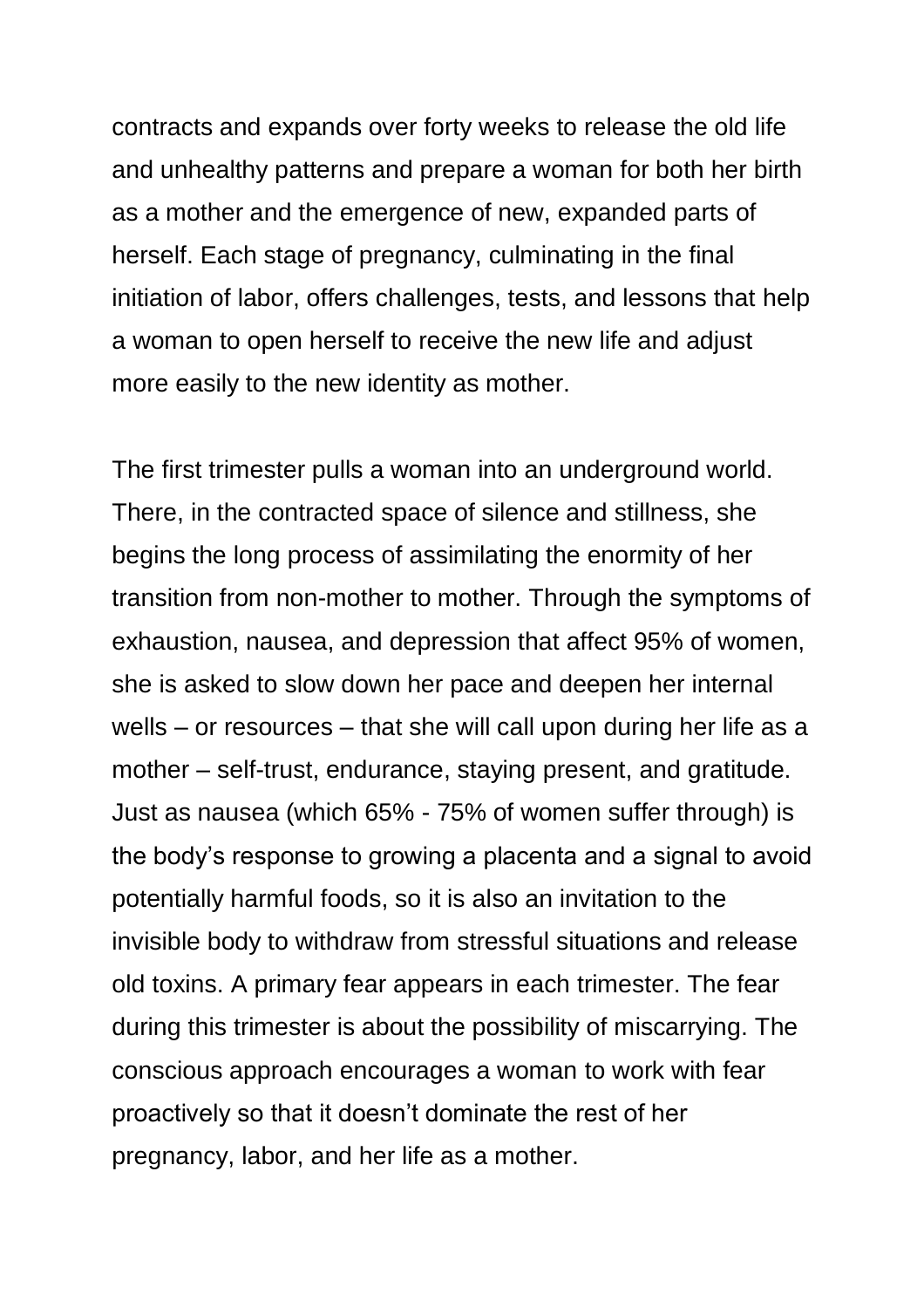During the second trimester women generally expand with a burst of energy. With the physical challenges of exhaustion and sickness behind her, she has a window of time where she is clear enough in mind and body to attend to the more active emotional and psychological work of pregnancy. It is during this trimester that a woman needs to address her fantasies about her unborn baby, her fantasies about motherhood, and her expectations about how her marriage will respond to parenthood. The face of fear in this trimester centers on her baby's physical health. As she takes time to address her fear actively, she deepens her wells of self-trust, faith and gratitude.

The third trimester is the time to prepare spiritually for the initiation of labor. Once again, the physical body, now as full as the moon, asks the invisible body to slow down and contract. For the 20% of women who are ordered to bed rest, this is a brilliant opportunity to alter their pace to come into alignment with baby time and do the work which they may have avoided during the previous two trimesters. All women in this trimester have to be cognizant of avoiding the magnetic pull towards the consumer world of buying the right baby accessories and decorating the baby's room. Instead, if she is to enter labor and new motherhood grounded, she will begin or hone a spiritual practice that will help her during labor. She can also participate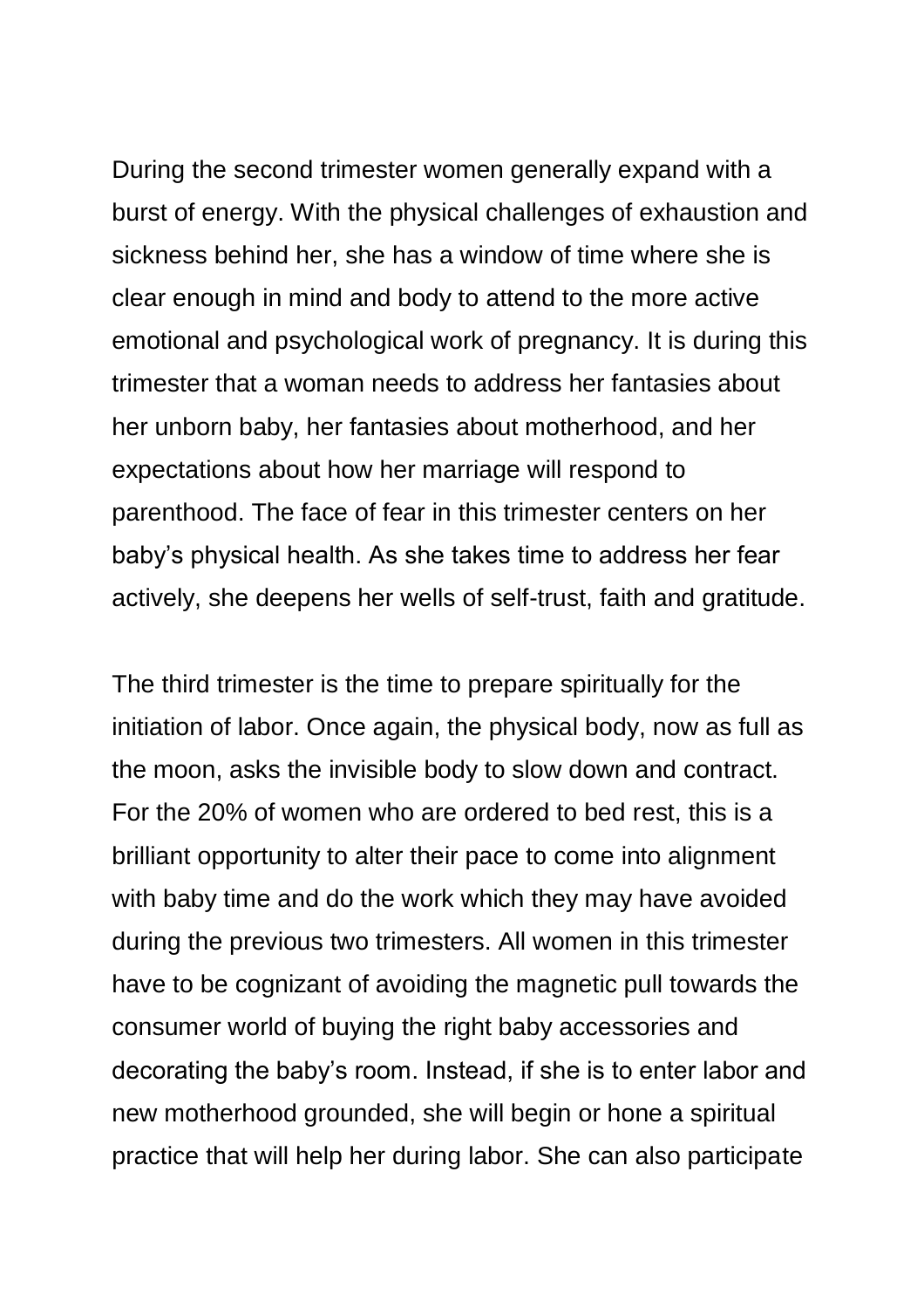in a mother shower, as opposed to a baby shower, so that she is ushered into motherhood with the support of her community (instead of with merely more baby socks and blankets).

There is a small percentage of women who are connected to their body's wisdom and naturally follow their feminine intuition when they are pregnant. But for the other 95% of women who need the support of information to validate their inner knowing, traveling through pregnancy with a spiritual roadmap could dramatically alter the way they enter motherhood, possibly even avoiding being one of the 10-20% who suffer from postpartum depression or the 50-80% who struggle through postpartum blues. When a woman trusts the signposts of her pregnant body – stopping at the flares in the road, moving forward at the green lights – when she drops into the natural rhythm of pregnancy, taking time to ponder her expectations and grieve the life she's leaving behind, her mother identity takes firm root during pregnancy and she finds that she is ready to welcome and embrace her new child, her new identity as a mother, and her new life.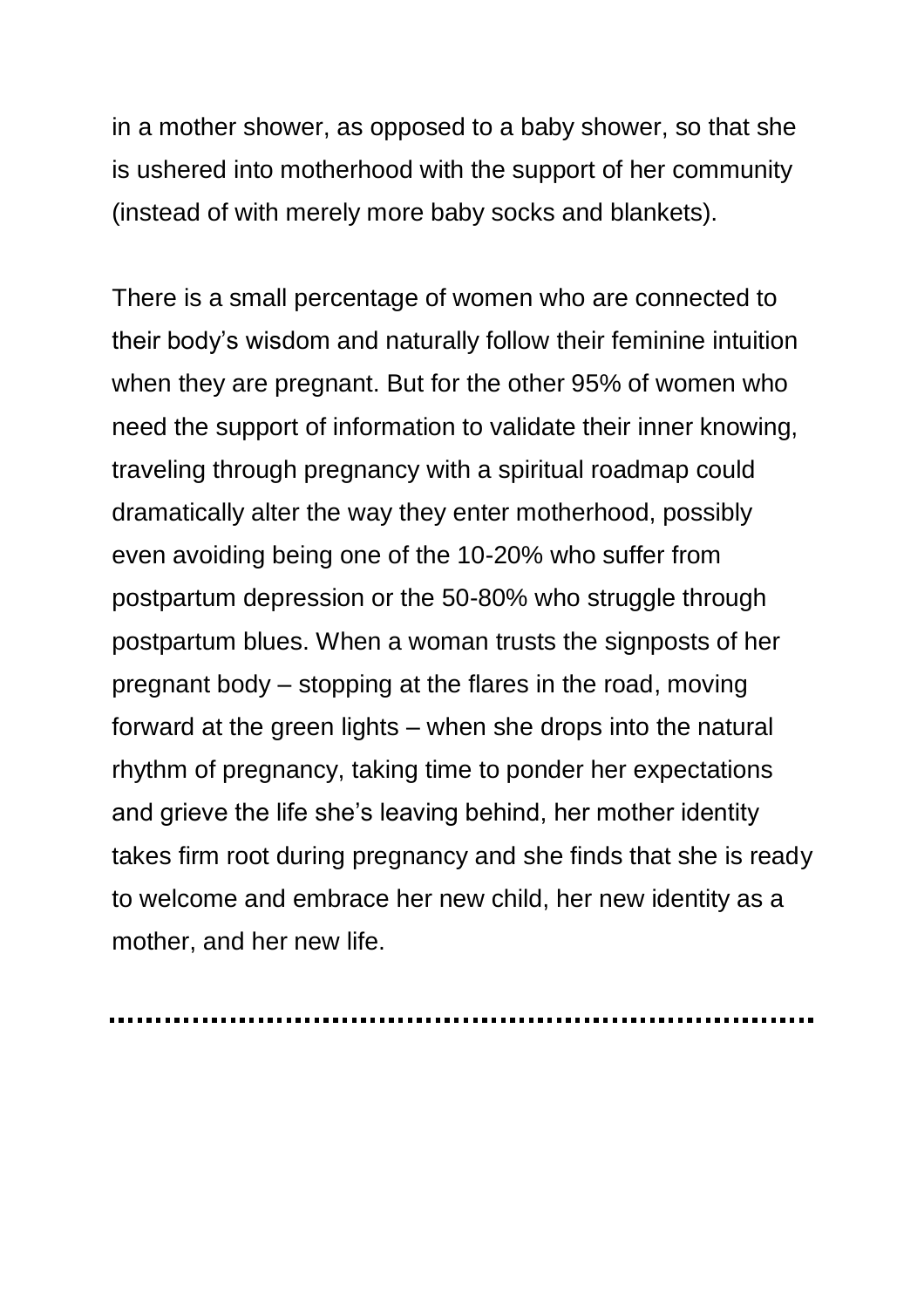## *Slowing Down Into Retirement*

A woman named Erin from Ann Arbor, MI recently sent me the following email:

*"I am currently helping listening to my mom as she struggles with approaching retirement and redefining herself as retired woman/grandmother/etc. I would love to hear your thoughts on your blog or wherever about this transition… It is so surprising to me how similar her sadness, mourning, and life reflections are to what I went through during my engagement. I've been translating your work and recommendations for her to address the retirement transition and it's provided a great deal of comfort to her."*

As she astutely wrote, transition is transition, so the emotional content of letting go of being single is exactly the same as letting go of the identity of a working person and moving into the next stage of life. In order to embrace the renewal or rebirth stage – whether it's being married or being retired – there needs to be a conscious recognition that the current life stage and identity are ending. With this ending comes grief, reflection, and a fair amount of restlessness and floundering around in the realm of unknown as the skin of the familiar identity begins to shed but the new skin hasn't quite grown in yet.

While I obviously have not walked through this particular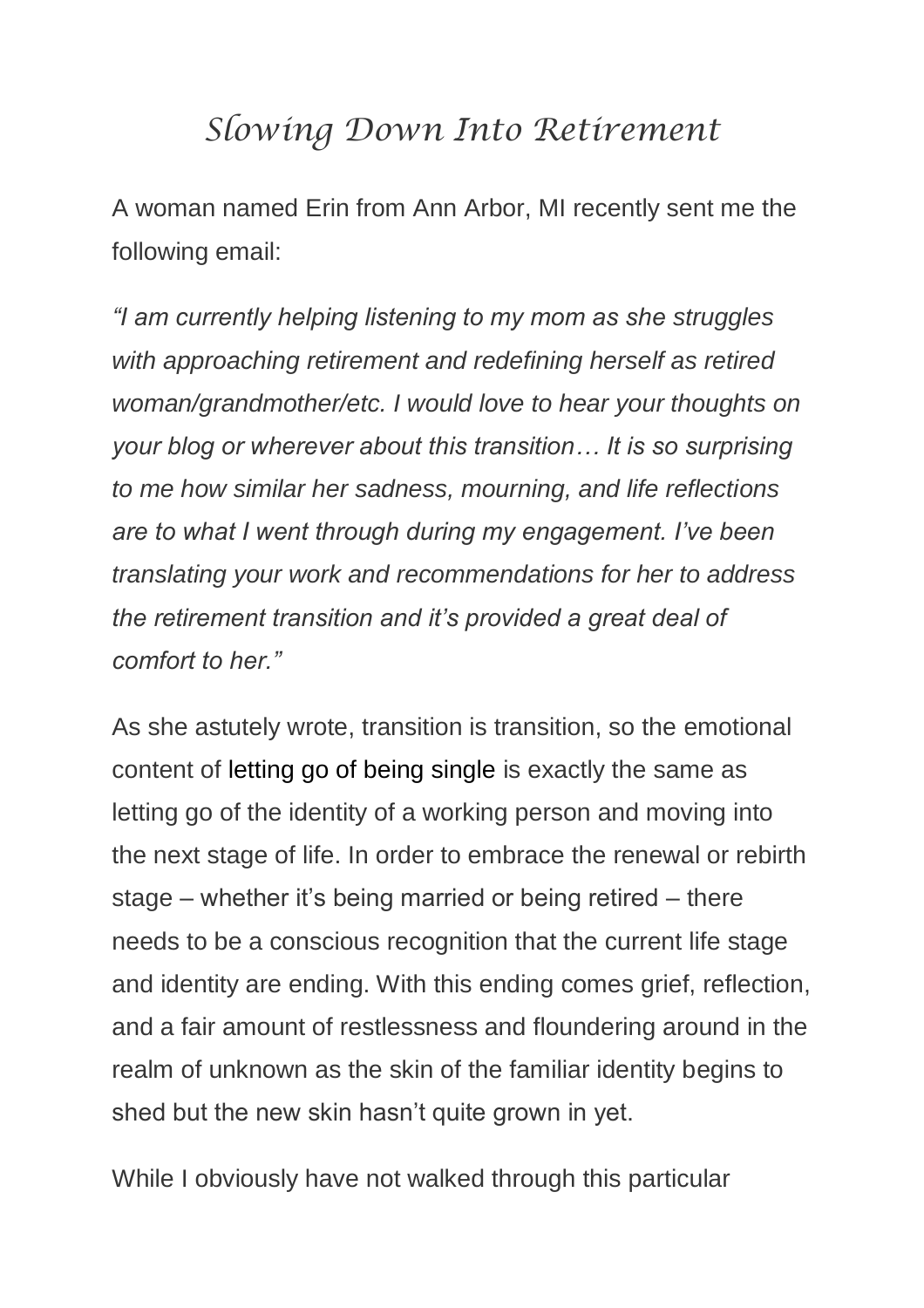transition myself, I've given it a great deal of thought as I've watched my own parents and my friends' parents respond so differently to this later life stage than I would have expected; most older people I know have refused to slow down and retire. This is in stark contrast to people in my grandparents' generation whose entire life was geared toward preparing for "the golden years" when they could travel, take classes, knit, garden and, at the top of their list, be grandparents. In fact, one of the most frequently told stories in my family was that my grandparents were so anxious to become grandparents that they bribed my parents into having my oldest brother; they knew my parents didn't want to start a family until they traveled to Europe, so they told my parents they would pay for their trip if they promised to get pregnant when they returned home.

My grandparents loved being grandparents. While they worked hard during their

younger years, neither of them strongly identified with their jobs, so I'm sure they were more than happy to jump fully into the role of grandparent when the moment arose. My grandfather identified so strongly with the role that when we would bring friends over to their house, he would introduce himself as "Grandpa"; when he was in his 70s we bought him a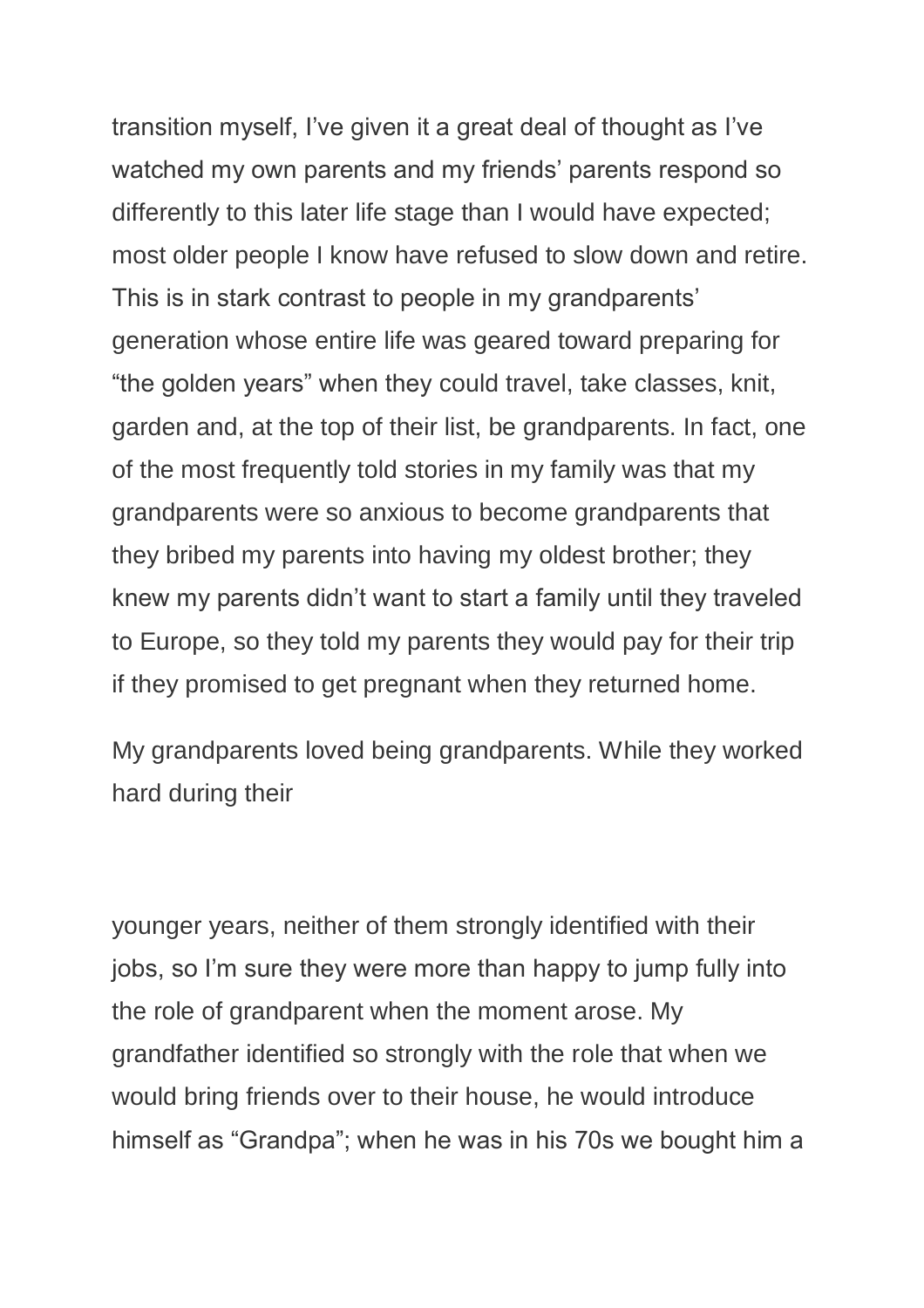hoodie with the word GRANDPA printed on it and he wore it nearly every day into his nineties until it finally fell apart; also in his 70s we bought him a personalized license plate that said GRANPA7 (I guess there were 6 other GRANDPA license plates already), which he proudly made people aware of whenever it remotely came up in conversation. And my grandma was the consummate grandma, cooking delicious food for us, knitting us blankets and hats, sewing our clothes, giving me manicures, baking cookies and delicious cakes. We spent every weekend there and went camping with them for two weeks each summer. We loved being their grandkids as much as they loved grandparenting us. It was a mutually satisfying and fulfilling relationship.

While I'm sure there are many grandparents who cherish their role and dive into it completely, the model I see around me is quite different. I see older people who refuse to slow down. They may love being grandparents or may not have grandchildren yet, but regardless of that particular role they continue to work and keep themselves busy in other ways. It seems that it's more and more difficult for people to allow themselves to *retire.* The meaning of the word *retire – to withdraw or remove oneself -* sheds more light on this changing phenomena: what does a person contemplating retirement need to withdraw or remove oneself from? From the identity of a worker, from the busyness and fullness of a working life, from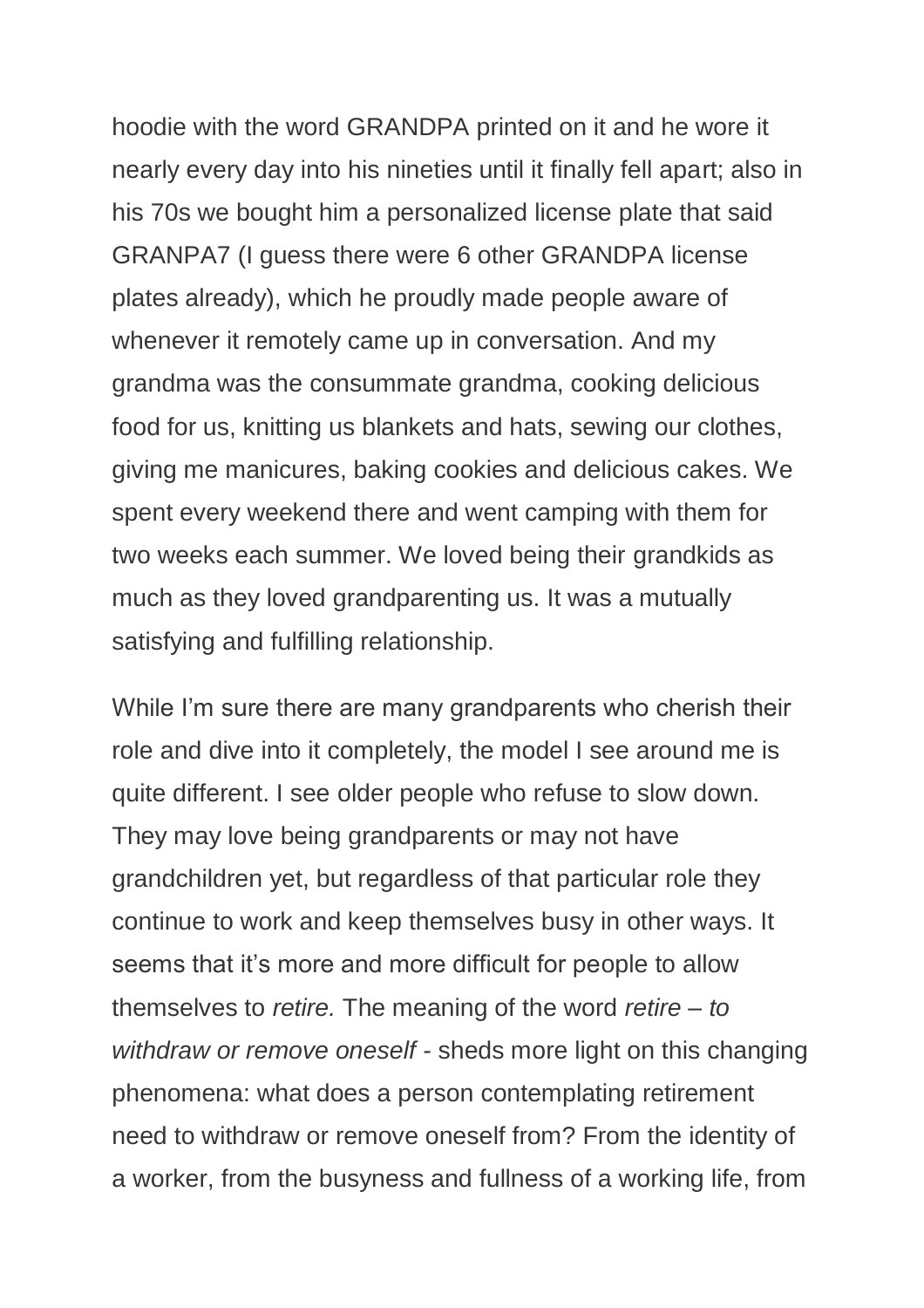familiarity of a daily routine, from the fast pace necessitated by work.

We move so quickly these days. We communicate quickly, we travel quickly, we work quickly, we eat quickly. We're so out of touch with the natural pace of life that it makes sense we would refuse to slow down during transitions, especially the transition of retirement which requires not a temporary retraction of pace but an entire reconstruction of the speed at which life is lived. Most people move at breakneck speed until illness or the depression that accompanies transition forces them to slow down. This is a blessing when it leads to a wake-up call that inspires the person to get in touch with their emotional life.

Some transitions, like pregnancy, alter the physical body so radically that most women have no choice but to slow down. This is a blessing. I'll never forget the woman I met in my first childbirth preparation class who shared with us that the mandatory bed rest of her third trimester, while initially cause for panic, ended up being a blessing in that it forced her to withdraw (retire) from her busy corporate life and prepared her for the slow pace of motherhood like nothing else could. When a transition doesn't involve a physical change, the body will often communicate through illness until we take notice and, hopefully, slow down enough to decipher the coded meaning.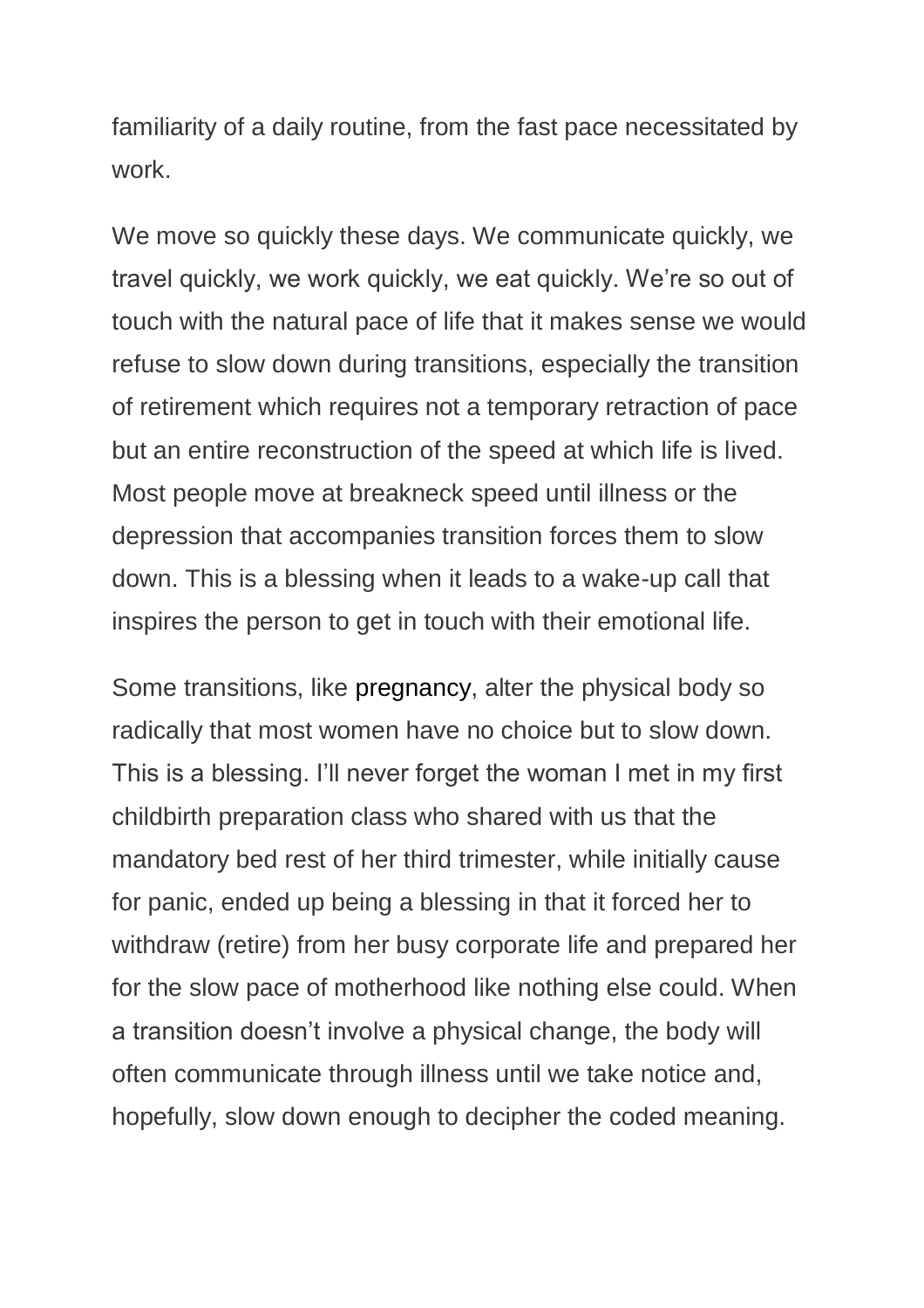Most people avoid slowing down because they subconsciously sense that a cascade of memories, emotions, thoughts, dreams, and reflections live in the silence and solitude that accompany the slowed down state of non-doing. This can be especially true in the older years when the build up of memory and emotion could fill volumes. But as we often say in the world of psychology, what we resist persists, so the longer the person in transition avoids turning inward, the more persistent the physical symptoms or emotional turmoil becomes.

When a person does decide to slow down enough to retire, they may spend some time grieving for the end of the current lifestyle and identity; they may wade into the sea of memory and feel as if they're re-living painful and joyous times in their life; they may wake up each morning awash in the realm of the watery dream world. They may feel overwhelmed for a period of time and might benefit from the support and guidance of a counselor as they navigate through the initial onslaught of inner life. But after a while, the intensity will diminish and they will find themselves happier and more at peace than they've ever been. And they may even find they enjoy the freedom to dwell internally, to reminisce, to dream, to write new letters and read over old ones. Once the old life is grieved and the challenging work of letting go is done, there are great boons and wondrous possibilities waiting in the golden years.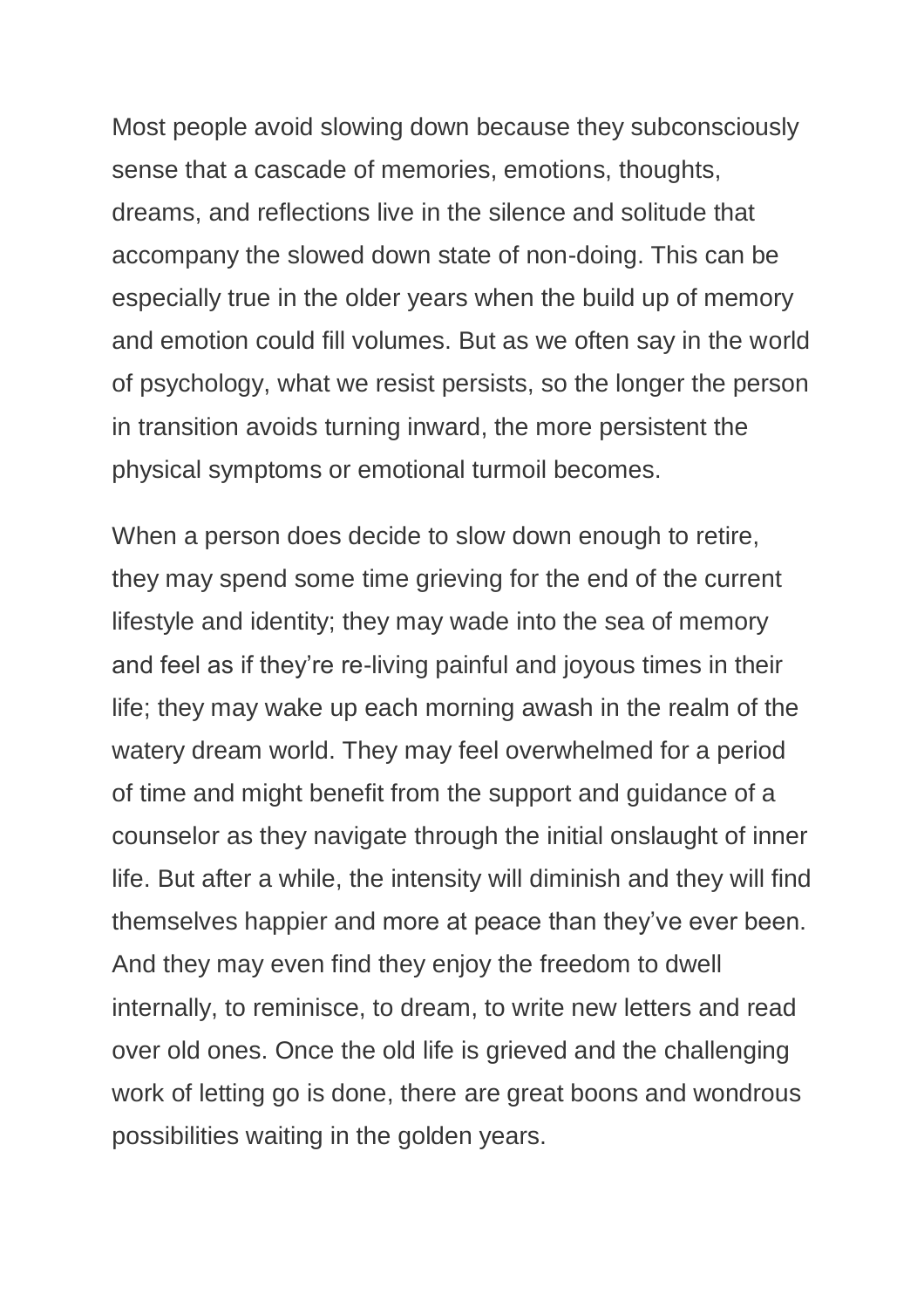# *Death: The Soul Has Work To Do*

*Note: I wrote the following two articles in Spring 2010 about our cat's Mocha process of dying and death. Obviously, losing a pet is not comparable to losing a person, but the same concepts regarding dying apply regardless of who is leaving this earth.*

A couple of days ago one of my brothers called to check in. After hearing about his life, he asked about mine and mentioned that he had read my recent post about Mocha. He said that it was hard for him to read about her condition and implied that it was time to put her down. We proceeded to have a tense conversation where I attempted to convince him as to why I believed that she deserved to live out her life according to her own timetable and he expressed that he didn't think it was right that I was allowing her to suffer. The tension finally dissolved when we acknowledged that we each understood and respected the other's position and we said a peaceful goodbye.

The conversation left me feeling frustrated and unsettled. I trust that I'm communicating enough with Mocha to know that she's not ready to go, but trying to explain that beyond what I had written in my post to my extremely smart and scientific brother was challenging. I was lacking some key words or vocabulary that would contextualize what I intuitively know. The next day, I relayed the conversation to my friend Lisa, who worked in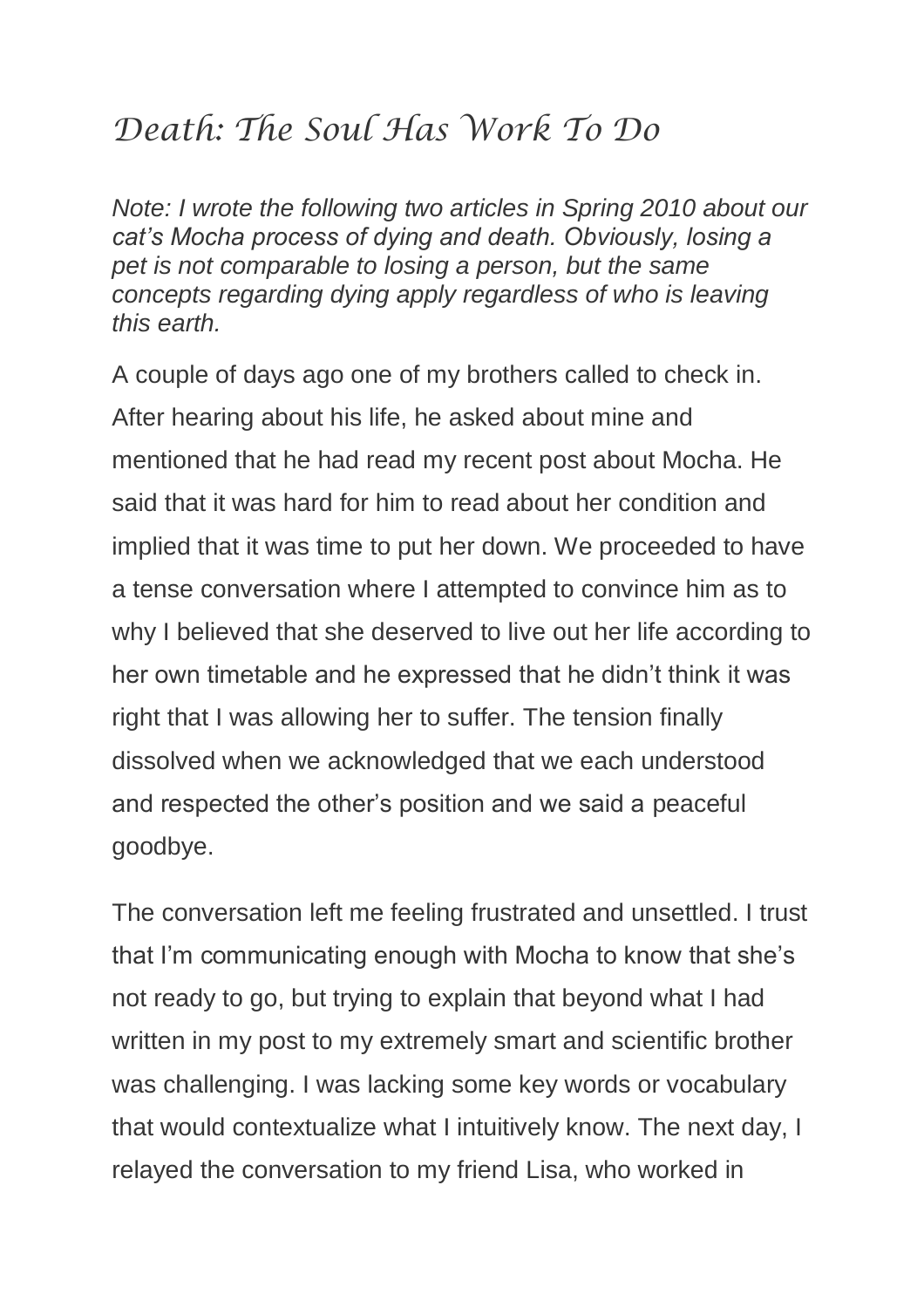hospice for many years and isn't afraid to talk about death, and she said, "Elizabeth Kubler-Ross talked in her books about how important the dying process is because, even if someone appears to be gone, in a vegetable state or struggling with dementia, there's something happening that we can't see. *The soul has work to do*. Some of the most important work happens during the dying process."

As often happens when I hear a statement that resonates true for me, my entire body reverberated *yes* to what she said. *The soul has work to do*. We can't always see what that work is; most times, I imagine, neither we nor the person who is dying has any idea what that work entails. But just because we can't see it or touch doesn't mean it isn't important. The more scientifically-minded we are, the more we focus on the tangibles of what we can see and touch. My brother sees that Mocha has a tumor under her tongue that prevents her from completely closing her mouth, he imagines himself in the same scenario, and he says, "It's time to go." It's a valid response and one that I'm sure few people would argue with.

But I'm coming from a worldview that believes passionately in the idea that transitions carry tremendous potential for emotional and spiritual growth. We grow when we marry; we grow when we become parents; we grow when we move or change jobs or lose a loved one. Many spiritual traditions teach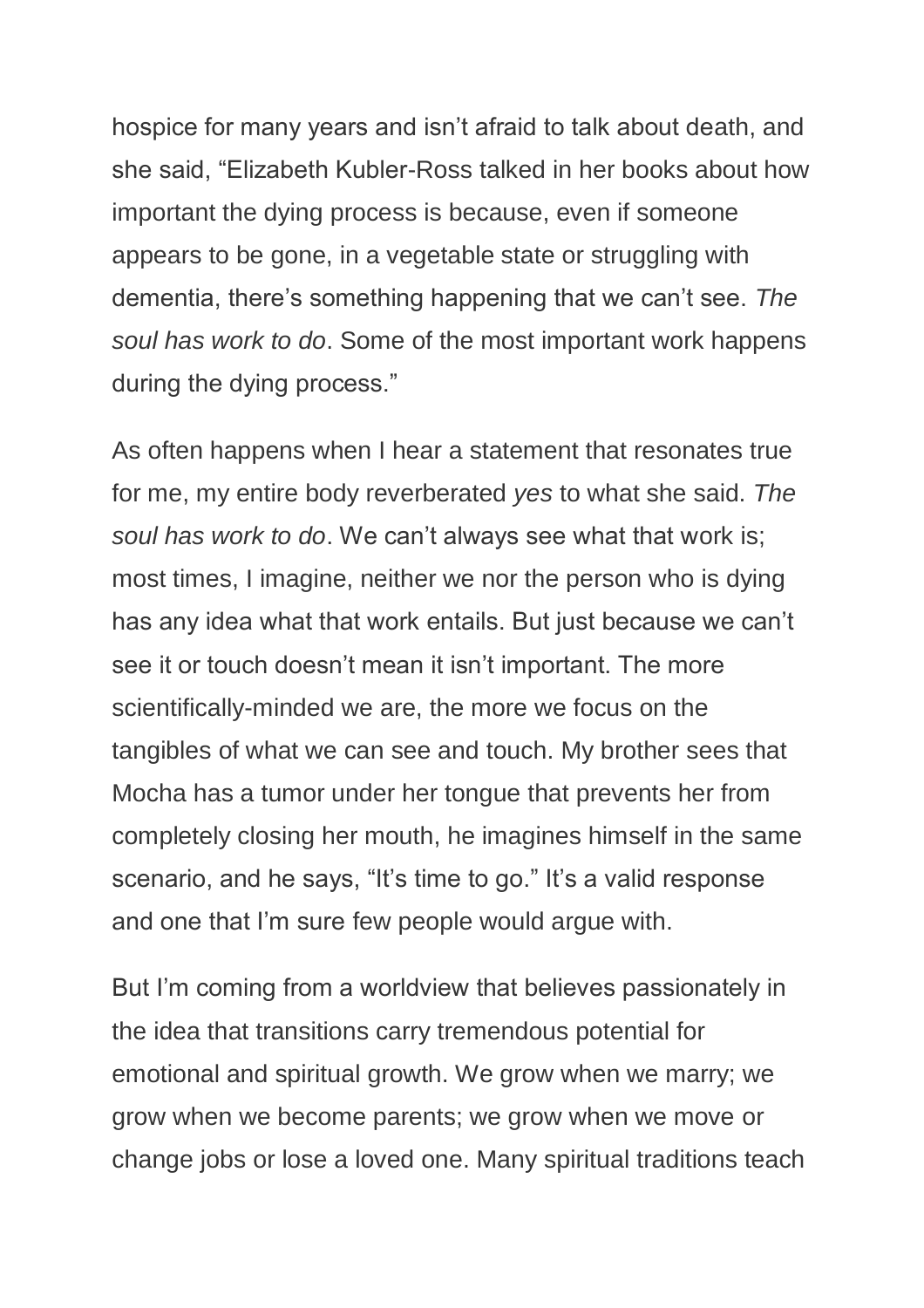that the two most powerful transitions we experience are birth and death, for those are the times that we're most open and vulnerable to the portals that connect us to another realm. The more open we can remain during these transitions, the more we can access the potential for growth.

Furthermore, transitions not only affect the one in transition, but everyone who's touched by the transition process. When my clients who are engaged are stumped by the fact that their mother or sister or father is having a hard time, I remind them that that their marriage is also, to a large degree, a loss for their family. As always, this loss must be acknowledged and grieved before the family and friends can truly support and celebrate the marriage. Likewise, as Mocha dies, I'm watching Everest grow and learn about death. He's also learning about compassion, about what caring for a dying friend requires, and about tolerance as we have to accept the unsightliness and smell of her tumor. He's learning that dying is often a process as it's been about two months since we received her prognosis and through that time we've been able to have a few conversations about death. I would never elevate his learning above her need to die; in other words, if I felt it was her time, I would take her in. But as long as she's still here and showing strong signs of wanting to be here, we'll embrace this experience, as painful as it is, as an opportunity to learn and grow.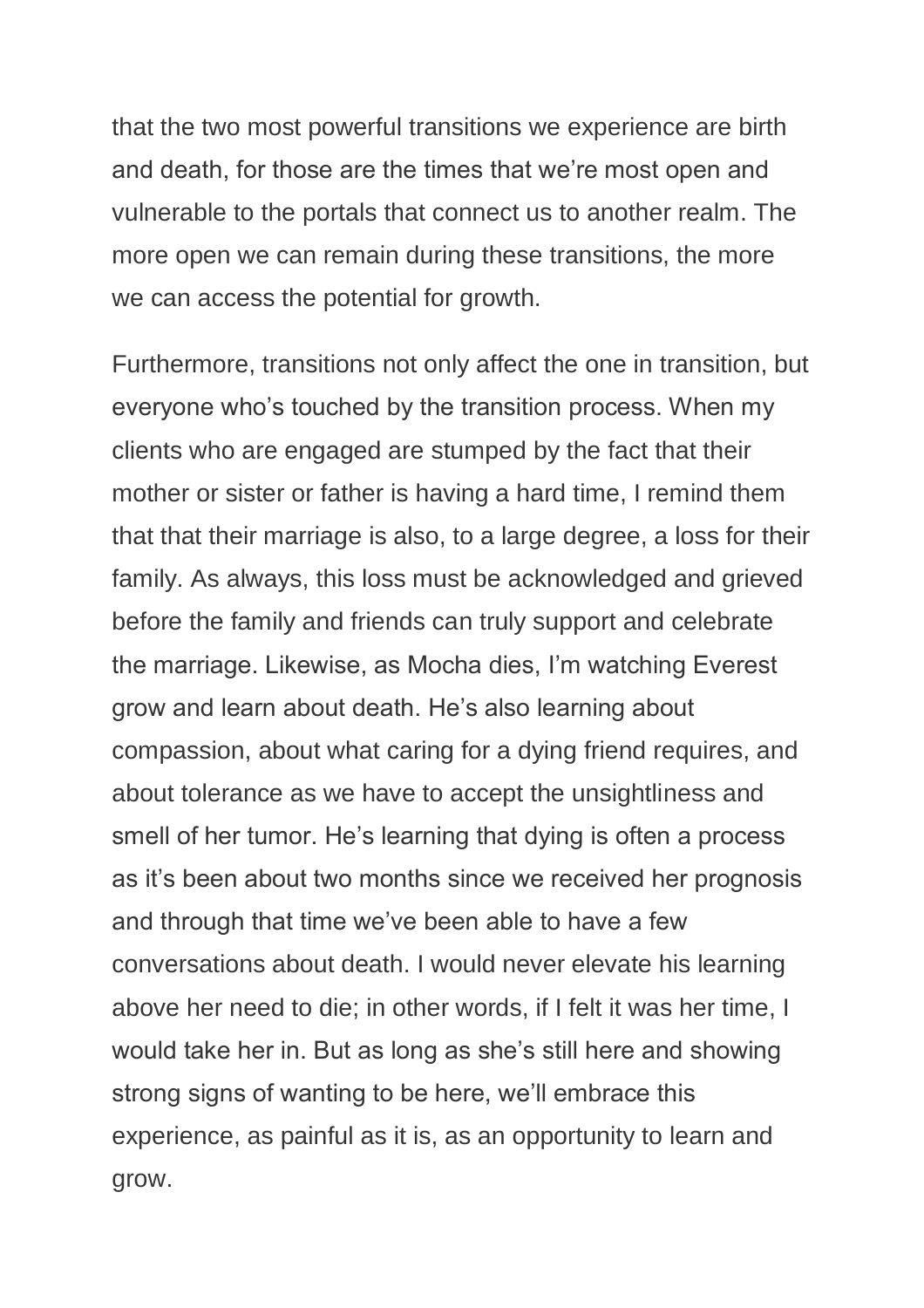Death is so hard to talk about. As I was putting Everest to bed that night, we looked out at the giant cottonwood trees outside the window and mentioned how we'll probably start seeing the owls perched on those branches soon. Remembering the family of rabbits we watched hopping around our yard that morning, Everest asked, "Will the owls eat all the rabbits?" I said, "No, not all the rabbits, just what they need to survive." Everest rubbed his eyes as he does when he feels sad. I explained that it's important for owls to eat the rabbits because it maintains the balance of nature, but my explanation fell on deaf ears. Everest was furiously rubbing his eyes now and hiding his head under the pillow. For most of us in this culture, especially the sensitive among us, death is hard to talk about. But it must be done if we're to have the conversations that allow us walk through transitions consciously. He can hide under his pillow when we're talking about rabbits being eaten up by owls, but he won't be able to hide under the pillow in a few days or weeks when it's time for his beloved cat to make her way to "cat heaven."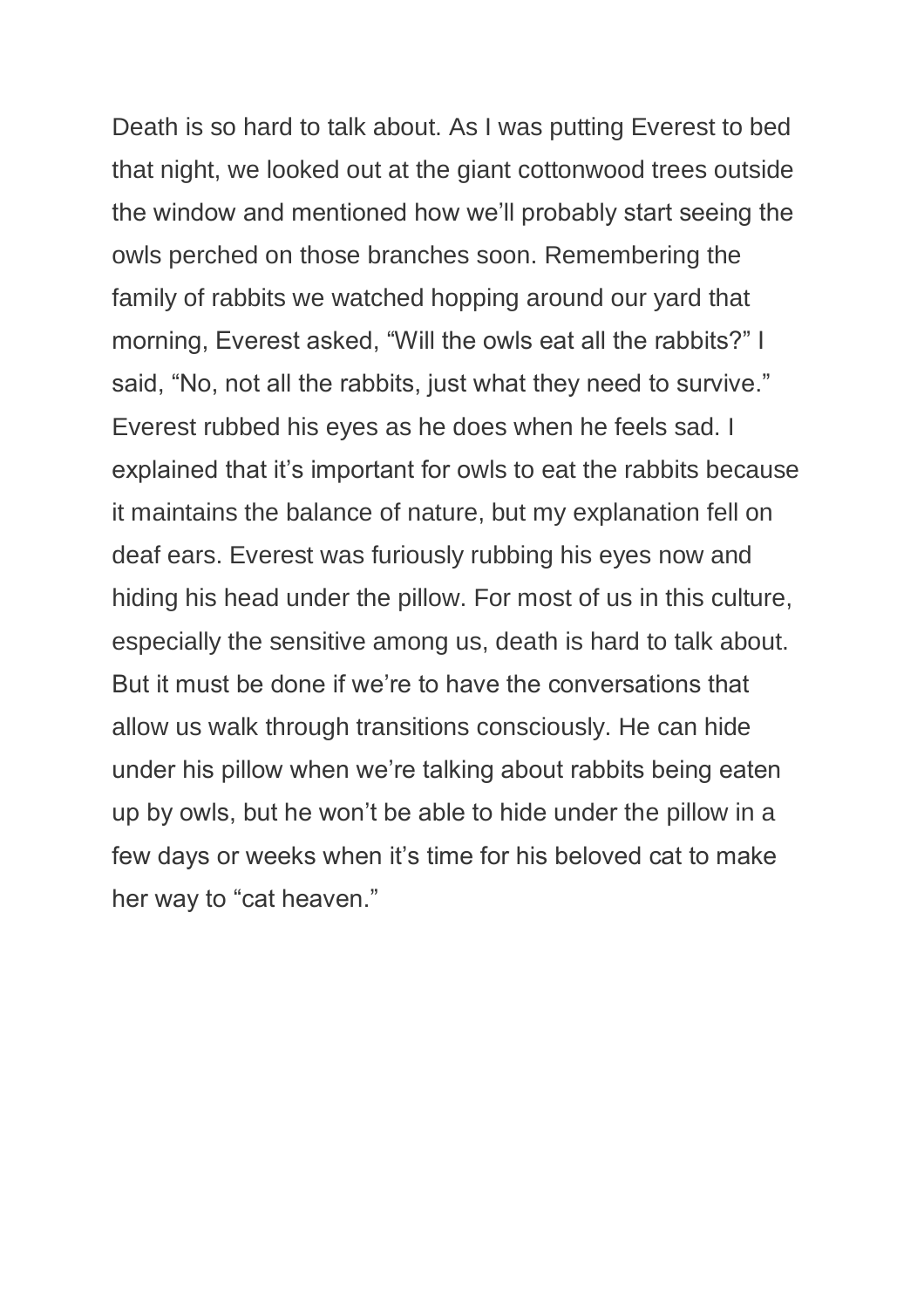## *Death: Last Day*

Everest's favorite book is *Charlotte's Web.* We've read it at least 6 or 7 times and he knows many parts by heart. There's one page, however, that he always asks me to skip: it's the final page of the chapter entitled "Last Day" where Charlotte dies. He knows that she dies but he doesn't want to hear the details. I'm happy to oblige. We all have sections of books and movies that we'd rather not read or watch.

But I couldn't skip over Mocha's death. I prepared him as best I could. I offered to read books about pet loss (which, as I've said, he refused to allow me to read) and I tried to help him find a way to make sense of life's most challenging reality. But I couldn't protect him from the pain of losing a beloved friend. Just as Wilbur grieves the loss of his best friend, Charlotte, so Everest will find a way to grieve the loss of Mocha. If fact, I think he may have already found a way.

About a year and a half ago, Everest started telling stories about "the kitten crane", an enormous structure, "bigger than the universe", where mining cats live. In the world according to Everest, everyone comes from the kitten crane and we'll return to the kitten crane when we die. Asher, Everest's little brother, was most recently at the kitten crane before he came to earth to be a baby. Everest has created elaborate stories about this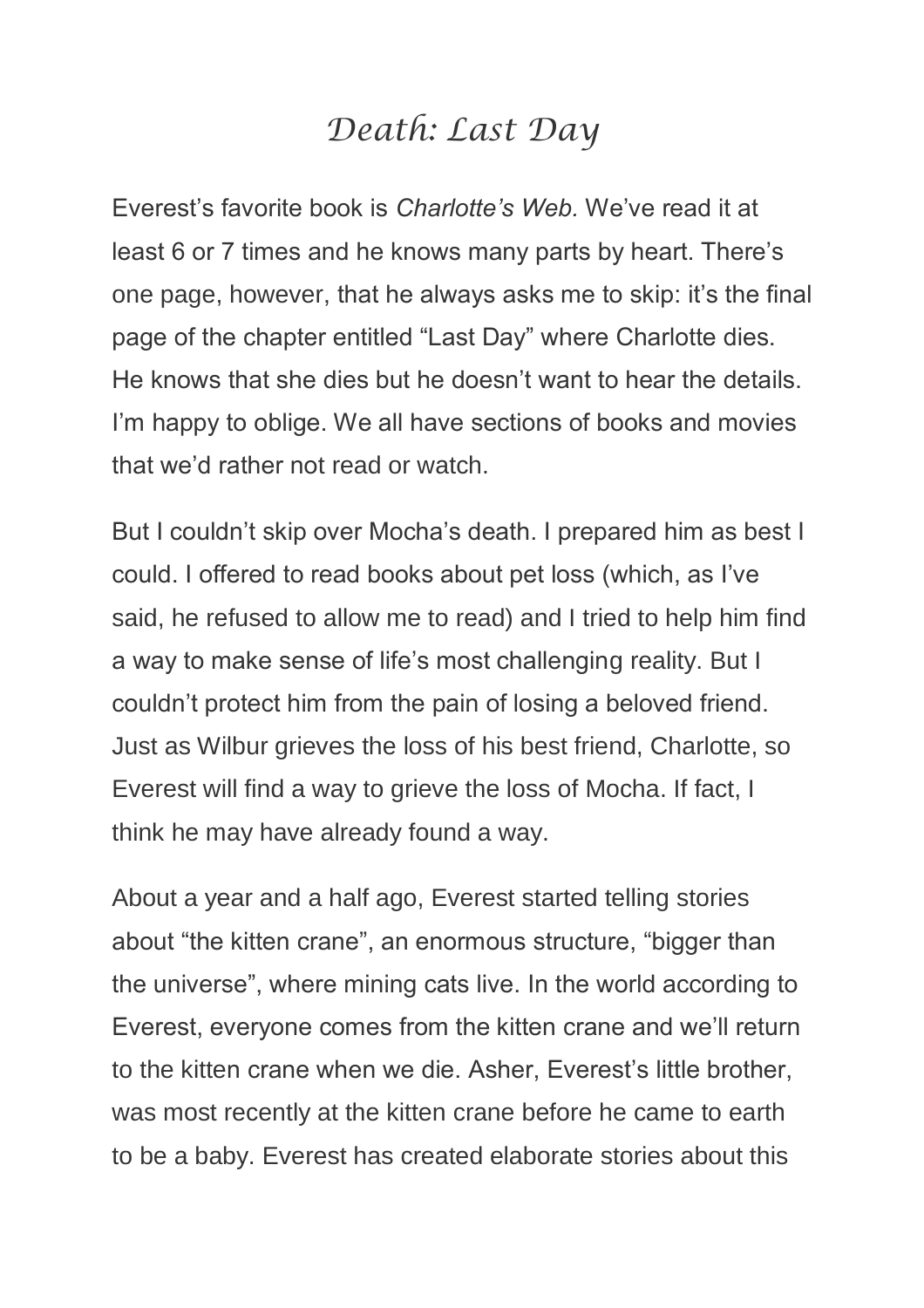"place". Needless to say, in Everest's mythology, Mocha will be traveling there when she dies.

About a week ago, Everest decided that he needed to draw a map and print out a code so that Mocha would know how to get there and could scan the code to open the door when she arrived. I could see that creating this map and codes, which he taped together then put into a large envelope along with a can of cat food, a cat toy, and several photos from our life with Mocha, offered him a sense of control over her death. One of the most difficult aspects of transitions is the feeling of being out of control. The purpose of rituals, like those that comprise a wedding or a funeral, is to give the person or people in transition a container that can hold the enormity of their grief, fear, doubt, confusion, and uncertainty.

Context and rituals together contain the feelings activated by transitions. By context I meant the roadmap of understanding the three stage of transitions. By rituals I mean any consciously creative and sacred act that tangibly contains our feelings. Everest, in his 5 1/2 year old mind, has created both.

Of course, the one who was most affected by this transition was Mocha. I'm not sure how much animals understand about an impending death, but yesterday morning I found her shivering on the floor, looking up at me and asking for attention.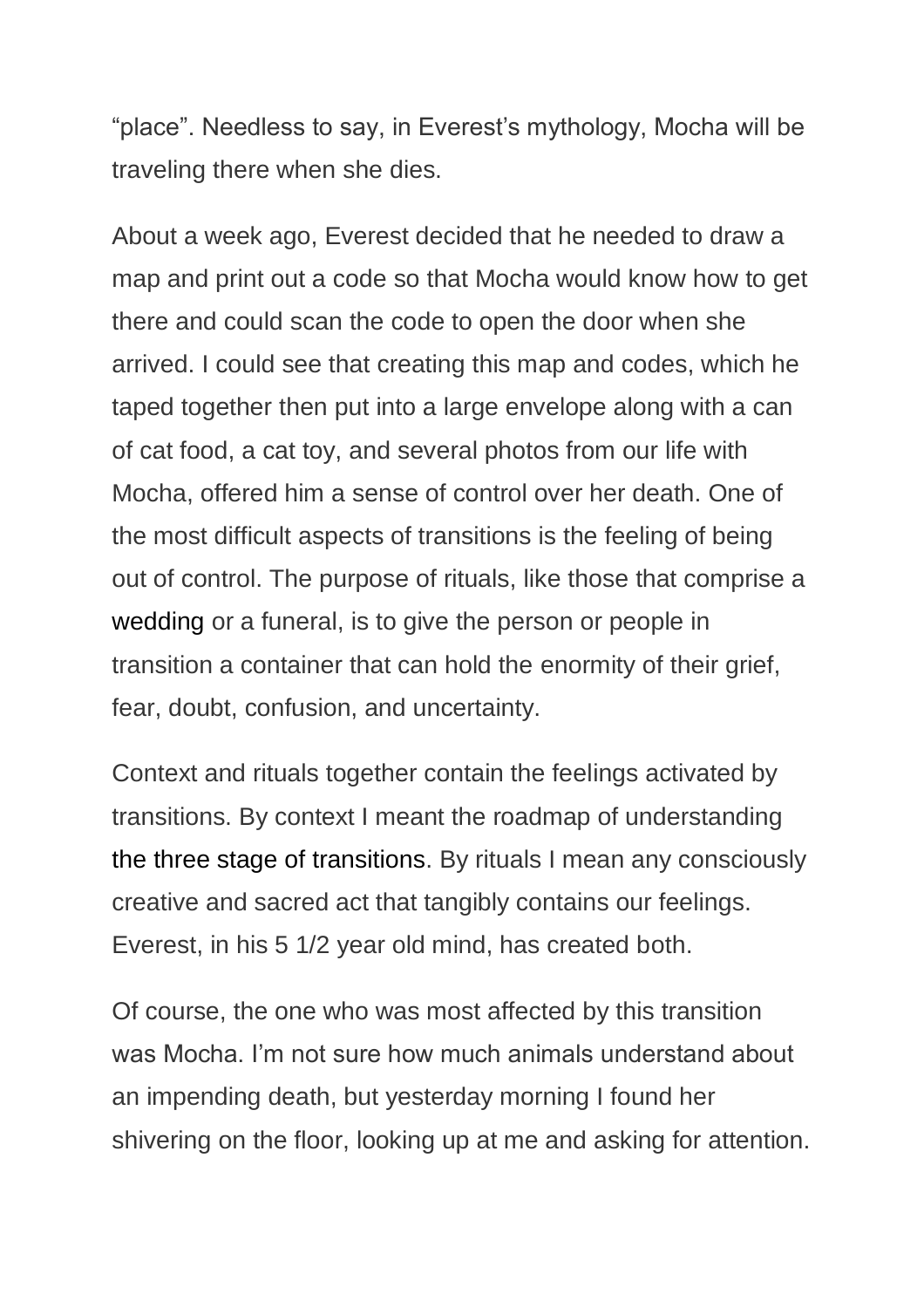I picked her up and held her on my chest for a couple of hours, whispering words of encouragement into her ear: "You're okay. You're going to be free of this painful body soon. Let go. It's okay to let go. You've been the best cat in the world. We'll be okay. You're going on a wonderful adventure. Thank you for being our beautiful, sweet cat. We'll always love you." After about twenty minutes, she stopped shivering. Her body relaxed. She jumped off my lap and settled onto her place on the carpet, watching her two boys at play.

Mocha died at 2:45 pm, April 21st, 2010. She died in the room where Asher was born, one day before the anniversary of my grandmother's death. These synchronicities, which so often occur around transitions, bring me comfort as they remind me of the mysterious web of life where everything is interconnected. She died peacefully purring in my arms. After she left, I curled my body around her curled body and could almost feel her rough cat tongue licking away my tears, just as she had done countless times in life. I allowed myself to surrender fully into the first wave of grief without my sons on my radar.

After a bit, I went into the yard to find my husband and sons. Everest's first question was, "Did she make it?" I assumed he meant to the kitten crane, so I responded, "Yes." I didn't know what to expect from Everest. He had told me that he was going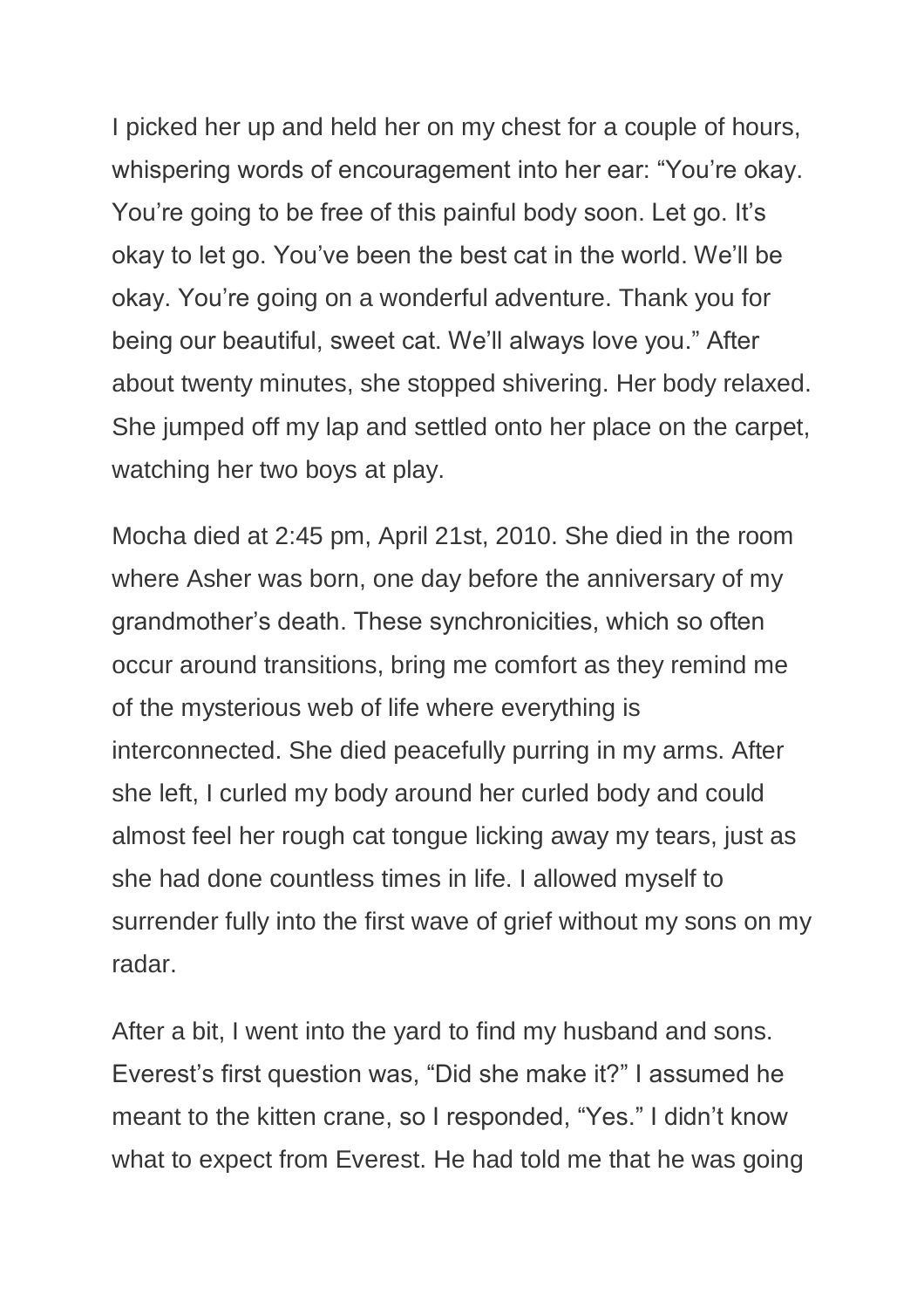to be grumpy after Mocha died, but he was in good spirits, happily swinging on the swing and asking many questions. My husband soon proceeded to dig two holes, one for an evergreen tree and one for Mocha. Everest and Asher played close by. Everest asked how long it would take for Mocha's body to disintegrate. He asked what it was like when she died. He asked about her heartbeat and her final breath. Surprisingly, he said he wanted to see her before we buried her. I brought her out and held her curled on my cross-legged lap. Everest petted her and talked to her. He said that his head felt heavy and he smiled as he said it must be because Mocha's spirit was sitting on it.

He had told me that he didn't want to have anything to do with her burial but he was intimately part of the experience. He threw the first fistful of dirt over her body. He said a prayer. When she was completely buried and the grass packed down over her grave, Everest decided we needed to place flowers on top. He picked five daffodils, fixed them into a circle, and, accessing a beautifully primitive place within, made his own flower garland.

There was something celebratory and holy in the air. I'd like to think that the weeks we spent preparing for this day paid off. At the core of my work with transitions is the tenet that the more emotional work that occurs during the first letting go stage, the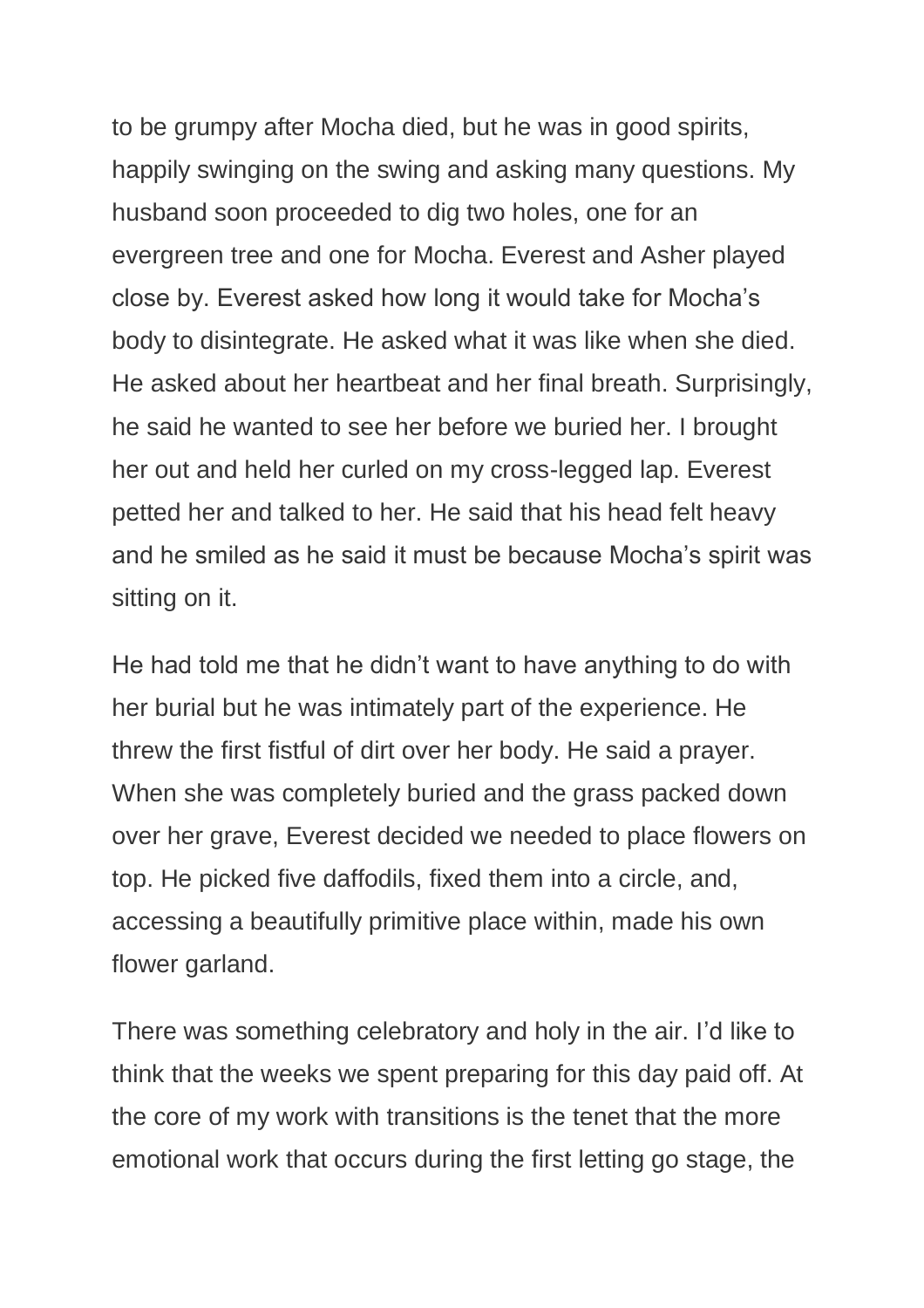more easily we can move into the third stage of a new beginning. We had talked about Mocha's death, written stories about our life with her, and encouraged Everest to prepare in his own way. Just as I encourage my clients to do, in the months preceding her death, he grieved and raged and questioned in his own way. And just as Everest surprised me when he bravely and happily witnessed Asher's birth at home, so he surprised me again by participating in the events surrounding Mocha's death. Either we prepared him well or he's more resilient than we think – or, most likely, a bit of both.

Mocha's on her way to the kitten crane, finally free of the suffering of this body and on to a glorious new adventure. For us left on earth, we grieve, we breathe into the empty spaces and painful reminders of her absence (the place where she ate, her favorite sleeping spots), and then we transition into our new beginning, which will eventually invite another furry friend to join our family. And perhaps Everest has had a positive first experience of death. Perhaps it's not something he'll fear in anticipation next time we encounter it. And perhaps he'll even allow me to read the last page of chapter twenty-one of *Charlotte's Web*.

*Note: To read an update on Everest's relationship to death as well as one of the most painful and growth-producing transitions of my life as a parent, please [see this blog post.](https://conscious-transitions.com/how-to-let-go-a-dark-night-page-from-my-journal/)*